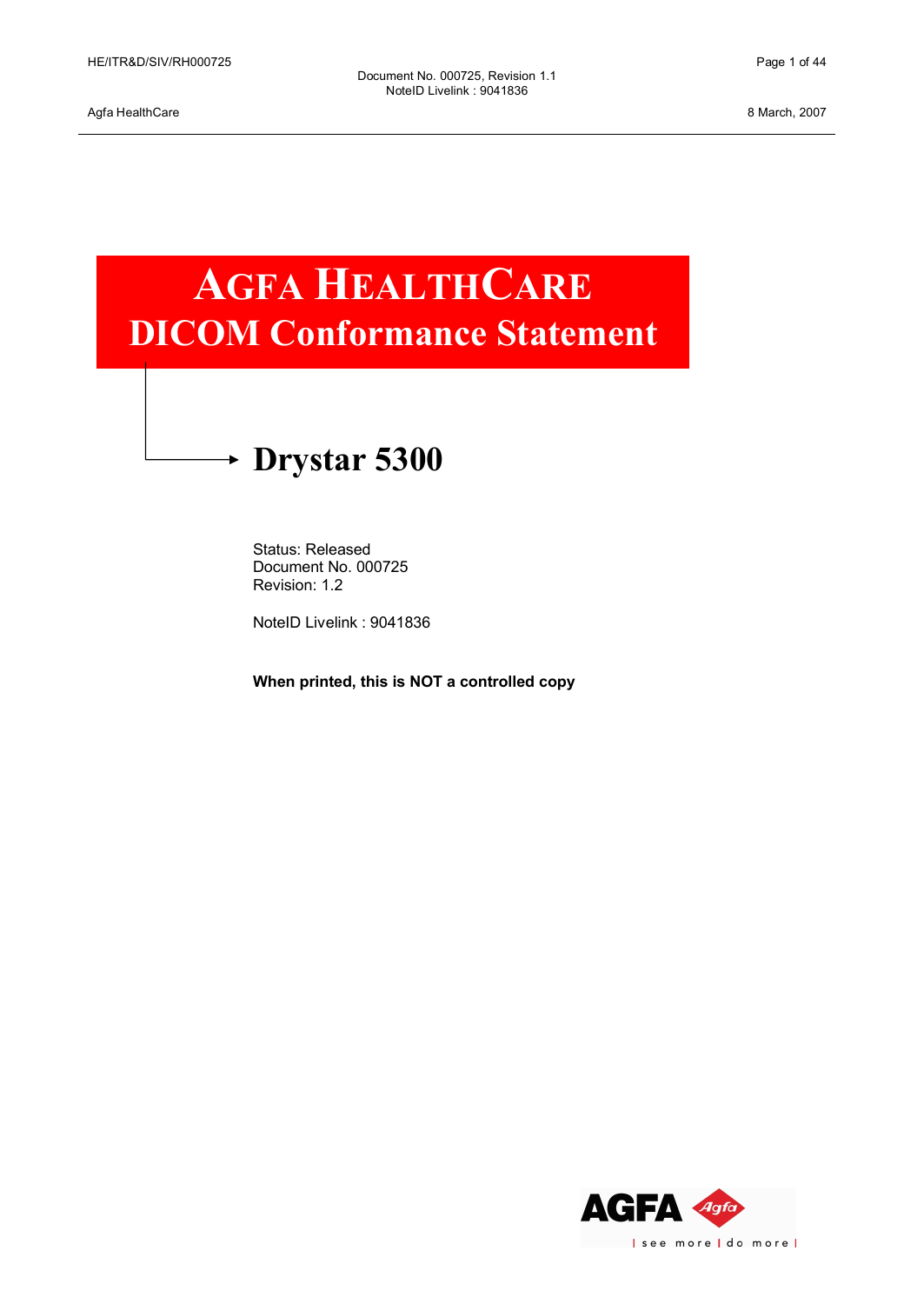# **Document Information**

| <b>Service-related contact</b><br>information worldwide | All service-related contact information<br>is available on this URL $\rightarrow$ | ww.agfa.com/en/he/support/support_service/index.<br>http://wv |
|---------------------------------------------------------|-----------------------------------------------------------------------------------|---------------------------------------------------------------|
|                                                         |                                                                                   |                                                               |

Issued by: Agfa HealthCare <SIV Connectivity > <Septestraat 27> <B-2640 Mortsel > <Belgium >

tel: +3[2.3.444.7338](mailto:connectivity@agfa.com) email: <connectivity@agfa.com > Agfa shall not be liable for errors contained herein or for incidental or consequential damages in connection with the furnishing, performance or use of this publication. Agfa reserves the right to revise this publication and to make changes to its content at any time, without obligation to notify any person or entity of such revisions and changes. This publication may only be used in connection with the promotion, sales, installation and use of Agfa equipment.

> **Copyright** ã **March, 07 Agfa HealthCare All rights reserved**

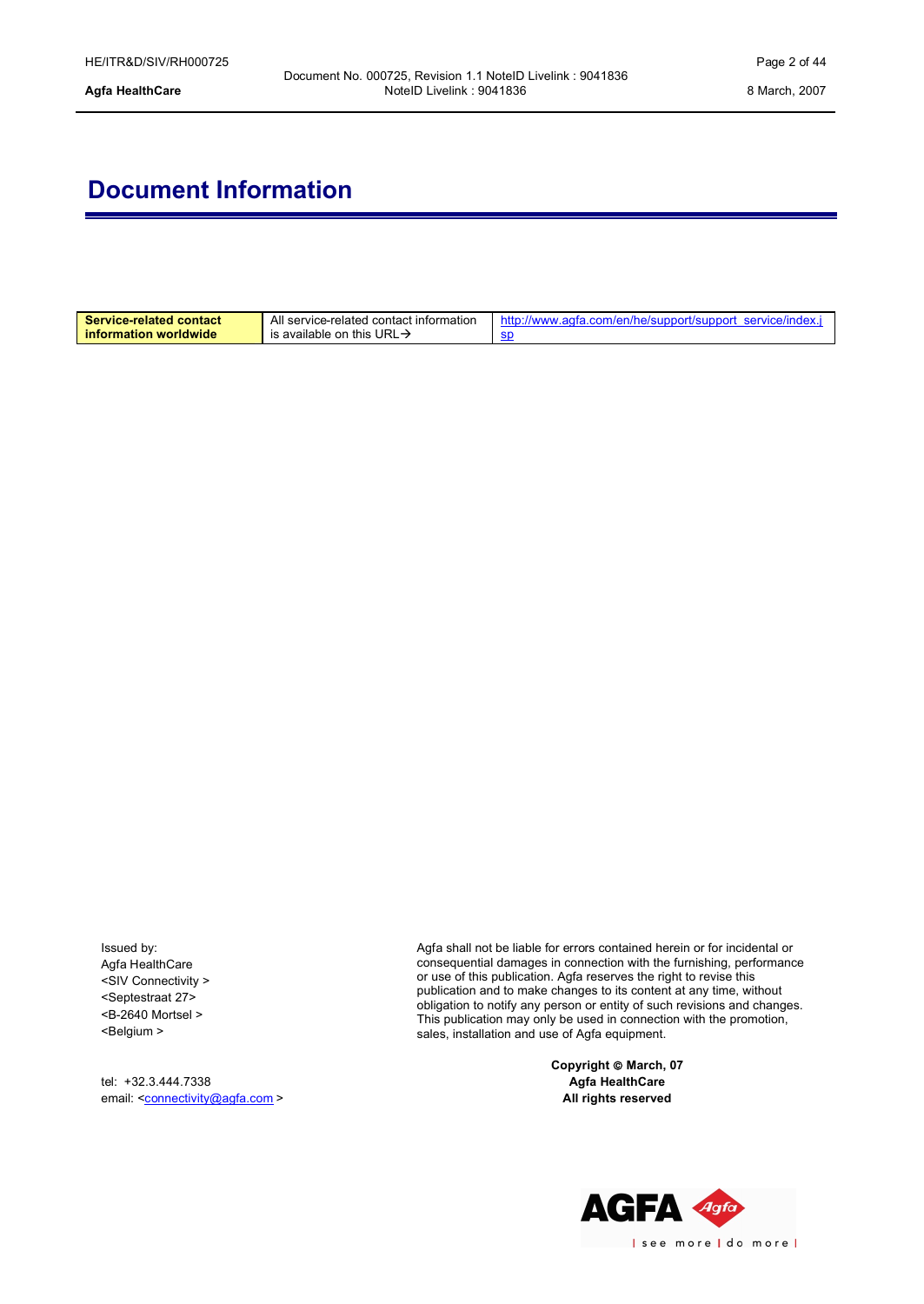## **Conformance Statement Overview**

This product, Drystar 5300, implements the necessary DICOM services to facilitate the Print (SCP) Imaging Management in the healthcare departments, managing Print imaging over a network on Medical Imaging Systems. It enables the capabilities to capture images at any networked DICOM modality and then print them anywhere they're needed in the medical facility.

Table 1.1-1 provides an overview of the network services supported by Drystar 5300 medical printer.

| <b>SOP Classes</b>                              | <b>User of Service (SCU)</b> | <b>Provider of Service (SCP)</b> |
|-------------------------------------------------|------------------------------|----------------------------------|
| <b>Verification SOP Class</b>                   | No                           | Yes                              |
| <b>Print Management</b>                         |                              |                                  |
| Basic Grayscale Print Management Meta SOP Class | No                           | Yes                              |
| Basic Color Print Management Meta SOP Class     | No.                          | Yes                              |
| <b>Basic Annotation SOP Class</b>               | No                           | Yes                              |
| Print Job SOP Class                             | No                           | Yes                              |
| <b>Presentation LUT SOP Class</b>               | No                           | Yes                              |
| Print Queue Management SOP Class                | No                           | Yes                              |

### *Table 1.1-1: Network Services Supported*

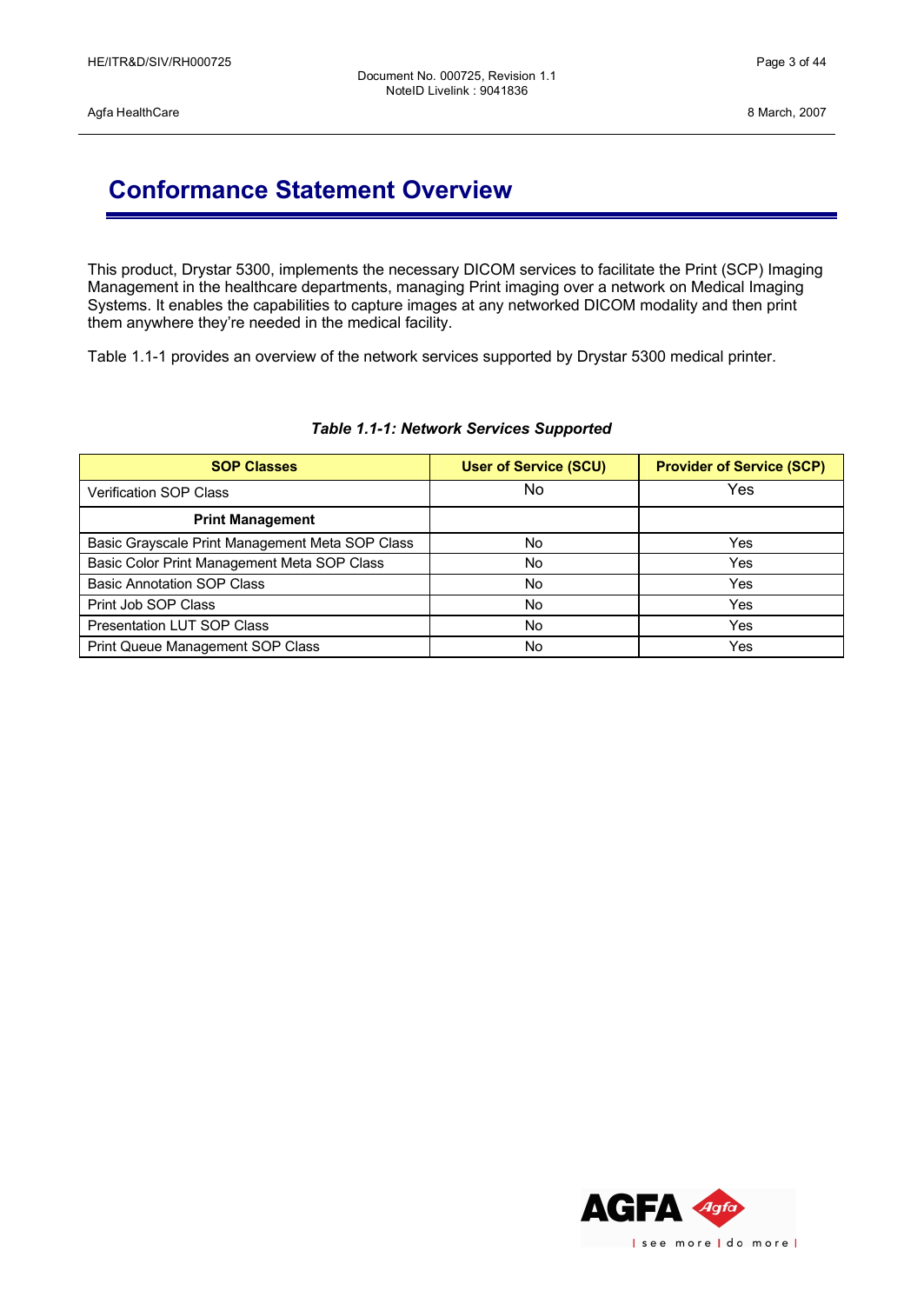# <span id="page-3-0"></span>**Table of Contents**

| 1                                                                                                                                                                       |          |
|-------------------------------------------------------------------------------------------------------------------------------------------------------------------------|----------|
| 1.1                                                                                                                                                                     |          |
| 1.2<br>1.3                                                                                                                                                              |          |
| 1.3.1                                                                                                                                                                   |          |
| 1.3.2<br>1.4                                                                                                                                                            |          |
| 1.5                                                                                                                                                                     |          |
| 2                                                                                                                                                                       |          |
| 2.1                                                                                                                                                                     |          |
| 2.1.1                                                                                                                                                                   |          |
| 2.1.2                                                                                                                                                                   |          |
| 2.1.2.1                                                                                                                                                                 |          |
| 2.2.1                                                                                                                                                                   |          |
| 2.2.1.1                                                                                                                                                                 |          |
| 2.2.1.2<br>2.2.1.2.1                                                                                                                                                    |          |
| 2.2.1.2.2                                                                                                                                                               |          |
| 2.2.1.2.3                                                                                                                                                               |          |
| 2.2.1.2.4                                                                                                                                                               |          |
| 2.2.1.3<br>2.2.1.4                                                                                                                                                      |          |
| 2.2.1.4.1                                                                                                                                                               |          |
| Description and Sequencing of Activity<br>2.2.1.4.1.1                                                                                                                   | 10       |
| <b>Accepted Presentation Contexts</b><br>2.2.1.4.1.2<br>2.2.1.4.1.3<br>SOP Specific Conformance                                                                         | 11<br>12 |
| 2.2.1.4.1.3.1                                                                                                                                                           |          |
| Specific Conformance to Grayscale Print Management Meta SOP Class  12<br>2.2.1.4.1.3.2<br>2.2.1.4.1.3.3 Specific Conformance to Color Print Management Meta SOP Class28 |          |
| Specific Conformance to Basic Annotation Box SOP Class30<br>2.2.1.4.1.3.4                                                                                               |          |
| 2.2.1.4.1.3.5                                                                                                                                                           |          |
| Specific Conformance to Presentation LUT SOP Class35<br>2.2.1.4.1.3.6<br>Specific Conformance to Print Queue Management SOP Class 36<br>2.2.1.4.1.3.7                   |          |
| 2.3                                                                                                                                                                     |          |
| 2.3.1                                                                                                                                                                   |          |
| 2.4<br>2.4.1                                                                                                                                                            |          |
| 2.4.1.1                                                                                                                                                                 |          |
| 2.4.2                                                                                                                                                                   |          |
| 2.4.2.1                                                                                                                                                                 |          |

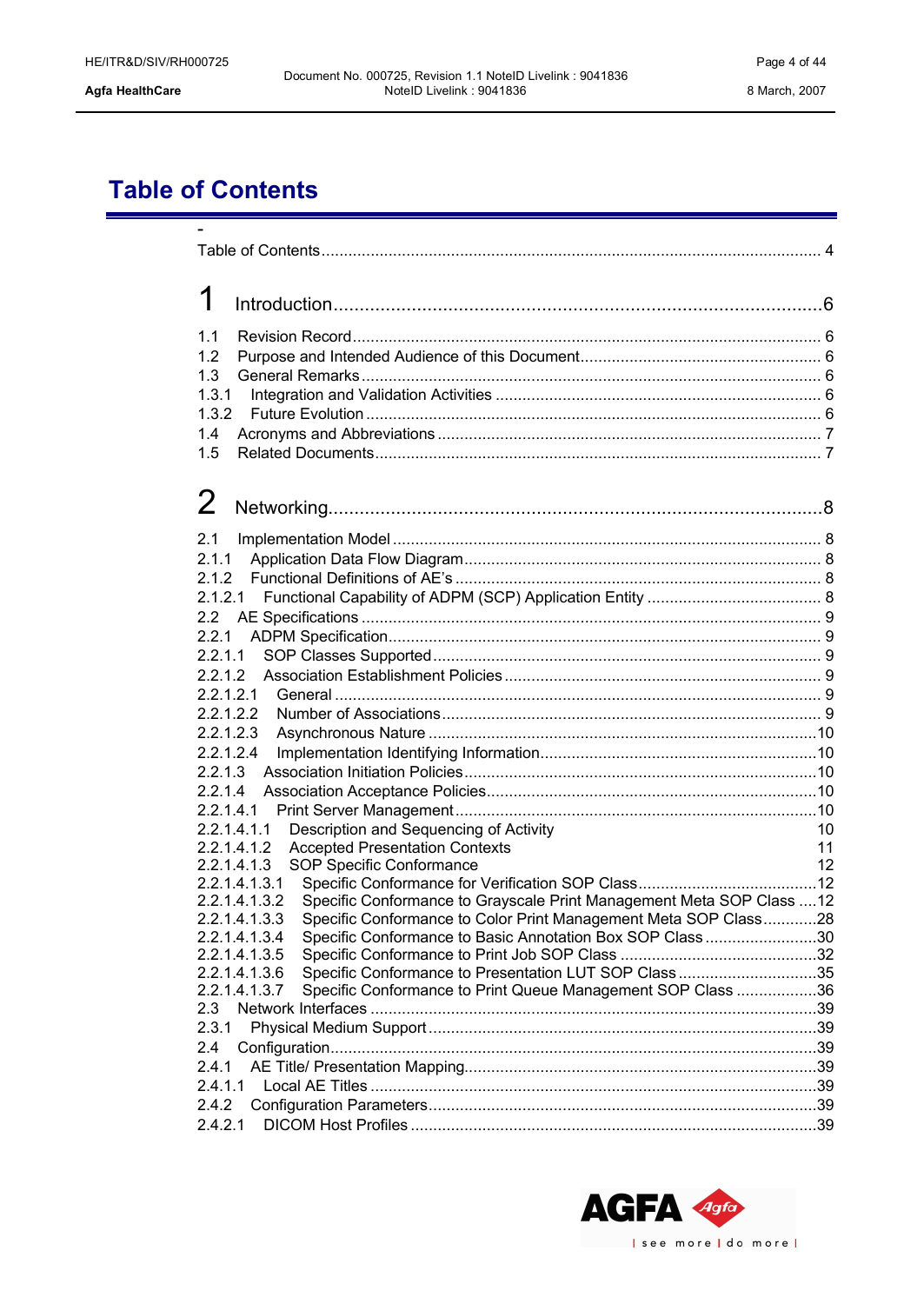Agfa HealthCare

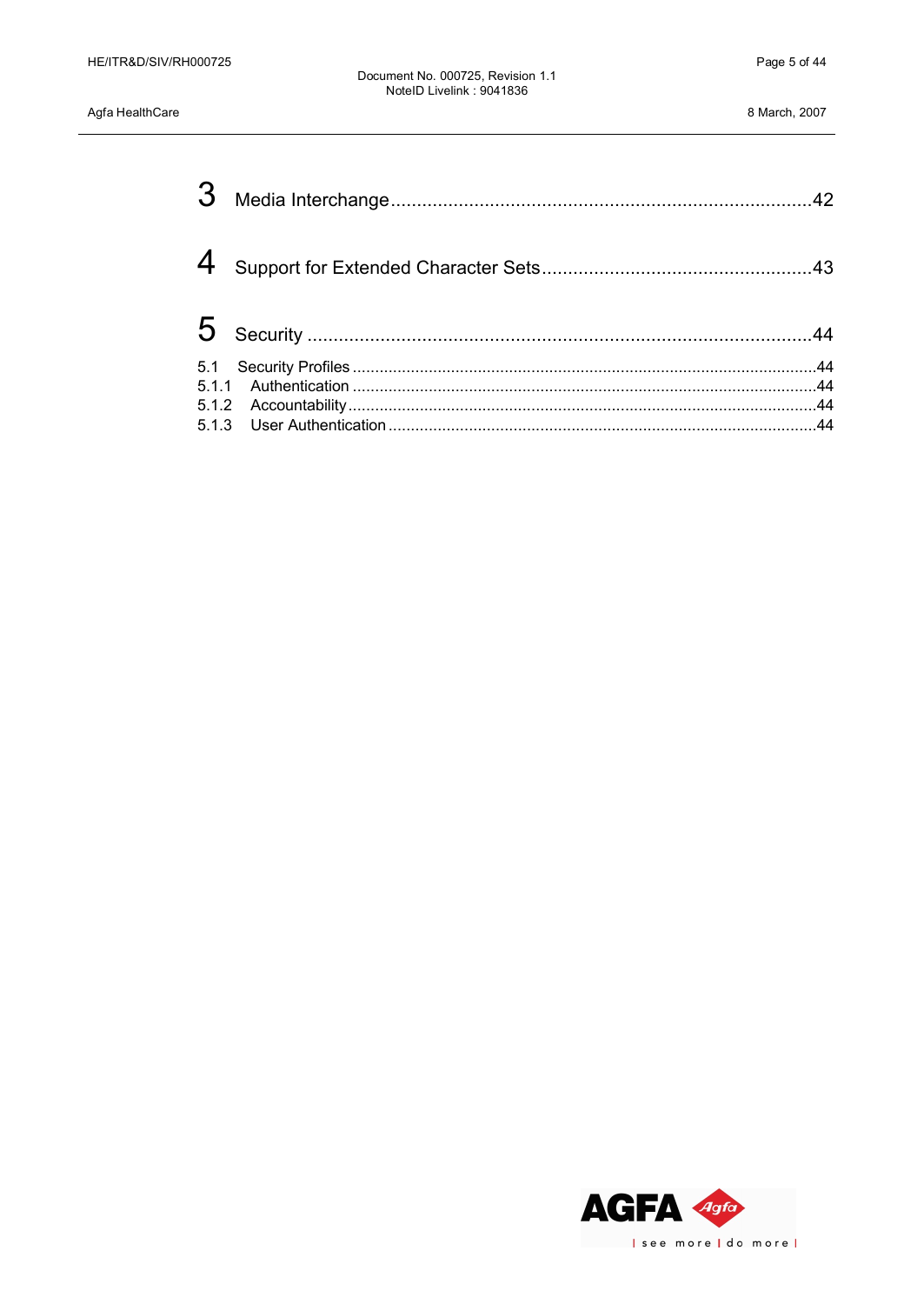# <span id="page-5-5"></span>**1 INTRODUCTION**

### **1.1 Revision Record**

<span id="page-5-4"></span>

| <b>Revision</b><br><b>Number</b> | <b>Date</b>      | <b>Reason for Change</b>            |
|----------------------------------|------------------|-------------------------------------|
| 1.0                              | April 5, 2004    | Revised per Supplement 64           |
|                                  | August 29,2005   | Revision/update on editing & layout |
| 12                               | October 13, 2005 | Update Table 2.2-29                 |

### <span id="page-5-3"></span>**1.2 Purpose and Intended Audience of this Document**

This document is a DICOM Conformance Statement for the DICOM Services of the Drystar 5300 medical printer.

The user of this document is involved with system integration and/or software design. We assume that the reader is familiar with the terminology and concepts that are used in the DICOM 3.0 standard and the IHE Technical Framework.

Readers not familiar with DICOM 3.0 terminology should first read the appropriate parts of the DICOM standard itself, prior to reading this conformance statement.

Although the use of this conformance statement in conjunction with the DICOM 3.0 standard is intended to facilitate communication with Agfa Healthcare equipment, it is not sufficient to guarantee, by itself, the interoperation of the connection.

### <span id="page-5-2"></span>**1.3 General Remarks**

### <span id="page-5-1"></span>**1.3.1 Integration and Validation Activities**

The integration of any device into a system of interconnected devices goes beyond the scope of the DICOM 3.0 standard and this conformance statement when *interoperability* is desired. The responsibility for analyzing the applications requirements and developing a solution that integrates the Agfa equipment with other vendors' systems is the user's responsibility and should not be underestimated.

In some circumstances it might be necessary to perform a validation to make sure that functional interoperability between the Agfa equipment and non-Agfa devices works as expected. The user should ensure that any non-Agfa provider accepts responsibility for any validation required for their connection with the Agfa equipment.

### <span id="page-5-0"></span>**1.3.2 Future Evolution**

As the DICOM 3.0 standard evolves to meet the user's growing requirements and to incorporate new features and technologies, Agfa will follow the evolution of the standard. This evolution of the standard may require changes to devices that have implemented DICOM 3.0. The user should ensure that any non-Agfa provider, who connects with Agfa devices, also plans for future evolution of the DICOM standard. A refusal to do so may result in the loss of functionality and/or connectivity between the different products.

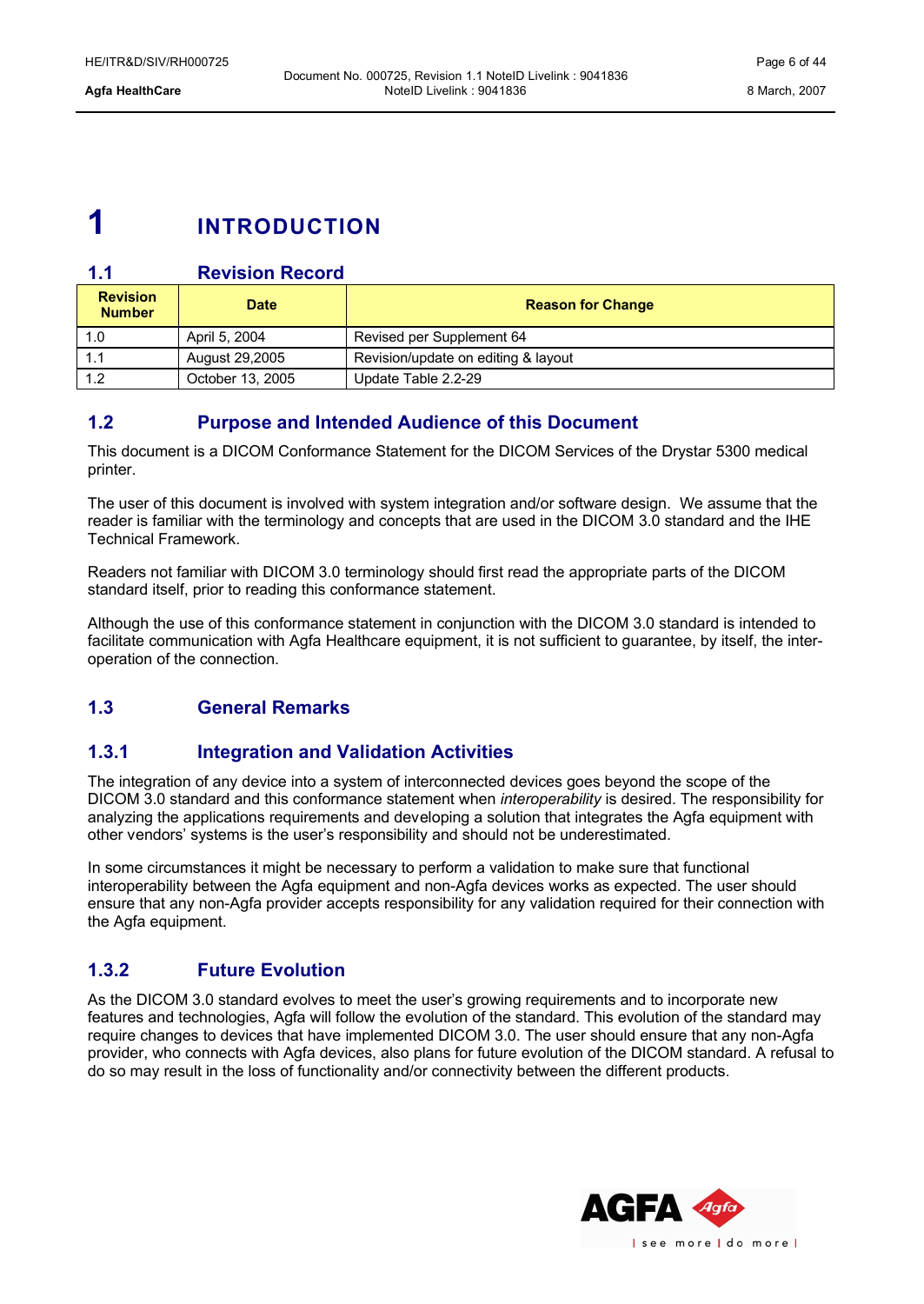Agfa HealthCare 8 March, 2007

### <span id="page-6-1"></span>**1.4 Acronyms and Abbreviations**

Definitions, terms and abbreviations used in this document are defined within the different parts of the DICOM standard. Abbreviations and terms are as follows:

| <b>ADPM</b>  | Agfa DICOM Print Module                        |
|--------------|------------------------------------------------|
| AE           | <b>DICOM Application Entity</b>                |
| AET          | <b>Application Entity Title</b>                |
| <b>ASCE</b>  | <b>Association Control Service Element</b>     |
| CD-R         | Compact Disk Record able                       |
| <b>DICOM</b> | Digital Imaging and Communications in Medicine |
| <b>FSC</b>   | <b>File-Set Creator</b>                        |
| FSU          | <b>File-Set Updater</b>                        |
| <b>FSR</b>   | <b>File-Set Reader</b>                         |
| <b>GSDF</b>  | <b>Grayscale Standard Display Function</b>     |
| <b>GSPS</b>  | <b>Grayscale Softcopy Presentation State</b>   |
| IE           | <b>Information Entity</b>                      |
| <b>IOD</b>   | (DICOM) Information Object Definition          |
| <b>ISO</b>   | International Standard Organization            |
| <b>MPPS</b>  | <b>Modality Performed Procedure Step</b>       |
| <b>MSPS</b>  | <b>Modality Scheduled Procedure Step</b>       |
| <b>PDU</b>   | <b>DICOM Protocol Data Unit</b>                |
| SCU          | DICOM Service Class User (DICOM client)        |
| <b>SCP</b>   | DICOM Service Class Provider (DICOM server)    |
| SOP          | <b>DICOM Service-Object Pair</b>               |
| UID          | Unique Identifier                              |
| <b>VR</b>    | <b>Value Representation</b>                    |

### <span id="page-6-0"></span>**1.5 Related Documents**

- Ø ACR-NEMA Digital Imaging and Communications in Medicine (DICOM) V3.0. 2003.
- Ø IHE Radiology Technical Framework Revision 5.5 Final Text, November 20, 2003

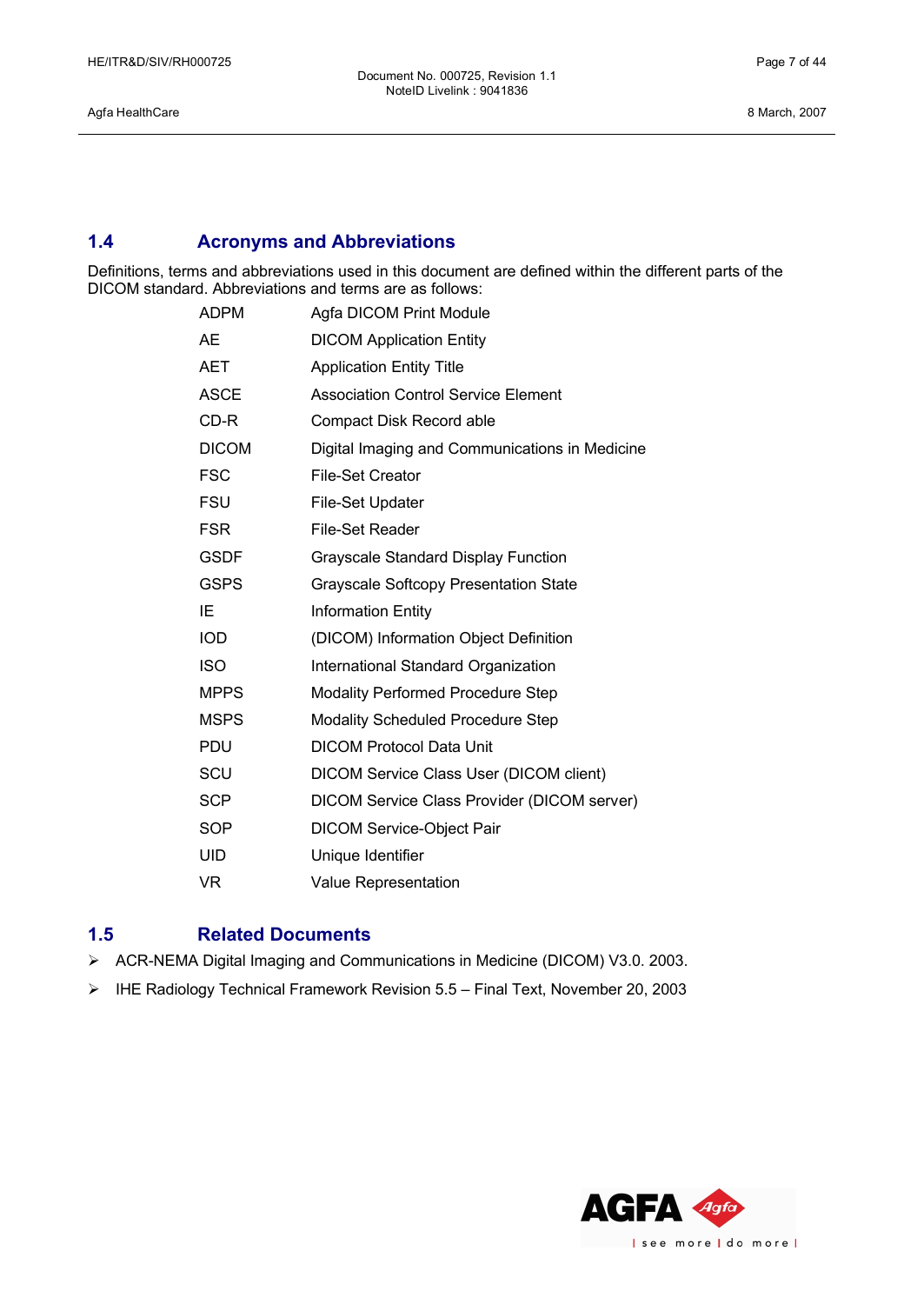# <span id="page-7-4"></span>**2 NETWORKING**

- <span id="page-7-3"></span>**2.1 Implementation Model**
- **2.1.1 Application Data Flow Diagram**

<span id="page-7-2"></span>

Figure 2.1-1: Functional Overview – Application Data Flow

### <span id="page-7-1"></span>**2.1.2 Functional Definitions of AE's**

### <span id="page-7-0"></span>**2.1.2.1 Functional Capability of ADPM (SCP) Application Entity**

When printing to the Drystar 5300 is requested by a Service Class User (SCU), the ADPM Application Entity will make use of the DICOM SOP classes defined for Print Management which allow the definition of a Film

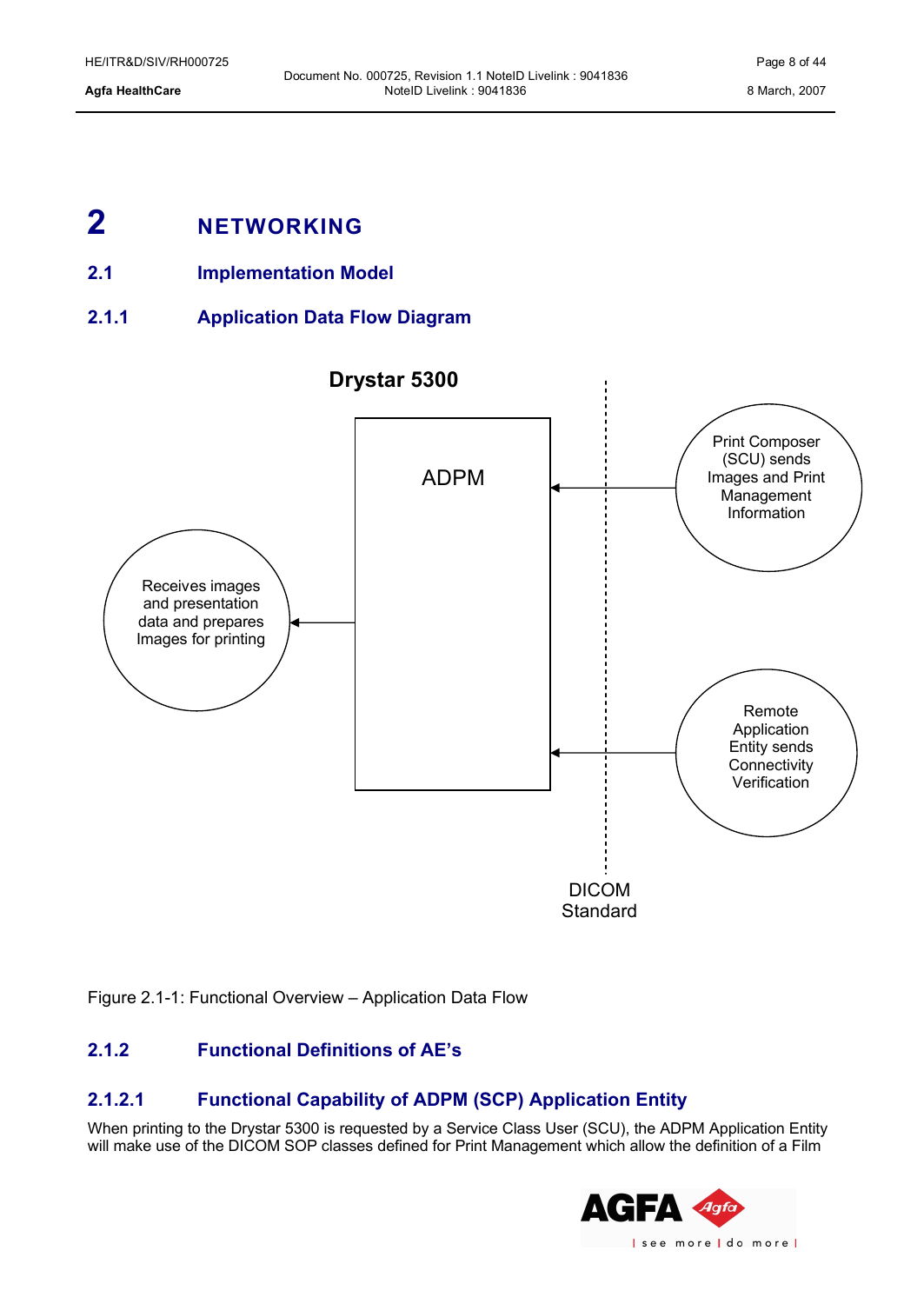Agfa HealthCare 8 March, 2007

Session with one or more Film Boxes, which may contain one or more Image Boxes. The SCU controls the printing by manipulating the Print Management SOP Classes by means of DIMSE services.

The Print Management SOP Classes are managed by the ADPM acting only as a SCP. The ADPM waits for a DICOM Print Management Service application SCU to connect. The ADPM will accept Associations with Presentation Context for the Print Management Service Class.

### <span id="page-8-5"></span>**2.2 AE Specifications**

### <span id="page-8-4"></span>**2.2.1 ADPM Specification**

### <span id="page-8-3"></span>**2.2.1.1 SOP Classes Supported**

This Application Entity provides Standard Conformance to the following SOP Classes:

### **SOP Class Name SOP Class UID SCU SCU SCP** Verification SOP Class 1.2.840.10008.5.1.1.1 No Yes **Print Management** Basic Grayscale Print Management Meta SOP Class 1.2.840.10008.5.1.1.9 No Yes Basic Color Print Management Meta SOP Class 1.2.840.10008.5.1.1.18 No Yes Basic Annotation Box SOP Class 1.2.840.10008.5.1.1.15 No Yes Print Job SOP Class 2.2.840.10008.5.1.1.14 No Yes Presentation LUT SOP Class 1.2.840.10008.5.1.1.23 No Yes Print Queue Management SOP Class 1.2.840.10008.5.1.1.26 No Yes

### *Table 2.2-1: SOP Classes for ADPM*

### <span id="page-8-2"></span>**2.2.1.2 Association Establishment Policies**

### <span id="page-8-1"></span>**2.2.1.2.1 General**

### *Table 2.2-2: DICOM Application Context*

| <b>Application Context Name</b> | 1.2.840.10008.3.1.1.1 |
|---------------------------------|-----------------------|
|---------------------------------|-----------------------|

### <span id="page-8-0"></span>**2.2.1.2.2 Number of Associations**

### *Table 2.2-3: Number of Associations as an Association Initiator for ADPM*

| Maximum number of simultaneous associations initiated |  |
|-------------------------------------------------------|--|
|                                                       |  |

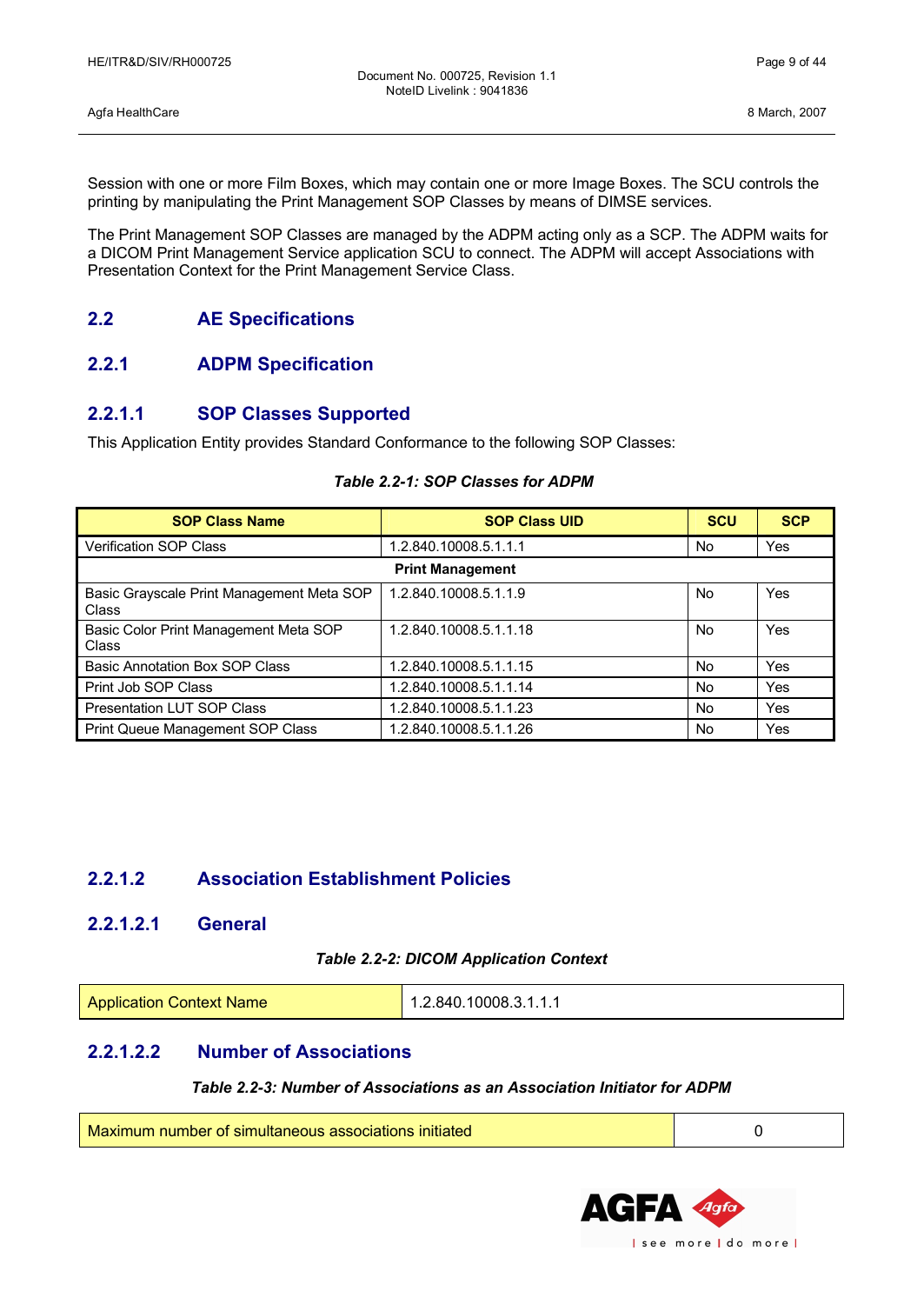### *Table 2.2-4: Number of Associations as an Association Acceptor for ADPM*

| Maximum number of simultaneous associations accepted | (See note 1) |
|------------------------------------------------------|--------------|
|                                                      |              |

### *Note 1:*

ADPM can accept any number of Associations, however the mimumim needed should be configured due to the amount of system resources (CPU, memory) available. Default setting = 10.

### <span id="page-9-5"></span>**2.2.1.2.3 Asynchronous Nature**

### *Table 2.2-5: Asynchronous Nature as an Association Initiator for ADPM*

| Maximum number of outstanding asynchronous transactions |  |
|---------------------------------------------------------|--|

### <span id="page-9-4"></span>**2.2.1.2.4 Implementation Identifying Information**

### *Table 2.2-6: DICOM implementation Class and Version for ADPM*

| Implementation Class UID           | 1.3.51.0.1.3    |
|------------------------------------|-----------------|
| <b>Implementation Version Name</b> | AGFA DTF1.0.60B |

### <span id="page-9-3"></span>**2.2.1.3 Association Initiation Policies**

ADPM cannot initiate an association.

### <span id="page-9-2"></span>**2.2.1.4 Association Acceptance Policies**

### <span id="page-9-1"></span>**2.2.1.4.1 Print Server Management**

### <span id="page-9-0"></span>**2.2.1.4.1.1 Description and Sequencing of Activity**

A remote peer DICOM Application Entity, acting as an Print SCU, establishes an association with the ADPM that accepts these Associations for the purpose of receiving images and image presentation related data for image processing and printing on a hard copy medium.

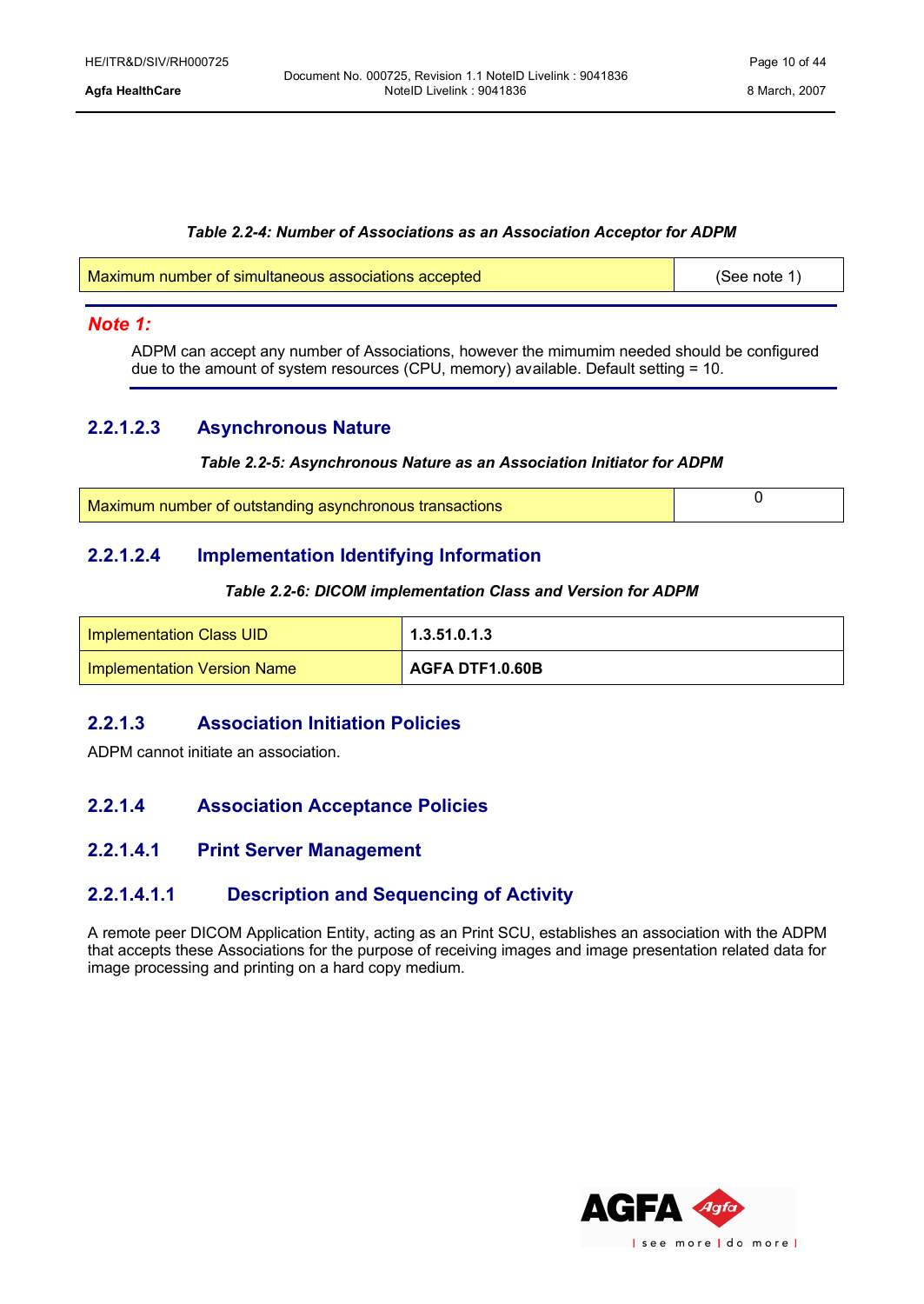### <span id="page-10-0"></span>**2.2.1.4.1.2 Accepted Presentation Contexts**

| <b>Abstract Syntax</b>                      |                        | <b>Transfer Syntax</b>                           |                     | <b>Exten</b> |                               |
|---------------------------------------------|------------------------|--------------------------------------------------|---------------------|--------------|-------------------------------|
| <b>Name</b>                                 | <b>UID</b>             | <b>Name</b>                                      | <b>UID</b>          | <b>Role</b>  | ded<br><b>Negoti</b><br>ation |
| Verification                                | 1.2.840.10008.1.1      | <b>DICOM Implicit VR</b><br>Little Endian        | 1.2.840.10008.1.2   | <b>SCP</b>   | None                          |
|                                             |                        | <b>DICOM Explicit VR</b><br>Little Endian        | 1.2.840.10008.1.2.1 | <b>SCP</b>   | None                          |
|                                             |                        | <b>DICOM Explicit VR</b><br><b>Big Endian</b>    | 1.2.840.10008.1.2.2 | <b>SCP</b>   | None                          |
| Basic Grayscale Print<br>Management Meta    | 1.2.840.10008.1.1.9    | <b>DICOM Implicit VR</b><br>Little Endian        | 1.2.840.10008.1.2   | <b>SCP</b>   | None                          |
|                                             |                        | <b>DICOM Explicit VR</b><br>Little Endian        | 1.2.840.10008.1.2.1 | <b>SCP</b>   | None                          |
|                                             |                        | <b>DICOM Explicit VR</b><br><b>Big Endian</b>    | 1.2.840.10008.1.2.2 | <b>SCP</b>   | None                          |
| <b>Basic Color Print</b><br>Management Meta | 1.2.840.10008.1.1.18   | <b>DICOM Implicit VR</b><br>Little Endian        | 1.2.840.10008.1.2   | <b>SCP</b>   | None                          |
|                                             |                        | <b>DICOM Explicit VR</b><br>Little Endian        | 1.2.840.10008.1.2.1 | <b>SCP</b>   | None                          |
|                                             |                        | <b>DICOM Explicit VR</b><br><b>Big Endian</b>    | 1.2.840.10008.1.2.2 | <b>SCP</b>   | None                          |
| <b>Basic Annotation Box</b>                 | 1.2.840.10008.5.1.1.15 | <b>DICOM Implicit VR</b><br>Little Endian        | 1.2.840.10008.1.2   | <b>SCP</b>   | None                          |
|                                             |                        | <b>DICOM Explicit VR</b><br><b>Little Endian</b> | 1.2.840.10008.1.2.1 | <b>SCP</b>   | None                          |
|                                             |                        | <b>DICOM Explicit VR</b><br><b>Big Endian</b>    | 1.2.840.10008.1.2.2 | <b>SCP</b>   | None                          |
| Print Job                                   | 1.2.840.10008.5.1.1.14 | <b>DICOM Implicit VR</b><br>Little Endian        | 1.2.840.10008.1.2   | <b>SCP</b>   | None                          |
|                                             |                        | <b>DICOM Explicit VR</b><br>Little Endian        | 1.2.840.10008.1.2.1 | <b>SCP</b>   | None                          |
|                                             |                        | <b>DICOM Explicit VR</b><br><b>Big Endian</b>    | 1.2.840.10008.1.2.2 | <b>SCP</b>   | None                          |
| <b>Presentation LUT</b>                     | 1.2.840.10008.5.1.1.23 | <b>DICOM Implicit VR</b><br>Little Endian        | 1.2.840.10008.1.2   | <b>SCP</b>   | None                          |
|                                             |                        | <b>DICOM Explicit VR</b><br>Little Endian        | 1.2.840.10008.1.2.1 | <b>SCP</b>   | None                          |
|                                             |                        | <b>DICOM Explicit VR</b><br><b>Big Endian</b>    | 1.2.840.10008.1.2.2 | <b>SCP</b>   | None                          |
| <b>Print Queue</b><br>Management SOP        | 1.2.840.10008.5.1.1.26 | <b>DICOM Implicit VR</b><br>Little Endian        | 1.2.840.10008.1.2   | <b>SCP</b>   | None                          |
| Class                                       |                        | <b>DICOM Explicit VR</b><br>Little Endian        | 1.2.840.10008.1.2.1 | <b>SCP</b>   | None                          |
|                                             |                        | <b>DICOM Explicit VR</b><br><b>Big Endian</b>    | 1.2.840.10008.1.2.2 | <b>SCP</b>   | None                          |

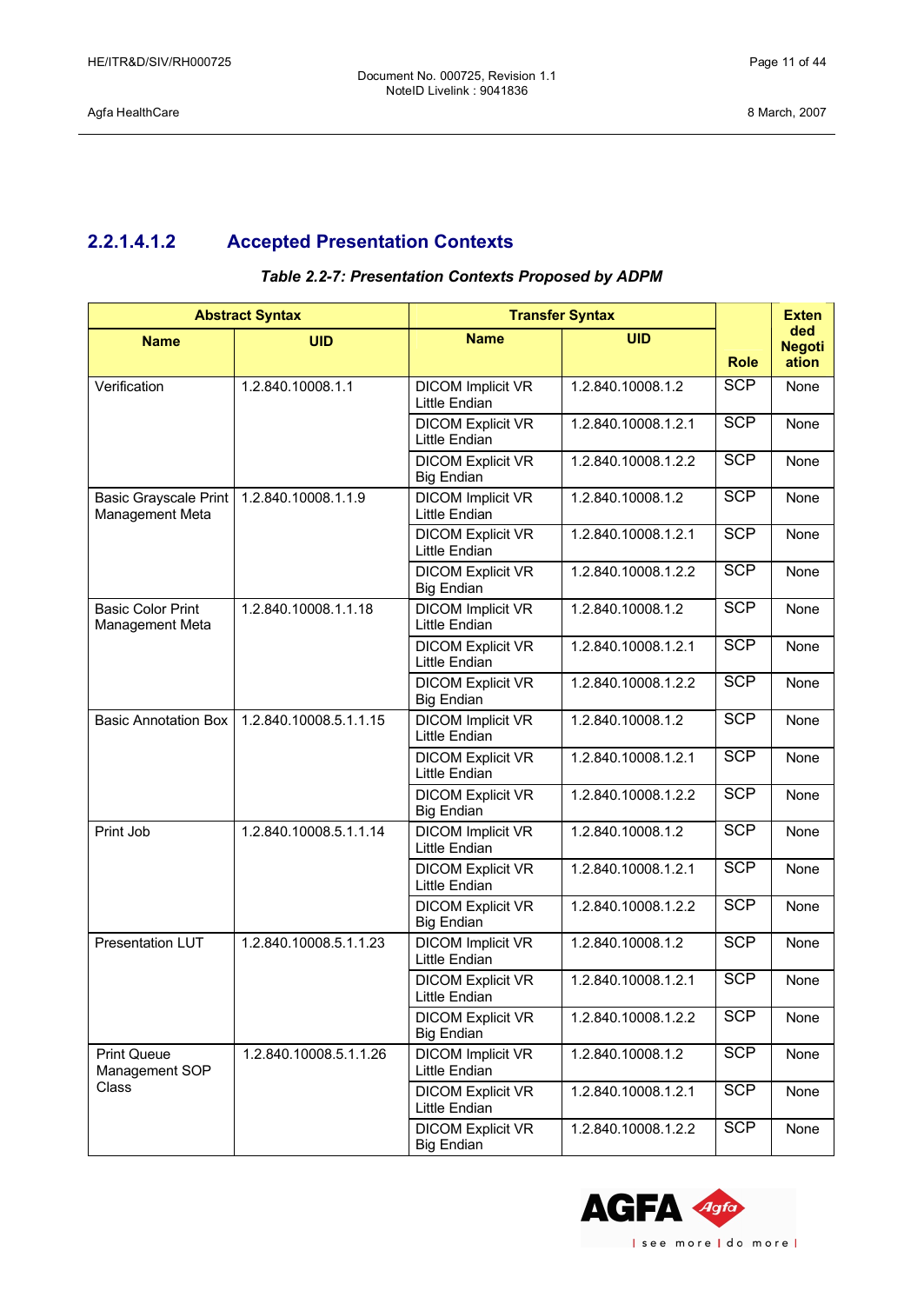### <span id="page-11-2"></span>**2.2.1.4.1.3 SOP Specific Conformance**

### <span id="page-11-1"></span>**2.2.1.4.1.3.1 Specific Conformance for Verification SOP Class**

The ADPM provides standard conformance to the DICOM Verification Service Class as a SCP. The following status code is returned in response to a C-ECHO:

| Table 2.2-8: C-ECHO Response Status |  |  |  |
|-------------------------------------|--|--|--|
|-------------------------------------|--|--|--|

| <b>Service</b><br><b>Status</b> | <b>Further Meaning</b> | <b>Error Code</b> | <b>Reason</b> |
|---------------------------------|------------------------|-------------------|---------------|
| <b>Success</b>                  | <b>Success</b>         | 0000              |               |

### <span id="page-11-0"></span>**2.2.1.4.1.3.2 Specific Conformance to Grayscale Print Management Meta SOP Class**

The ADPM supports the following mandatory SOP classes as defined by the Basic Grayscale Print Management Meta SOP Class:

| SUP CLASSES FUR BASIC GRATSCALE PRINT MANAGEMENT META SUP CLASS |                        |            |            |  |  |
|-----------------------------------------------------------------|------------------------|------------|------------|--|--|
| <b>SOP Class Name</b>                                           | <b>SOP Class UID</b>   | <b>SCU</b> | <b>SCP</b> |  |  |
| <b>Basic Film Session</b>                                       | 1.2.840.10008.5.1.1.1  | No         | Yes        |  |  |
| Basic Film Box                                                  | 1.2.840.10008.5.1.1.2  | No         | Yes        |  |  |
| Basic Grayscale Image Box                                       | 1.2.840.10008.5.1.1.4  | No         | Yes        |  |  |
| Printer                                                         | 1.2.840.10008.5.1.1.16 | No         | Yes        |  |  |

### *Table 2.2-9:* **SOP CLASSES FOR BASIC GRAYSCALE PRINT MANAGEMENT META SOP CLASS**

*2.2.1.4.1.3.2.1 Specific Conformance for Basic Film Session SOP Class*

The ADPM provides support for the following DIMSE Services:

- N-CREATE
- N-SET
- N-ACTION
- N-DELETE

ADPM only supports one Basic Film Session per Association. However, a sequential Film Session on the same Association is allowed after deleting the previous Film Session.

### *2.2.1.4.1.3.2.1.1 Film Session SOP Class Operations for N-CREATE*

The ADPM provides the following support for the Film Session attributes sent by the N-CREATE DIMSE service:

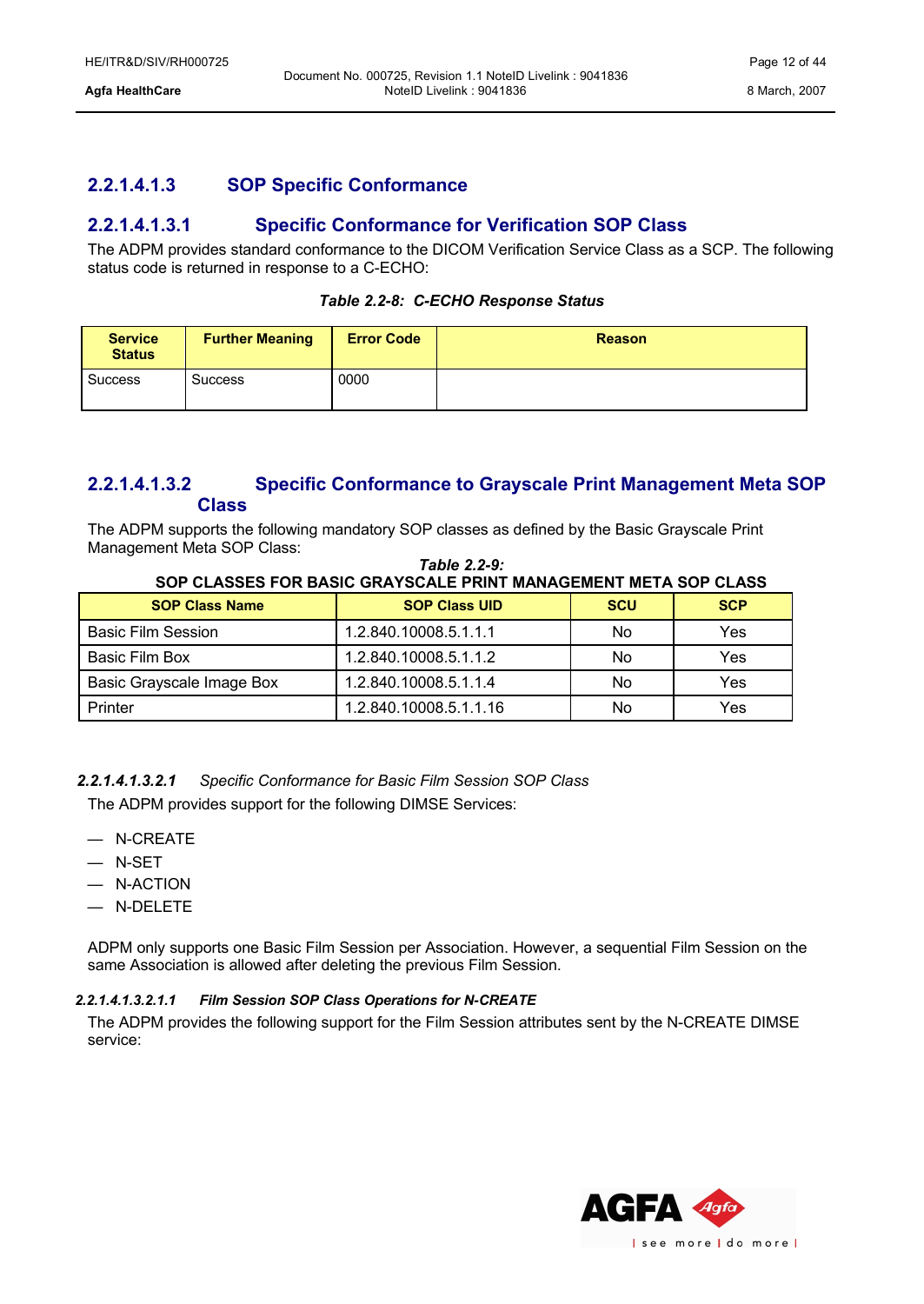Agfa HealthCare 8 March, 2007

| Table 2.2-Tu:<br><b>BASIC FILM SESSION SOP CLASS N-CREATE REQUEST ATTRIBUTES</b> |              |                                             |                                              |  |
|----------------------------------------------------------------------------------|--------------|---------------------------------------------|----------------------------------------------|--|
| <b>Attribute</b><br><b>Tag</b>                                                   |              | <b>Valid Range</b>                          | <b>Default Value</b>                         |  |
|                                                                                  |              |                                             | If not sent by SCU or invalid value received |  |
| Number of Copies                                                                 | (2000, 0010) | $1 - 100$                                   | 1                                            |  |
| <b>Print Priority</b>                                                            | (2000, 0020) | LOW                                         | LOW                                          |  |
|                                                                                  |              | <b>HIGH</b><br>$\bullet$                    |                                              |  |
| Medium Type                                                                      | (2000, 0030) | <b>CLEAR FILM</b><br>l.<br><b>BLUE FILM</b> | See explanation below.                       |  |
| <b>Film Destination</b>                                                          | (2000, 0040) | <b>PROCESSOR</b>                            | <b>PROCESSOR</b>                             |  |
| Film Session Label (2000,0050)                                                   |              | Up to 64<br>characters                      |                                              |  |
| Memory Allocation                                                                | (2000, 0060) |                                             |                                              |  |
| Owner ID                                                                         | (2100, 0160) |                                             |                                              |  |
| Proposed Study Seq. (2130,00A0)                                                  |              |                                             |                                              |  |
| >Patient's Name                                                                  | (0010, 0010) |                                             |                                              |  |
| >Patient ID                                                                      | (0010, 0020) |                                             |                                              |  |
| >Patient's Birth Date                                                            | (0010, 0030) |                                             |                                              |  |
| >Patient's Birth Time                                                            | (0010, 0032) |                                             |                                              |  |
| >Patient's Sex                                                                   | (0010, 0040) |                                             |                                              |  |
| >Other Patient ID                                                                | (0010, 1000) |                                             |                                              |  |
| >Other Patient Names                                                             | (0010, 1001) |                                             |                                              |  |
| >Patient's Age                                                                   | (0010, 1010) |                                             |                                              |  |
| >Patient's Size                                                                  | (0010, 1020) |                                             |                                              |  |
| >Patient Weight                                                                  | (0010, 1030) |                                             |                                              |  |
| Ethnic Group                                                                     | (0010, 2160) |                                             |                                              |  |
| >Occupation                                                                      | (0010, 2180) |                                             |                                              |  |
| >Add. Patient's Histor                                                           | (0010, 21B0) |                                             |                                              |  |
| >Patient Comments                                                                | (0010, 4000) |                                             |                                              |  |
| >Study ID                                                                        | (0020, 0010) |                                             |                                              |  |
| Series Number                                                                    | (0020, 0011) |                                             |                                              |  |
| Study Instance UID                                                               | (0020, 000D) |                                             |                                              |  |
| Study Date                                                                       | (0008, 0020) |                                             |                                              |  |
| Study Time                                                                       | (0008, 0030) |                                             |                                              |  |
| >Accession Number                                                                | (0008, 0050) |                                             |                                              |  |
| >Ref. Physician's<br>Name                                                        | (0008, 0090) |                                             |                                              |  |
| >Study Description                                                               | (0008, 1030) |                                             |                                              |  |
| >Name of Physician<br><b>Reading Study</b>                                       | (0008, 1060) |                                             |                                              |  |

# *Table 2.2-10:*

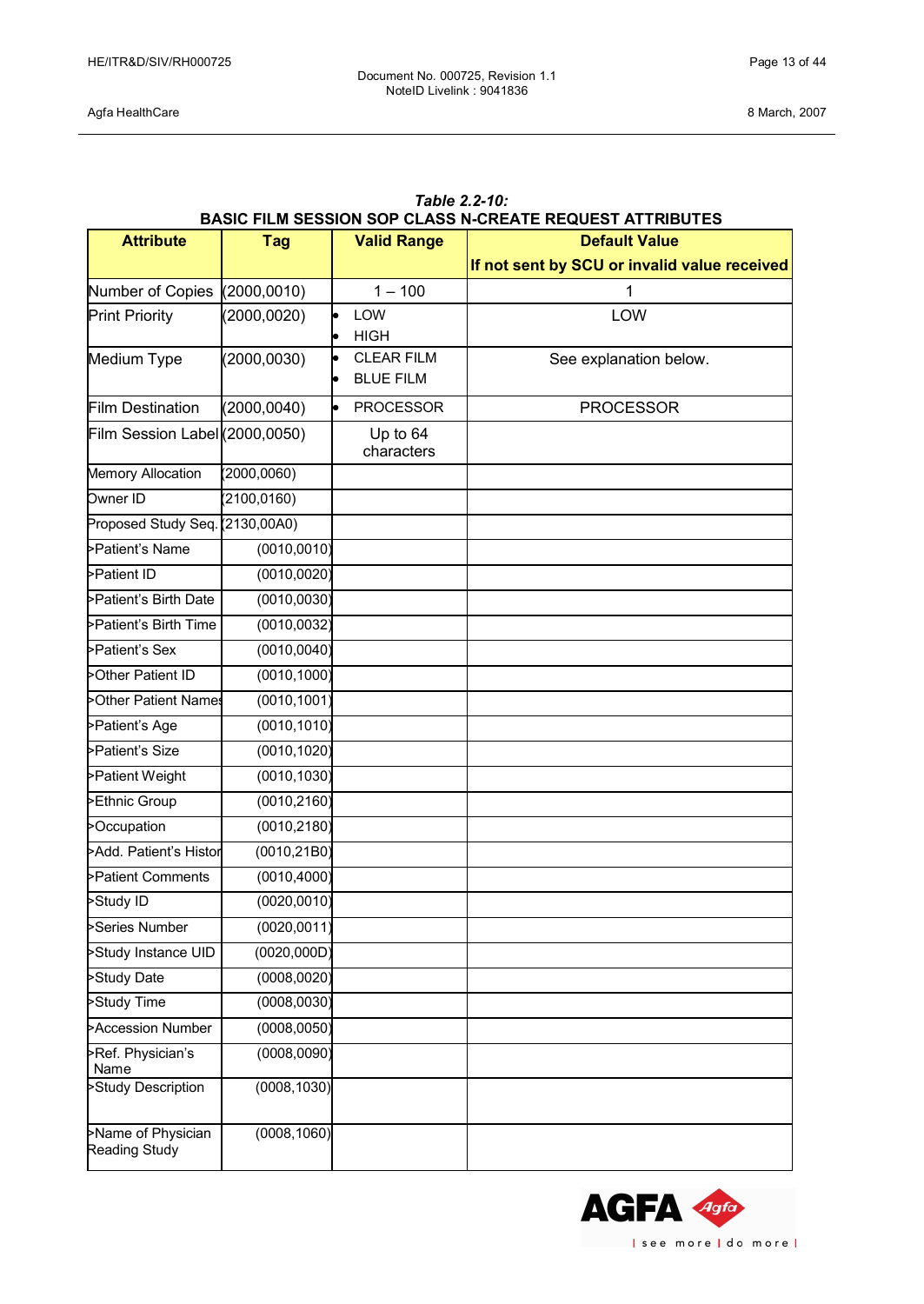| >Admitting  | (0008, 1080) |  |
|-------------|--------------|--|
| Diagnosis   |              |  |
| Description |              |  |

### **Medium Type Attribute:**

### *Table 2.2-11: Medium Type*

| <b>Requested 'Medium  </b><br><b>Type' Supported?</b> | 'Medium Type'<br>Available? | <b>Behavior</b>                                                         |
|-------------------------------------------------------|-----------------------------|-------------------------------------------------------------------------|
| YES.                                                  | YES                         | Requested Medium Type is used                                           |
| YES.                                                  | NO.                         | Film is not printed, print job is queued                                |
| NO.                                                   | ΝO                          | Default, this print job will be printed on the available 'Medium Type'. |
|                                                       |                             | This behavior configurable. Refer to Section 2.4.                       |

The following status codes are returned in response to a N-CREATE:

| <b>Service</b><br><b>Status</b> | <b>Further</b><br><b>Meaning</b>                                                       | <b>Error Code</b> | <b>Reason</b>                                                                                 |  |
|---------------------------------|----------------------------------------------------------------------------------------|-------------------|-----------------------------------------------------------------------------------------------|--|
| <b>Success</b>                  | <b>Success</b>                                                                         | 0000              | Operation successfully completed.                                                             |  |
| Warning (*)                     | <b>Attribute Value</b><br>Out of Range                                                 | 0116H             | Returned warning if an attribute value is out of range. The<br>instance UID is created.       |  |
| Failure                         | Attribute<br>Invalid<br>Value                                                          | 0106H             | Invalid Attribute Value                                                                       |  |
| Failure                         | Invalid Object<br>Instance                                                             | 0117H             | Returned if the instance UID has violated the UID construction<br>rules.                      |  |
| Failure                         | Class-Instance<br>Conflict                                                             | 0119H             | Returned if the SOP Class Instance UID is not defined for the<br>given SOP Class.             |  |
| Failure                         | SOP Class Not<br>Supported                                                             | 0122H             | Returned if the SOP Class specified in the DIMSE command<br>does not match the SOP Class UID. |  |
| Failure                         | Resource<br>Limitation                                                                 | 0213H             | allocation<br>Returned to indicate that the requested<br>can<br>temporarily not be provided.  |  |
|                                 | * Warnings are not returned by default. Enabling warnings is explained in Section 2.4. |                   |                                                                                               |  |

### *Table 2.2-12: N-CREATE Response Status*

### *2.2.1.4.1.3.2.1.2 Film Session SOP Class Operations for N-SET Response Status*

The following status codes are returned in response to a N-SET:

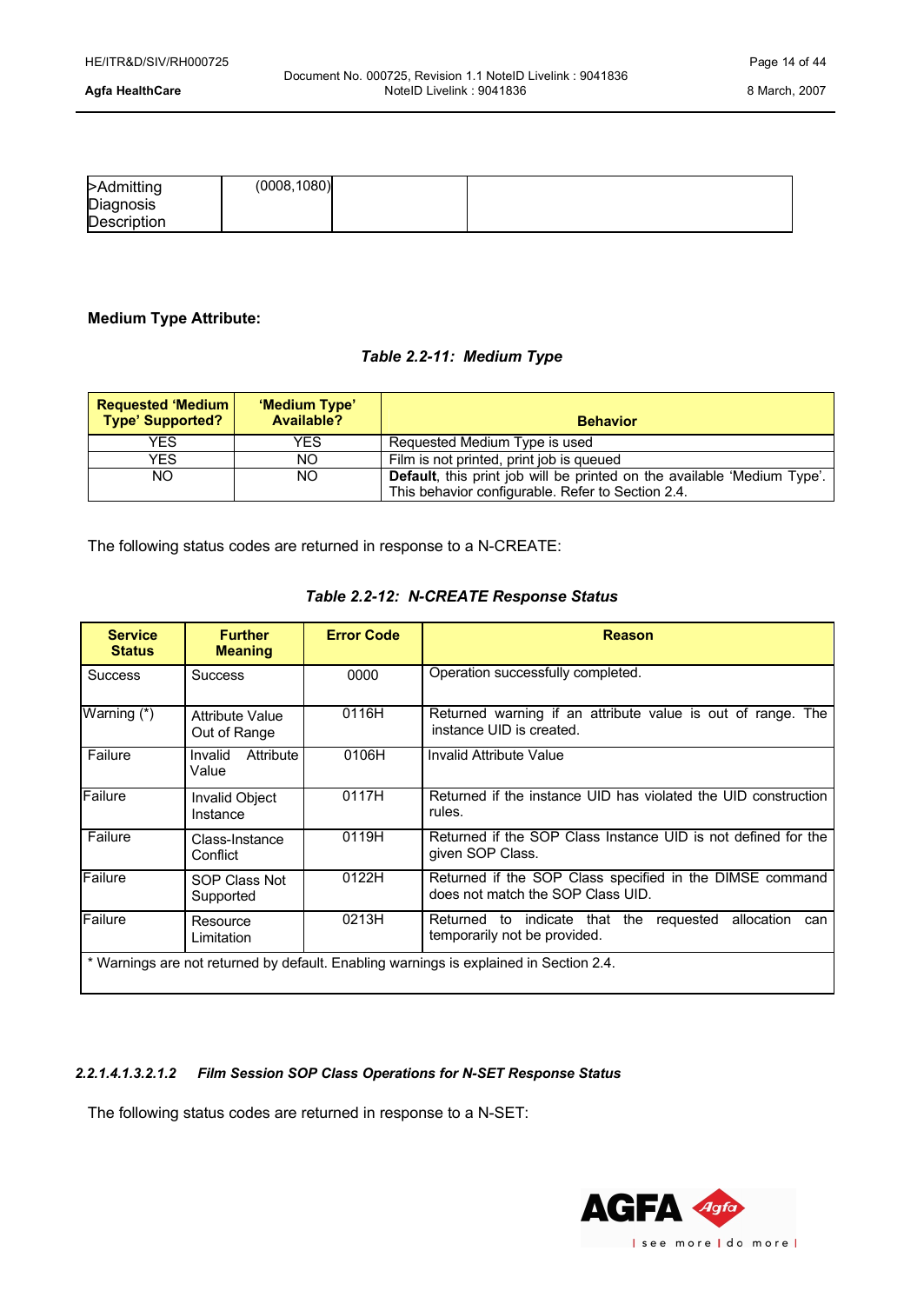Document No. 000725, Revision 1.1 NoteID Livelink : 9041836

Agfa HealthCare 8 March, 2007

| <b>Service</b><br><b>Status</b>                                                | <b>Further</b><br><b>Meaning</b>       | <b>Error Code</b> | <b>Reason</b>                                                                                 |
|--------------------------------------------------------------------------------|----------------------------------------|-------------------|-----------------------------------------------------------------------------------------------|
| <b>Success</b>                                                                 | <b>Success</b>                         | 0000H             | Operation successfully completed.                                                             |
| Warning (*)                                                                    | <b>Attribute Value</b><br>Out of Range | 0116H             | Returned warning if an attribute value is out of range. The<br>instance UID is created.       |
| Failure                                                                        | <b>Invalid Attribute</b><br>Value      | 0106H             | Invalid Attribute Value                                                                       |
| Failure                                                                        | Processing<br>Failure                  | 0110H             | Returned if no data set is provided by the SCU for the Basic<br>Film Session SOP Class.       |
| Failure                                                                        | Class-Instance<br>Conflict             | 0119H             | Returned if the SOP Class Instance UID is not defined for<br>the given SOP Class.             |
| Failure                                                                        | SOP Class Not<br>Supported             | 0122H             | Returned if the SOP Class specified in the DIMSE<br>command does not match the SOP Class UID. |
| Failure                                                                        | Resource<br>Limitation                 | 0213H             | Returned to indicate that the requested allocation can<br>temporarily not be provided.        |
| * Warnings are not returned by default. Enabling warnings is explained in 2.4. |                                        |                   |                                                                                               |

### *2.2.1.4.1.3.2.1.3 Film Session SOP Class Operations for N-ACTION*

The following status codes are returned in response to a N-ACTION:

### *Table 2.2-14: N-ACTION Response Status*

| <b>Service</b><br><b>Status</b> | <b>Further</b><br><b>Meaning</b> | <b>Error Code</b> | <b>Reason</b> |
|---------------------------------|----------------------------------|-------------------|---------------|
|                                 |                                  |                   |               |

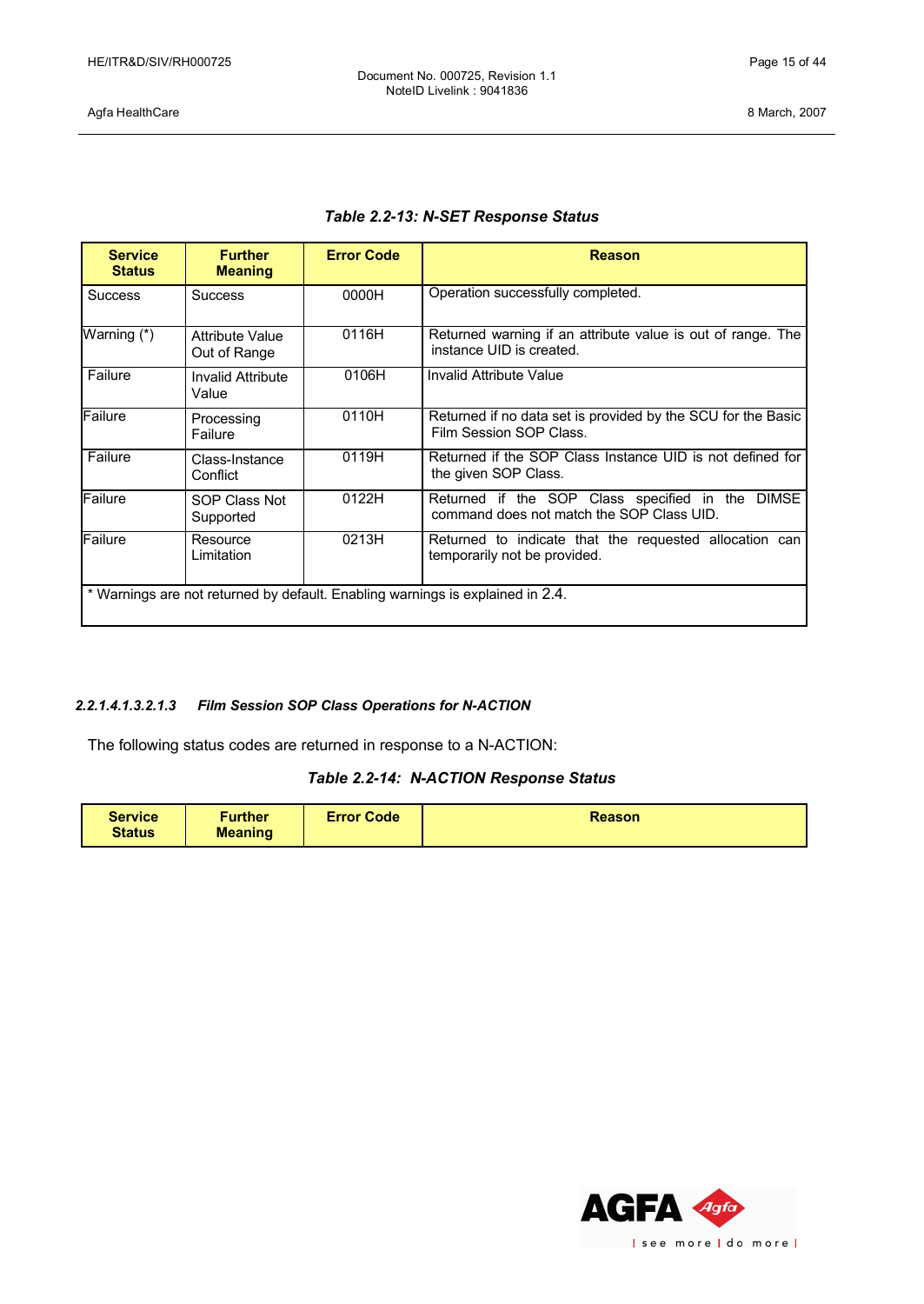| <b>Success</b>                                                                         | <b>Success</b>             | 0000H        | Operation successfully completed.                                                                                    |
|----------------------------------------------------------------------------------------|----------------------------|--------------|----------------------------------------------------------------------------------------------------------------------|
| Warning (*)                                                                            |                            | <b>B602H</b> | Film Session SOP Instance hierarchy does not contain<br>Image Box SOP Instances (empty page).                        |
| Failure                                                                                | Processing<br>failure      | 0110H        | Returned if no Data Set is provided by the SCU for the<br>Basic Film Session SOP Class.                              |
| Failure                                                                                | Invalid Argument<br>Value  | 0115H        | Returned if the Action Type provided by the SCU is not<br>recognized.                                                |
| Failure                                                                                | Class-Instance<br>Conflict | 0119H        | Returned if the SOP Class Instance UID is not defined for<br>the given SOP Class.                                    |
| Failure                                                                                | SOP Class Not<br>Supported | 0122H        | Returned if the SOP Class specified in the DIMSE<br>command does not match the SOP Class UID.                        |
| Failure                                                                                |                            | C600H        | Film Session SOP Instance hierarchy does not contain Film<br>Box SOP Instances.                                      |
| Failure                                                                                |                            | C601H        | Returned if the support for the Print Job Class was<br>negotiated and the creation of the Print Job Instance failed. |
| * Warnings are not returned by default. Enabling warnings is explained in Section 2.4. |                            |              |                                                                                                                      |

### *2.2.1.4.1.3.2.1.4 Film Session SOP Class Operations for N-DELETE*

The following status codes are returned in response to a N-DELETE:

|  |  | Table 2.2-15: N-DELETE Response Status |
|--|--|----------------------------------------|
|--|--|----------------------------------------|

| <b>Service</b><br><b>Status</b> | <b>Further</b><br><b>Meaning</b> | <b>Error Code</b> | <b>Reason</b>                                                                                           |
|---------------------------------|----------------------------------|-------------------|---------------------------------------------------------------------------------------------------------|
| <b>Success</b>                  | <b>Success</b>                   | 0000              | Operation successfully completed.                                                                       |
| Failure                         | Processing<br>failure            | 0110H             | Returned if no Data Set is provided by the SCU for the<br>Basic Film Session SOP Class.                 |
| Failure                         | Class-Instance<br>Conflict       | 0119H             | Returned if the SOP Class Instance UID is not defined for<br>the given SOP Class.                       |
| Failure                         | SOP Class Not<br>Supported       | 0122H             | <b>DIMSE</b><br>Returned if the SOP Class specified in the<br>command does not match the SOP Class UID. |

### *2.2.1.4.1.3.2.2 Specific Conformance for Basic Film Box SOP Class*

The ADPM provides support for the following DIMSE Services:

— N-CREATE

— N-SET

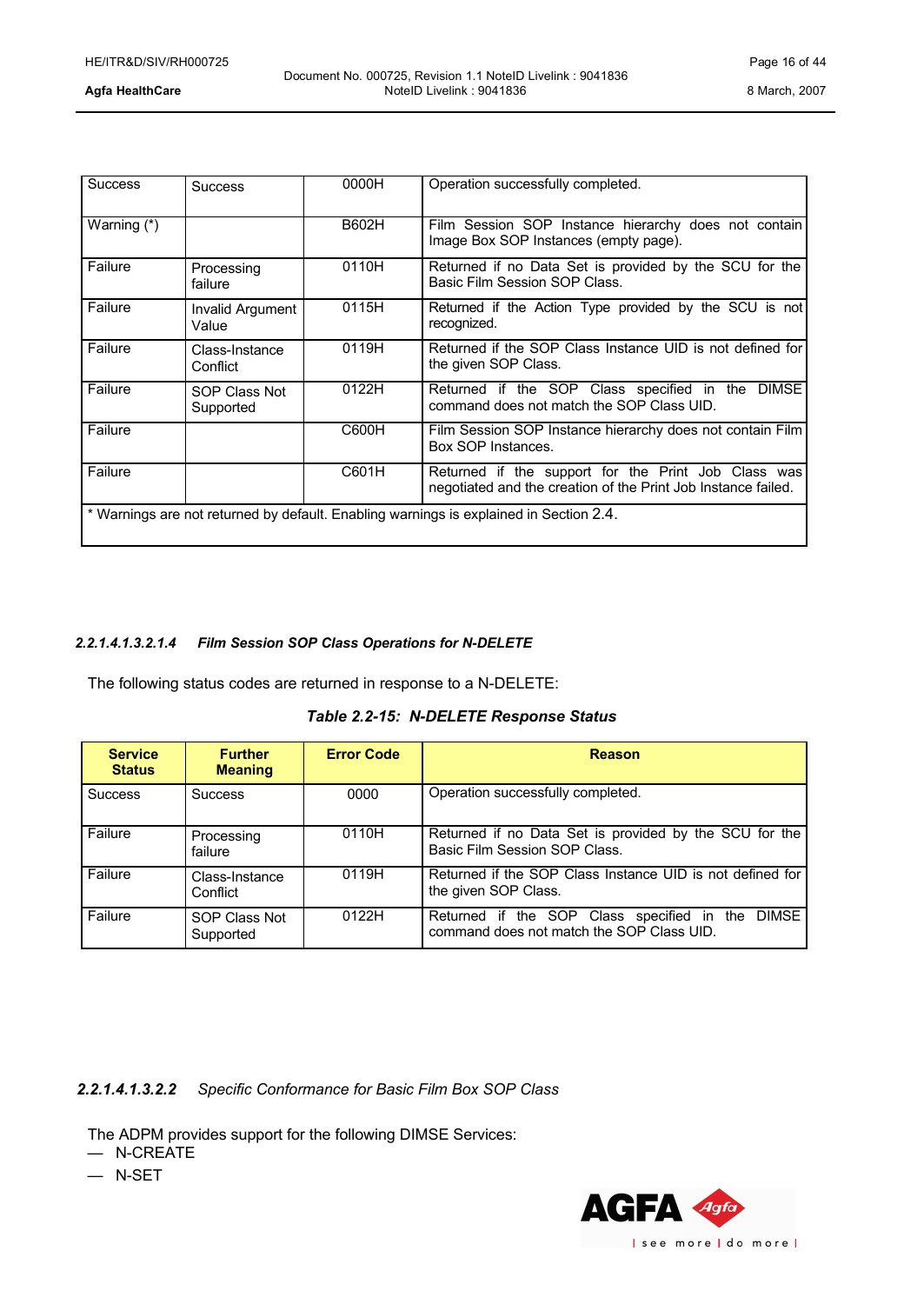- N-ACTION
- N-DELETE

The creation of a Basic Film Box also causes the subordinate Basic Image Boxes to be created. The Basic Film Box contains the presentation parameters common for all images on a given sheet of film.

### *2.2.1.4.1.3.2.2.1 Basic Film Box SOP Class Operations for N-CREATE*

The ADPM provides the following support for the Basic Film Box attributes sent by the N-CREAT DIMSE service:

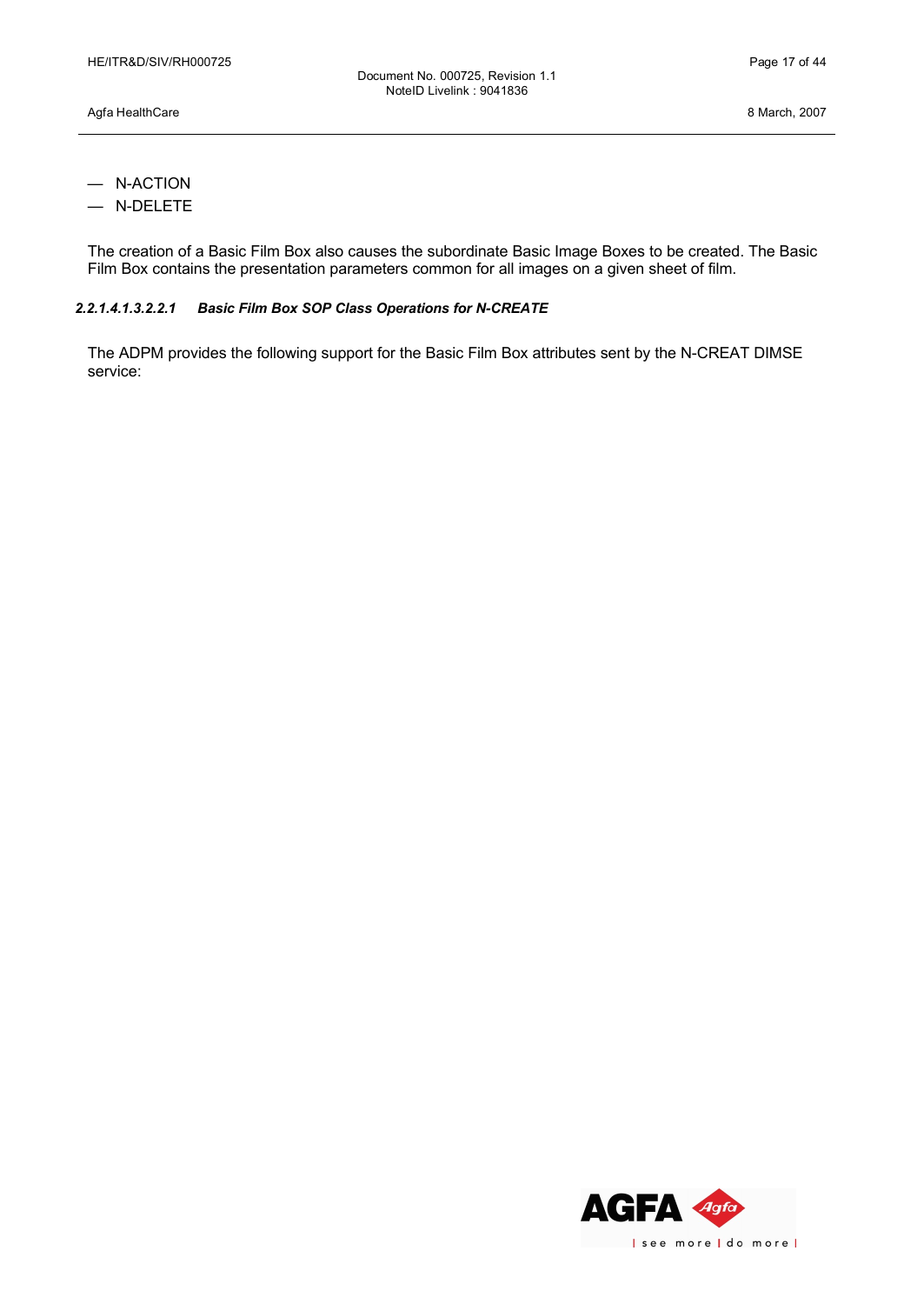### **Table 2.2-16:** *Basic Film BOX SOP Class N-CREATE Request Attributes*

| <b>Attribute</b>                   | <b>Tag</b>   | <b>Valid Range</b>                                                                                                            | <b>Default Value</b>                         |
|------------------------------------|--------------|-------------------------------------------------------------------------------------------------------------------------------|----------------------------------------------|
|                                    |              |                                                                                                                               | If not sent by SCU or invalid value received |
| Image Display<br>Format            | (2010, 0010) | <b>STANDARD\</b><br>$\bullet$<br><b>ROW\</b><br><b>COL</b><br><b>SLIDE</b><br><b>SUPERSLIDE</b>                               |                                              |
| Annotation<br>Display Format<br>ID | (2010, 0030) | <b>ANNOTATION</b><br>(Supported if the Annotation<br>SOP Class is accepted)                                                   |                                              |
| <b>Film Orientation</b>            | (2010, 0040) | <b>PORTRAIT</b><br>$\bullet$<br>LANDSCAPE<br>$\bullet$                                                                        | <b>PORTRAIT</b>                              |
| Film Size ID                       | (2010, 0050) | <b>11INX14IN</b><br>$\bullet$<br><b>14INX17IN</b><br>$\bullet$                                                                | Refer to explanation below                   |
| Magnification<br><b>Type</b>       | (2010,0060)  | <b>REPLICATE</b><br>$\bullet$<br><b>BILINEAR</b><br>$\bullet$<br><b>CUBIC</b><br>$\bullet$<br><b>NONE</b><br>$\bullet$        | <b>CUBIC</b>                                 |
| Smoothing Type                     | (2010,0080)  | 0 or 100299<br>$\bullet$                                                                                                      | 125 (Refer to explanation below)             |
| <b>Border Density</b>              | (2010, 0100) | <b>BLACK</b><br>$\bullet$<br><b>WHITE</b><br>$\bullet$<br>i, where i represents the<br>desired density in<br>hundredths of OD | <b>BLACK</b>                                 |
| Empty Image<br>Density             | (2010, 0110) | <b>BLACK</b><br>$\bullet$<br><b>WHITE</b><br>i, where i represents the<br>$\bullet$<br>desired density in<br>hundredths of OD | <b>BLACK</b>                                 |
| Minimum<br>Density                 | (2010, 0120) | Refer to explanation below                                                                                                    |                                              |
| Maximum<br>Density                 | (2010, 0130) | Refer to explanation below                                                                                                    | 300                                          |
| Trim                               | (2010, 0140) | <b>YES</b><br>$\bullet$<br><b>NO</b>                                                                                          | <b>No</b>                                    |
| Configuration<br>Information       | (2010, 0150) | Refer to explanation below                                                                                                    | PERCEPTION LUT=KANAMORI                      |
| Illumination                       | (2010, 015E) | 110,000<br>$\bullet$                                                                                                          | 2000                                         |
| Reflective<br>Ambient Light        | (2010, 0160) | 010,000<br>$\bullet$                                                                                                          | 10                                           |

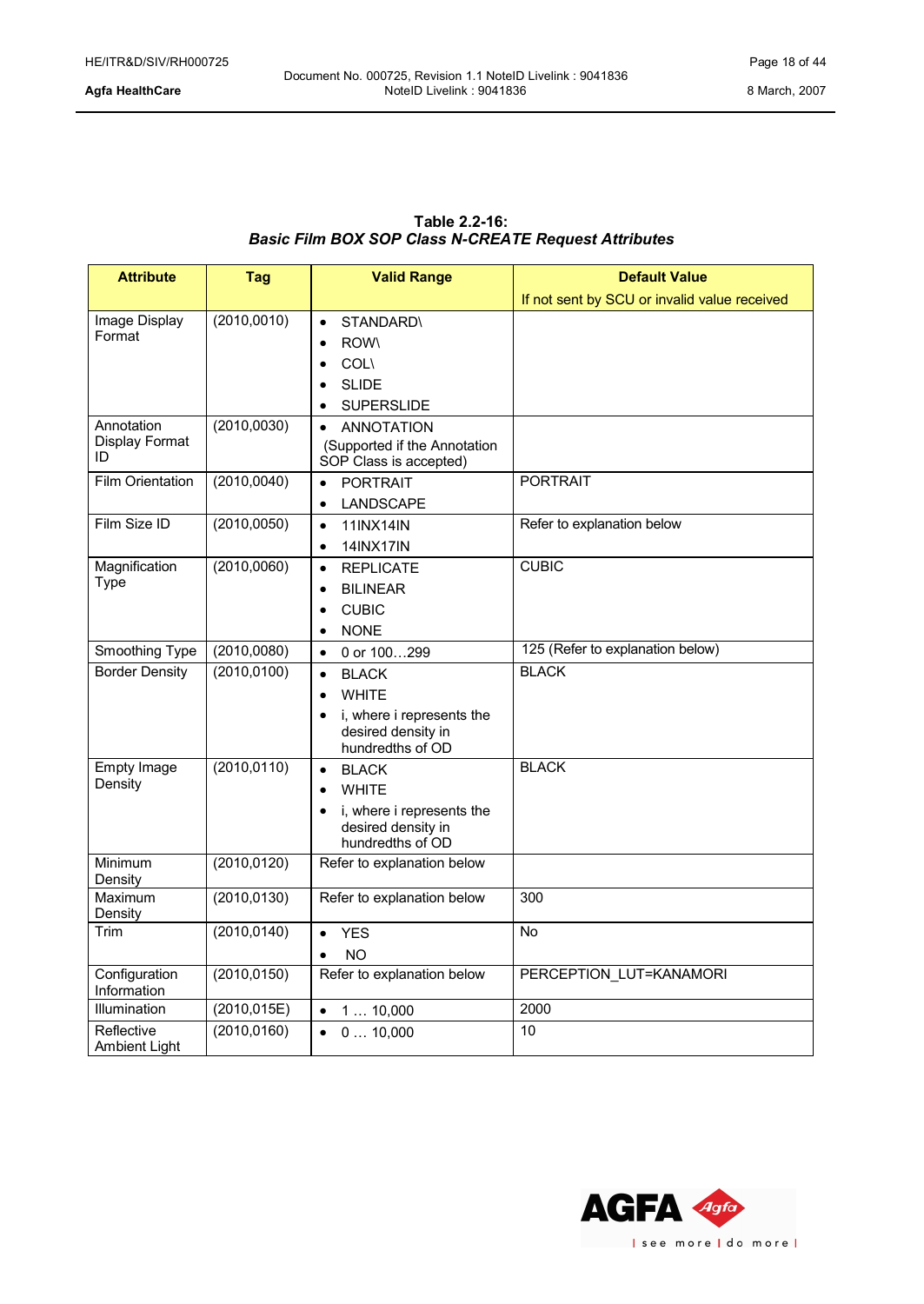Agfa HealthCare 8 March, 2007

### **Film Size ID Attribute:**

The Drystar 5300 has one supply tray that can be configured to either 11INX14IN or 14INX17IN film size.

- Ø **Pixel Size:** 79.375 Micron (320 dots/ inch)
- Ø **Pixel Matrices**: Table 2.2-17 lists the diagnostic printable areas, without TRIM, that are valid. If TRIM is YES, then 10 pixels are used for this purpose on each edge of each image.

| <b>D5300 Diagnostic Printable Area in Pixels</b> |                                             |        |                 |        |           |        |       |        |
|--------------------------------------------------|---------------------------------------------|--------|-----------------|--------|-----------|--------|-------|--------|
|                                                  | <b>No Annotations</b><br><b>Annotations</b> |        |                 |        |           |        |       |        |
| <b>Film Size</b>                                 | <b>Portrait</b><br>Landscape                |        | <b>Portrait</b> |        | Landscape |        |       |        |
|                                                  | Width                                       | Height | Width           | Height | Width     | Height | Width | Height |
| <b>11INX14IN</b>                                 | 3300                                        | 4256   | 4256            | 3300   | 3300      | 3891   | 4256  | 2935   |
| <b>14INX17IN</b>                                 | 4256                                        | 5174   | 5174            | 4256   | 4256      | 4809   | 5174  | 3891   |

### *Table 2.2-17: Pixel Matrices*

Ø **Film Sizes**: With respect to Film Size ID, the following rules are applicable:

| <b>Requested 'Film Size ID'</b><br><b>Supported?</b> | <b>Requested 'Film</b><br>Size' Available? | <b>Behavior</b>                                                                                              |
|------------------------------------------------------|--------------------------------------------|--------------------------------------------------------------------------------------------------------------|
| YES                                                  | YES                                        | The film is printed.                                                                                         |
| YES                                                  | NO.                                        | The film is not printed, and print job is queued.                                                            |
| NO.                                                  | NO.                                        | The film is printed on the available film. This behavior can be<br>configured differently. See Section: 2.4. |

### **Smoothing Type Attribute:**

Ø For Magnification type: "CUBIC", following Smoothing Type values are supported:

### *Table 2.2-19: Smoothing Type Values.*

| Value   | <b>Meaning</b>                                    |  |  |
|---------|---------------------------------------------------|--|--|
|         | Cubic B (very smooth)                             |  |  |
| 100-199 | Cubic High Resolution (100 = Sharp, 199 = Smooth) |  |  |
| 200-299 | Cubic Bell (200 = Sharp, 299 = Smooth)            |  |  |

 $\triangleright$  If the Magnification Type is "CUBIC" and no Smoothing Type attribute is defined, the default Smoothing Type value is used.

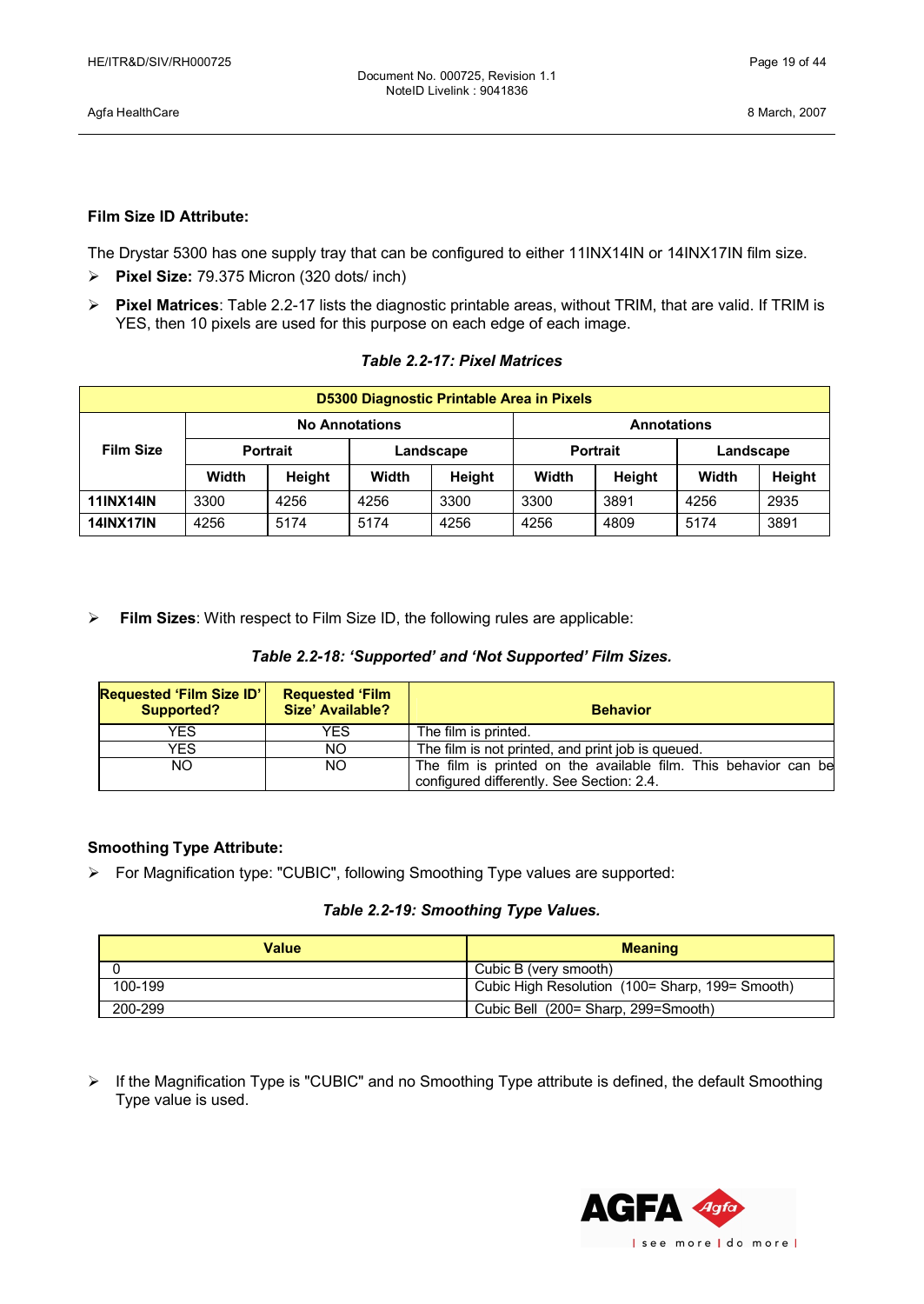### **Density Attributes:**

The following rules are applicable for 'Border Density' (2010,0100), 'Empty Image Density' (2010,0110), 'Minimum Density' (2010,0120) (Db<sub>min</sub>) and 'Maximum Density' (2010,0130) (Db<sub>max</sub>):

- $\triangleright$  If a value is sent, and within the range for the film, then the sent value is used.
- $\triangleright$  If the attribute is <u>not sent</u> or <u>no attribute value is sent ("")</u>, then the default values are used.
- $\triangleright$  If a Minimum Density value is sent, but outside the range of the film, then the default value is used.
- $\triangleright$  If a Maximum Density value is sent, but outside the range of the film, then the default value is used.

### **Configuration Information Attribute:**

This attribute is used to request a LUT and / or define the contents of the Annotation Boxes. The parameters are separated by the "\" (BACKSLASH) character.

Example: "PERCEPTION\_LUT=LINEAR\ANNOTATION1=PATIENTID\ANNOTATION2=AGFA.TIF"

Ø **Requested LUT**: The following text strings are supported:

| PERCEPTION LUT=LINEAR   | (Linear LUT)                                     |
|-------------------------|--------------------------------------------------|
| PERCEPTION LUT=KANAMORI | (Kanamori LUT)                                   |
| PERCEPTION LUT=OEMxxx   | (Custom OEM LUT installed on printer)            |
| PERCEPTION LUT=n:       | 'n' is defined in the range 75 to 220 as follows |

### *Table 2.2-20: LUT values.*

| N      | <b>Kanamori Like LUT meaning</b>                         |
|--------|----------------------------------------------------------|
| 75100  | Hyper-Kanamori Curve                                     |
| 100    | Exact Kanamori Curve (same as "PERCEPTION LUT=KANAMORI") |
| 100200 | Curve between Kanamori and Linear                        |
| 200    | Exact Linear Curve (same as "PERCEPTION LUT=LINEAR")     |
| 200220 | Hypo-Linear Curve                                        |

Ø **Annotation**: Each Annotation box can be initialized with the word 'ANNOTATION' followed by a number 1 to 6 an equal sign (=) and some information indication. The information indications can be:

### **The contents of a TIFF formatted file:**

This is used to print a logo, symbol or icon in the annotation box. This information cannot be combined with other annotation information and must be in an annotation box by itself. The \*.TIF file must first be installed in the printer.

Example: ANNOTATION2=AGFA.TIF

**Variable demographic data**: is used to print one of the attribute values as provided in the N-

CREATE Film Session SOP under "Proposed Study Sequence".

Example: ANNOTATION2=%PATIENTNAME%

The following values are defined:

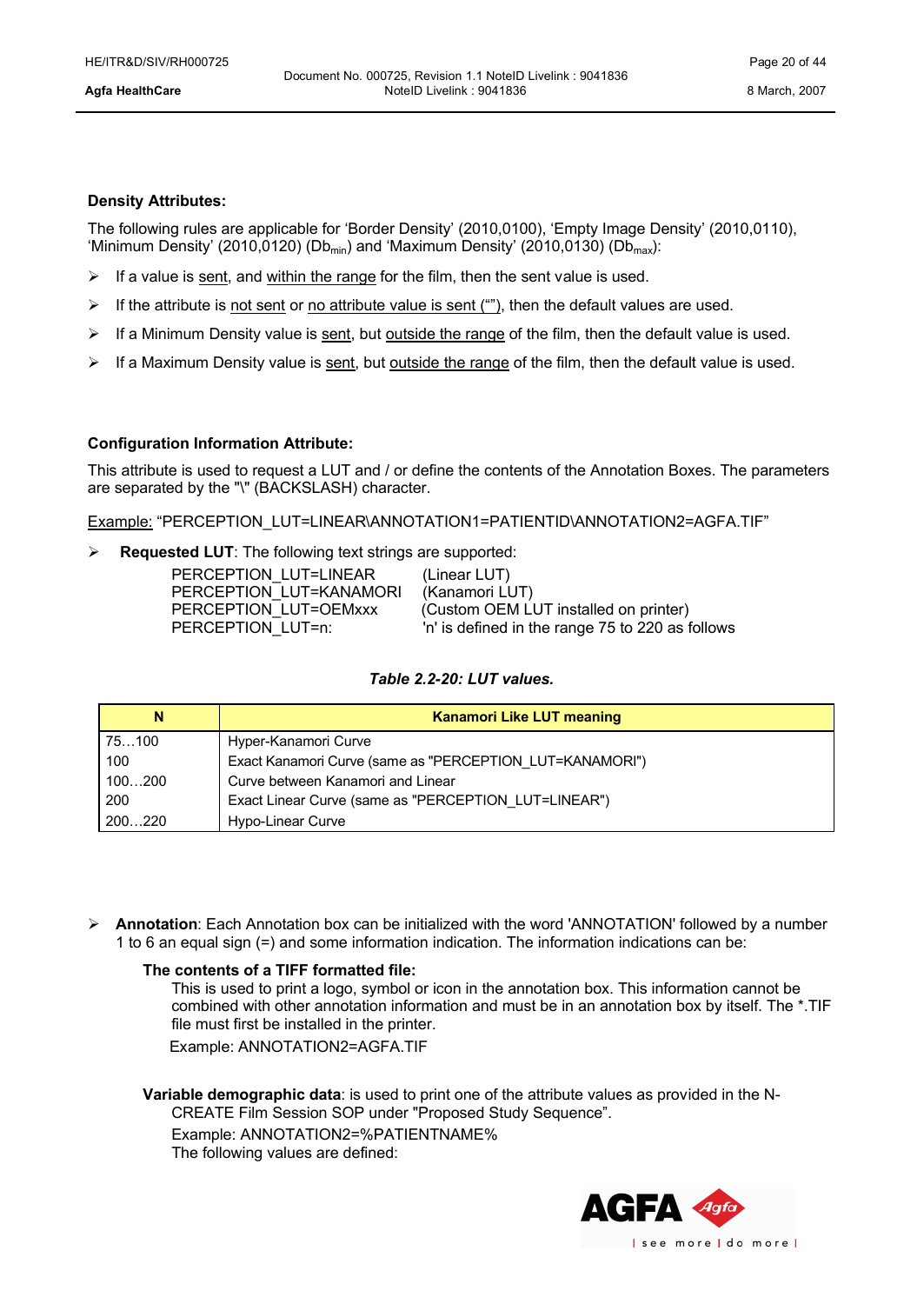### Agfa HealthCare 8 March, 2007

| <b>Field Names</b>   | <b>Attribute</b> |
|----------------------|------------------|
| %PATIENTNAME%        | (0010, 0010)     |
| %PATIENTID%          | (0010, 0020)     |
| %PATIENTBIRTHDATE%   | (0010, 0030)     |
| %ACCESSIONNR%        | (0008, 0050)     |
| %PATIENTBIRTHTIME%   | (0010, 0032)     |
| %PATIENTSEX%         | (0010, 0040)     |
| %PATIENTCOMMENTS%    | (0010, 4000)     |
| %STUDYID%            | (0020, 0010)     |
| %STUDYIUID%          | (0020, 000D)     |
| %STUDYDATE%          | (0008, 0020)     |
| %STUDYTIME%          | (0008, 0030)     |
| %STUDYDESCRIPTION%   | (0008, 1030)     |
| %READINGPHYSICIAN%   | (0008, 1060)     |
| %REFERRINGPHYSICIAN% | (0008, 0090)     |

### *Table 2.2-21: Annotation Field Names.*

**Fixed text**: Any text that's needed to be printed on the film. Example: ANNOTATION4= Medical Center Radiology Department

**System variable attribute**: Used to print any of the following system variables:

| %date%               | The actual system date and time will be printed.                                   |
|----------------------|------------------------------------------------------------------------------------|
| %nickname%           | The modality nickname as specified in the system configuration will be<br>printed. |
| %modalitypagenumber% | The actual page number within the film session will be printed.                    |

**Any combination of 'fixed text'' with 'variable demographic data' and/or 'system variables':**

**Example:** ANNOTATION3=Patient ID: %patientid% Patient Name: %patientname%

The following status codes are returned in response to a N-CREAT:

| Table 2.2-22: N-CREAT Response Status |  |  |  |
|---------------------------------------|--|--|--|
|---------------------------------------|--|--|--|

| <b>Service</b><br><b>Status</b> | <b>Further</b><br><b>Meaning</b>                 | <b>Error Code</b> | <b>Reason</b>                                                                   |
|---------------------------------|--------------------------------------------------|-------------------|---------------------------------------------------------------------------------|
| <b>Success</b>                  | <b>Success</b>                                   | 0000              | Operation successfully completed.                                               |
| Warning (*)                     | <b>Attribute Value</b><br>Out of Range           | 0116H             | Returned if an attribute value is out of range. The instance UID<br>is created. |
| Warning (*)                     | Density<br>Value<br>printers<br>outside<br>range | <b>B605H</b>      | Returned if Dmin or Dmax value is outside of printers operating<br>range        |
| Failure                         | Attribute<br>Invalid<br>Value                    | 0106H             | Invalid Attribute Value                                                         |

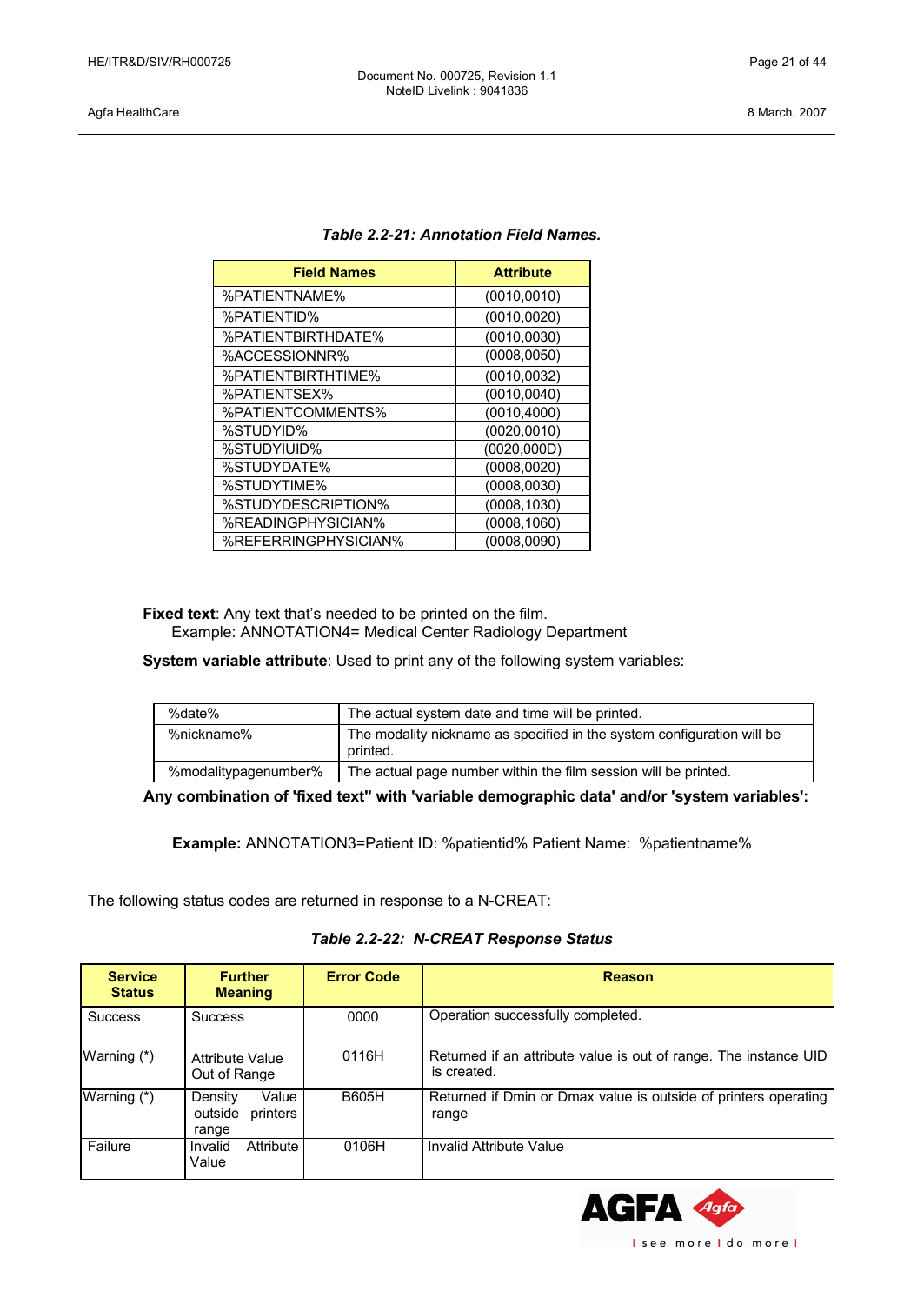| Failure | Processing<br>Failure           | 0110H | Returned if no Data Set is sent by the SCU for the Basic Film<br>Box SOP Class.               |
|---------|---------------------------------|-------|-----------------------------------------------------------------------------------------------|
| Failure | Invalid Object<br>Instance      | 0117H | Returned if the instance UID has violated the UID construction<br>rules.                      |
| Failure | Class-Instance<br>Conflict      | 0119H | Returned if the SOP Class Instance UID is not defined for the<br>given SOP Class.             |
| Failure | Missing Attribute               | 0120H | Returned if a mandatory attribute of the Data Set is missing.                                 |
| Failure | SOP Class Not<br>Supported      | 0122H | Returned if the SOP Class specified in the DIMSE command<br>does not match the SOP Class UID. |
| Failure | Creation of Print<br>Job failed | C602H | Print Job SOP Class was negotiated but failed to create the<br>Print Job instance.            |
| Failure | Print Queue is<br>Halted        | C651H | New jobs are not accepted.                                                                    |
|         |                                 |       | * Warnings are not returned by default. Enabling warnings is explained in Section 2.4         |

### *2.2.1.4.1.3.2.2.2 Basic Film Box SOP Class Operations for N-SET*

The following status codes are returned in response to a N-SET:

| <b>Service</b><br><b>Status</b> | <b>Further</b><br><b>Meaning</b>                 | <b>Error Code</b> | <b>Reason</b>                                                                                 |
|---------------------------------|--------------------------------------------------|-------------------|-----------------------------------------------------------------------------------------------|
| <b>Success</b>                  | <b>Success</b>                                   | 0000              | Operation successfully completed.                                                             |
| Warning (*)                     | Value<br>Attribute<br>Out of Range               | 0116H             | Returned warning if an attribute value is out of range. The<br>instance UID is created.       |
| Warning (*)                     | Value<br>Density<br>printers<br>outside<br>range | <b>B605H</b>      | Returned if Dmin or Dmax value is outside of printers operating<br>range                      |
| Failure                         | Attribute<br>Invalid<br>Value                    | 0106H             | Invalid Attribute Value                                                                       |
| Failure                         | Processing<br>Failure                            | 0110H             | Returned if no Data Set is sent by the SCU for the Basic Film<br><b>Box SOP Class.</b>        |
| Failure                         | <b>Invalid Object</b><br>Instance                | 0117H             | Returned if the instance UID has violated the UID construction<br>rules.                      |
| Failure                         | Class-Instance<br>Conflict                       | 0119H             | Returned if the SOP Class Instance UID is not defined for the<br>given SOP Class.             |
| Failure                         | Missing Attribute                                | 0120H             |                                                                                               |
| Failure                         | SOP Class Not<br>Supported                       | 0122H             | Returned if the SOP Class specified in the DIMSE command<br>does not match the SOP Class UID. |
|                                 |                                                  |                   | * Warnings are not returned by default. Enabling warnings is explained in Section 2.4.        |

### *Table 2.2-23: N-SET Response Status*

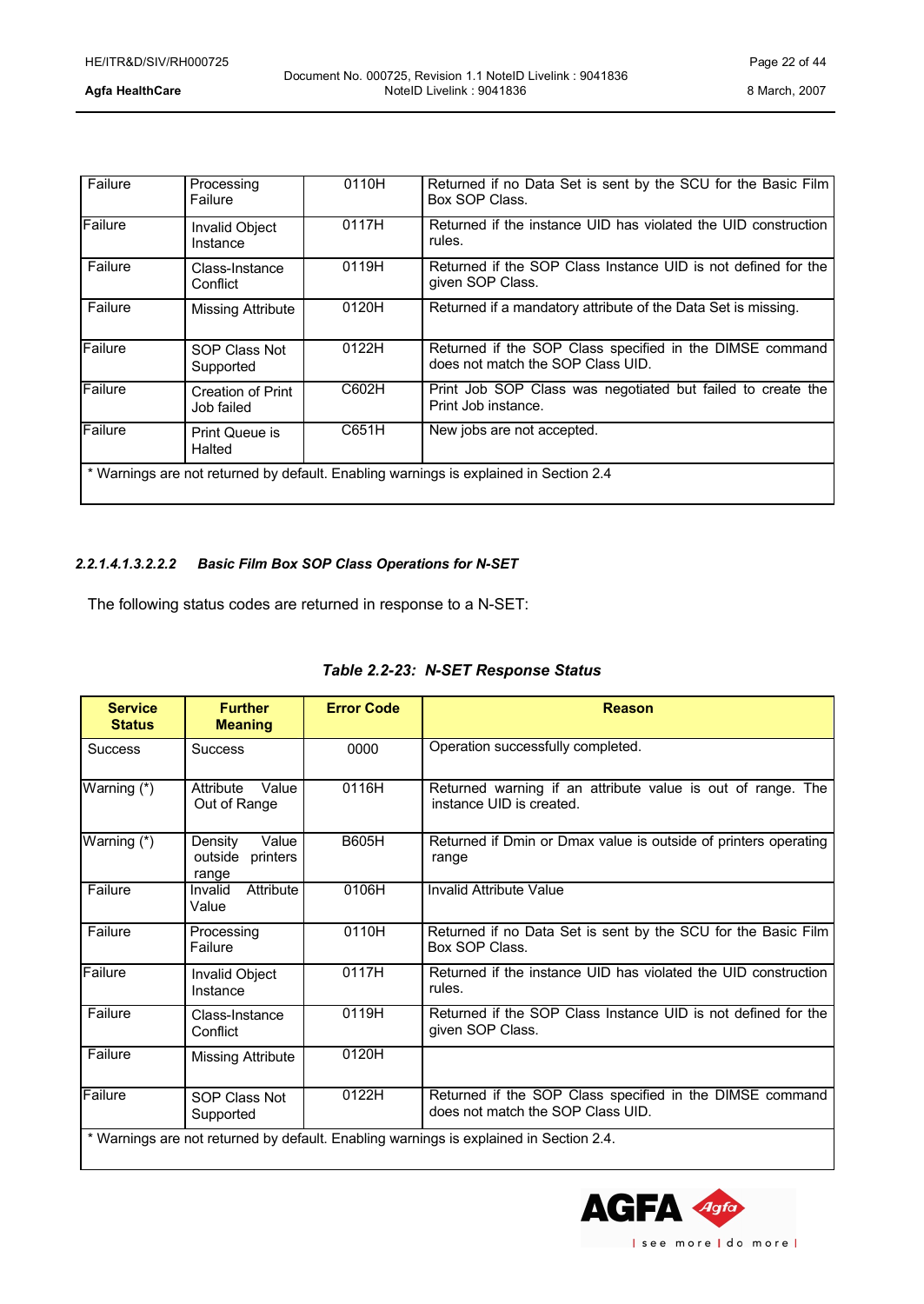Agfa HealthCare 8 March, 2007

### *2.2.1.4.1.3.2.2.3 Basic Film Box SOP Class Operations for N-ACTION*

The following status codes are returned in response to a N-ACTION:

| <b>Service</b><br><b>Status</b> | <b>Further</b><br><b>Meaning</b> | <b>Error Code</b> | <b>Reason</b>                                                                                                        |
|---------------------------------|----------------------------------|-------------------|----------------------------------------------------------------------------------------------------------------------|
| <b>Success</b>                  | <b>Success</b>                   | 0000H             | Operation successfully completed.                                                                                    |
| Warning (*)                     | Empty page                       | <b>B603H</b>      | Film Session SOP Instance hierarchy does not contain<br>Image Box SOP Instances (empty page).                        |
| Failure                         | Invalid Argument<br>Value        | 0115H             | Returned if the Action Type provided by the SCU is not<br>recognized.                                                |
| Failure                         | Class-Instance<br>Conflict       | 0119H             | Returned if the SOP Class Instance UID is not defined for<br>the given SOP Class.                                    |
| Failure                         | SOP Class Not<br>Supported       | 0122H             | Returned if the SOP Class specified in the DIMSE<br>command does not match the SOP Class UID.                        |
| Failure                         |                                  | C602H             | Returned if the support for the Print Job Class was<br>negotiated and the creation of the Print Job Instance failed. |
|                                 |                                  |                   | * Warnings are not returned by default. Enabling warnings is explained in Section 2.4.                               |

### *Table 2.2-24: N-ACTION Response Status*

### *2.2.1.4.1.3.2.2.4 Basic Film Box SOP Class Operations for N-DELETE*

The following status codes are returned in response to a N-DELETE:

| <b>Service</b><br><b>Status</b> | <b>Further</b><br><b>Meaning</b> | <b>Error Code</b> | Reason                                                                                  |
|---------------------------------|----------------------------------|-------------------|-----------------------------------------------------------------------------------------|
| <b>Success</b>                  | <b>Success</b>                   | 0000              | Operation successfully completed.                                                       |
| Failure                         | Processing<br>failure            | 0110H             | Returned if no Data Set is provided by the SCU for the<br>Basic Film Session SOP Class. |
| Failure                         | Class-Instance<br>Conflict       | 0119H             | Returned if the SOP Class Instance UID is not defined for<br>the given SOP Class.       |

### *Table 2.2-25: N-DELETE Response Status*

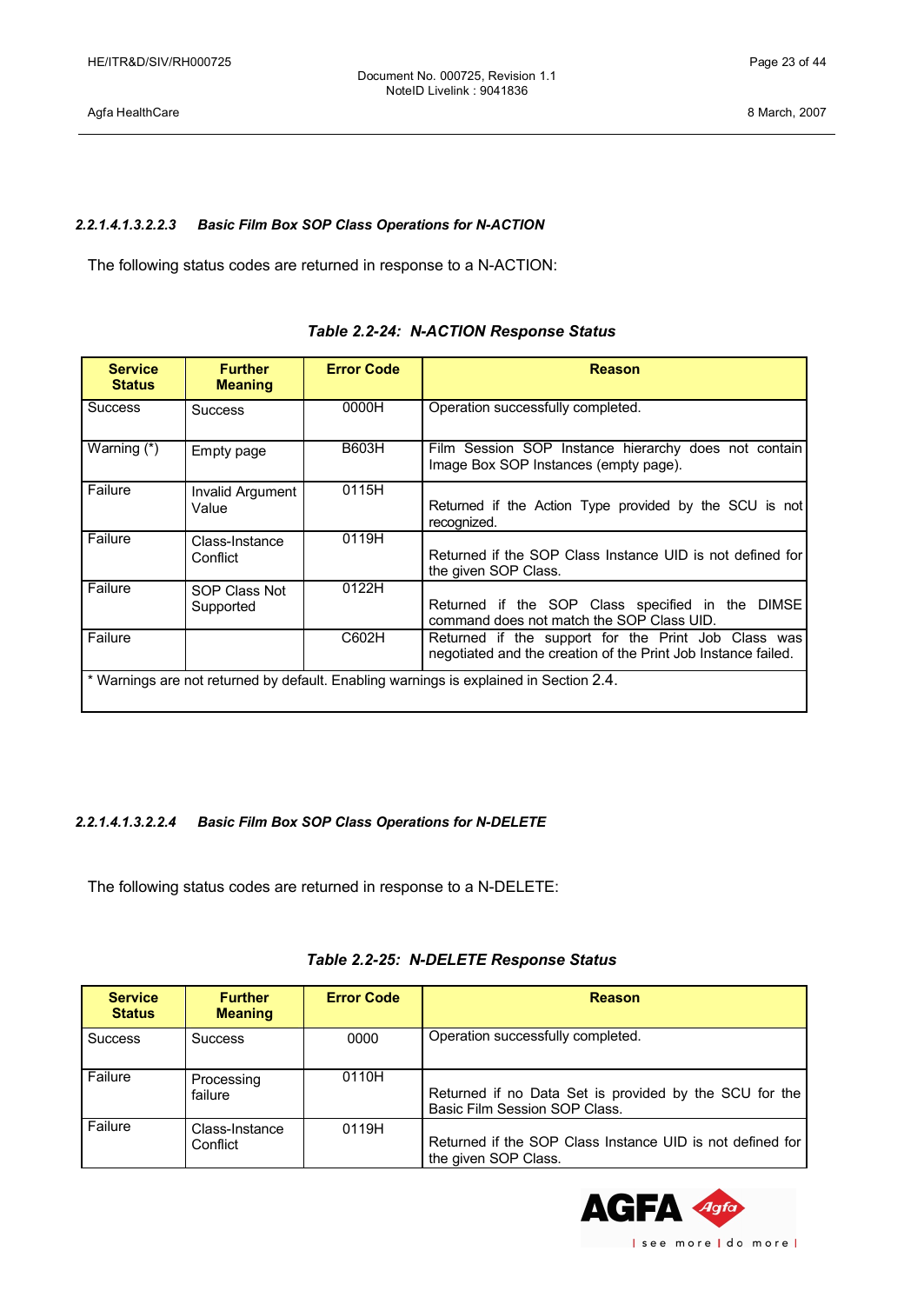| Failure | SOP.<br>Class<br>Not | 0122H | Returned                                  | if | the | SOP | Class | specified | in | the | <b>DIMSE</b> |
|---------|----------------------|-------|-------------------------------------------|----|-----|-----|-------|-----------|----|-----|--------------|
|         | Supported            |       | command does not match the SOP Class UID. |    |     |     |       |           |    |     |              |
|         |                      |       |                                           |    |     |     |       |           |    |     |              |

### *2.2.1.4.1.3.2.3 Specific Conformance for Basic Grayscale Image Box SOP Class*

The Basic Grayscale Image Box SOP instance is created by the ADPM when the N-CREATE of the Basic Film Box is processed. The Basic Grayscale Image Box contains the presentation parameters and image pixel data that apply to a single image.

The ADPM provides support for the following DIMSE Services:

— N-SET

### *2.2.1.4.1.3.2.3.1 Basic Grayscale Image Box SOP Class Operations for N-SET*

The ADPM provides the following support for the Basic Grayscale Image Box attributes sent by the N-SET DIMSE service:

| <b>Attribute</b>                        | Tag          | <b>Valid Range</b>                                        | <b>Default Value</b><br>If not sent by SCU or |
|-----------------------------------------|--------------|-----------------------------------------------------------|-----------------------------------------------|
|                                         |              |                                                           | invalid value received                        |
| Magnification<br>Type                   | (2010, 0060) | Refer to Section<br>2.2.1.4.1.3.2.2.1                     |                                               |
| Smoothing<br><b>Type</b>                | (2010, 0080) | Refer to Section<br>2.2.1.4.1.3.2.2.1                     |                                               |
| Minimum<br>Density                      | (2010, 0120) | Refer to Section<br>2.2.1.4.1.3.2.2.1                     |                                               |
| Maximum<br>Density                      | (2010, 0130) | Refer to Section<br>2.2.1.4.1.3.2.2.1                     |                                               |
| Image Position                          | (2020, 0010) | 1 - x (depending layout)                                  |                                               |
| Polarity                                | (2020, 0020) | <b>NORMAL</b><br>$\bullet$<br><b>REVERSE</b><br>$\bullet$ | <b>NORMAL</b>                                 |
| Requested<br>Image Size                 | (2020, 0030) |                                                           | No default                                    |
| Basic<br>Grayscale<br>Image<br>Sequence | (2020, 0110) |                                                           |                                               |
| >Samples Per<br>Pixel                   | (0028, 0002) | 1                                                         |                                               |
| >Photometric<br>Interpretation          | (0028, 0004) | MONOCHROME1<br>$\bullet$<br>MONOCHROME2<br>٠              |                                               |
| $>$ Rows                                | (0028, 0010) | > 0                                                       |                                               |
| >Columns                                | (0028, 0011) | > 0                                                       |                                               |
| >Pixel Aspect<br>Ratio                  | (0028, 0034) |                                                           | $1\backslash 1$                               |

**Table 2.2-26:** *Basic Grayscale Image Box SOP Class N-SET Request Attributes*

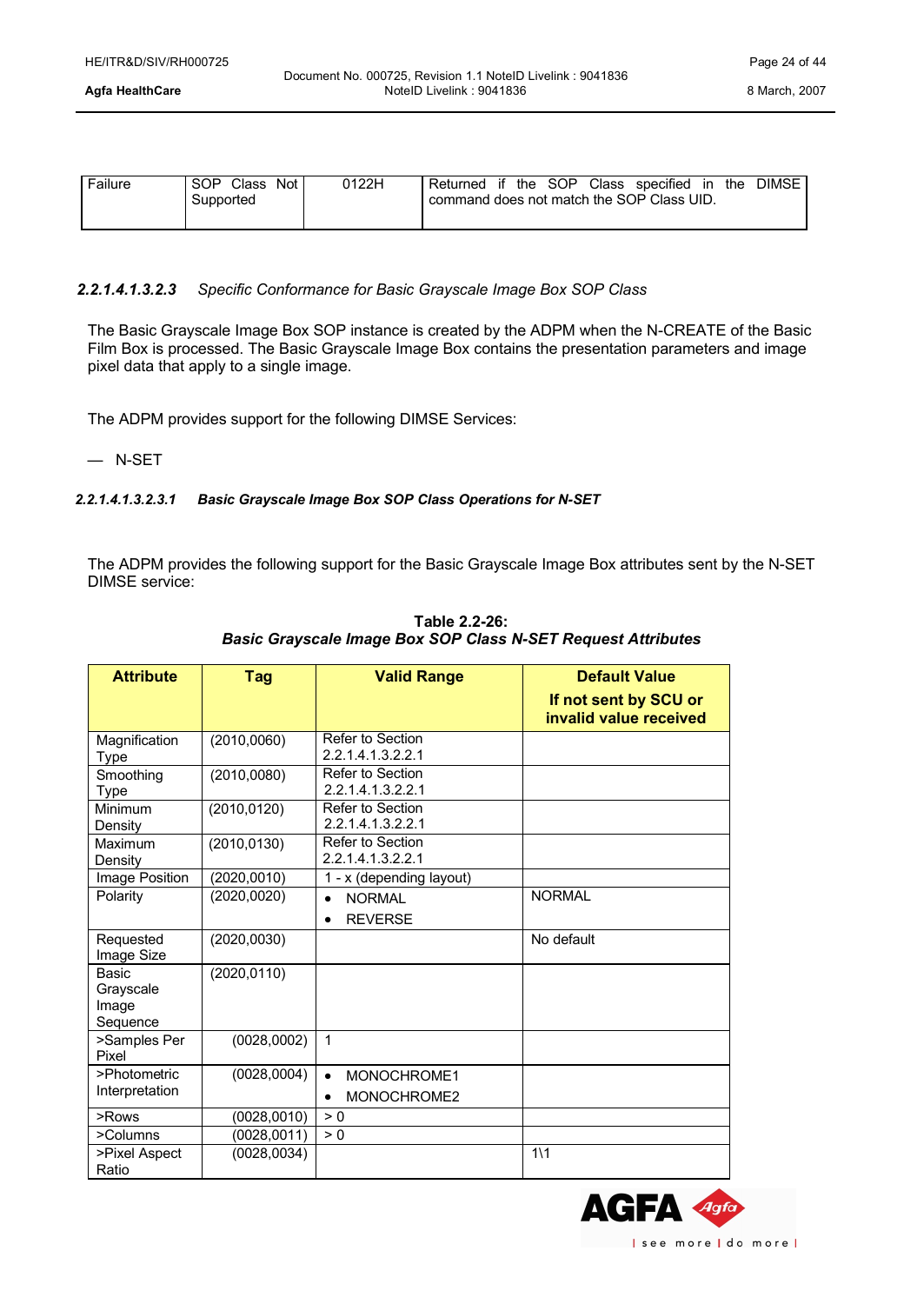Agfa HealthCare 8 March, 2007

| <b>Attribute</b>                        | Tag                         | <b>Valid Range</b> | <b>Default Value</b><br>If not sent by SCU or<br>invalid value received |
|-----------------------------------------|-----------------------------|--------------------|-------------------------------------------------------------------------|
| >Bits Allocated                         | (0028, 0100)                | 8 to 16            |                                                                         |
| >Bits Stored                            | (0028,0101)                 | 8 to 12            |                                                                         |
| >High Bit                               | (0028,0102)                 | 7 to 15            |                                                                         |
| >Pixel<br>Representation<br>>Pixel Data | (0028, 0103)                | 0, 1               | $\mathbf 0$                                                             |
| Ref.<br>Presentation<br>LUT Seq.        | (7FE0,0010)<br>(2050, 0500) |                    |                                                                         |
| >Ref. SOP<br>Class UID                  | (0008, 1150)                |                    |                                                                         |
| >Ref. SOP<br>Instance UID               | (0008, 1155)                |                    |                                                                         |

The following status codes are returned in response to a N-SET:

| Table 2.2-27: N-SET Response Status |  |  |  |
|-------------------------------------|--|--|--|
|-------------------------------------|--|--|--|

| <b>Service</b><br><b>Status</b> | <b>Further Meaning   Error Code</b> |  | <b>Reason</b> |
|---------------------------------|-------------------------------------|--|---------------|
|---------------------------------|-------------------------------------|--|---------------|

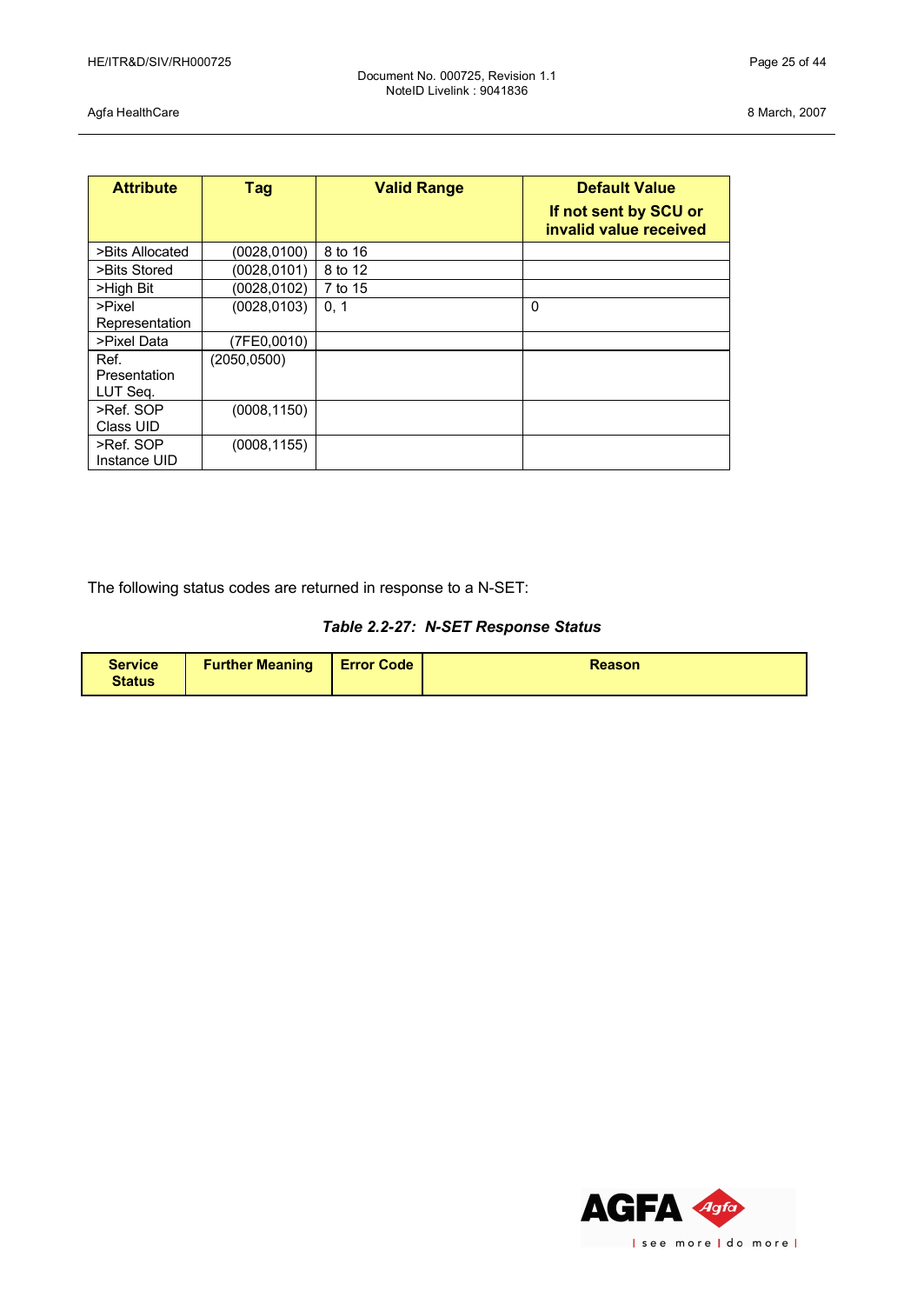| <b>Success</b> | <b>Success</b>                                       | 0000H        | Operation successfully completed.                                                             |
|----------------|------------------------------------------------------|--------------|-----------------------------------------------------------------------------------------------|
| Warning (*)    | Attribute out of range                               | 0116H        | Returned if an attribute is out of the range                                                  |
| Warning (*)    | Requested density<br>outside printers<br>range       | <b>B605H</b> | The printer will use its respective minimum or maximum<br>density value instead.              |
| Failure        | Invalid attribute value                              | 0106H        |                                                                                               |
| Failure        | Processing failure                                   | 0110H        | Returned if no Data Set is provided by the SCU for the<br>Basic Film Session SOP Class.       |
| Failure        | Invalid Object<br>Instance                           | 0117H        | Returned if a given instance UID has violated the UID<br>construction rules.                  |
| Failure        | Class-Instance<br>Conflict                           | 0119H        | Returned if the SOP Class Instance UID is not defined for<br>the given SOP Class.             |
| Failure        | <b>Missing Attribute</b>                             | 0120H        | Returned if a mandatory attribute of the Data Set, provided<br>by the SCU AE, is missing.     |
| Failure        | <b>SOP Class Not</b><br>Supported                    | 0122H        | Returned if the SOP Class specified in the DIMSE<br>command does not match the SOP Class UID. |
| Failure        | Insufficient memory<br>in printer to store<br>images | C605H        |                                                                                               |
|                |                                                      |              | * Warnings are not returned by default. Enabling warnings is explained in Section 2.4.        |

### *2.2.1.4.1.3.2.4 Specific Conformance for Printer SOP Class*

The ADPM provides support for the following DIMSE Services:

- N-EVENT-REPORT
- N-GET

### *2.2.1.4.1.3.2.4.1 Printer SOP Class Operations for N-EVENT-REPORT*

At any time during the Association, ADPM may send an N-EVENT-REPORT to the SCU to report the printer status. Sending a N-EVENT-REPORT is disabled by default. See Section 2.4. It is also possible to configure ADPM so that the printer status attribute "WARNING" is sent along with more detailed Printer Status Information. Sending "WARNINGS" is disabled by default. See Section 2.4.

The ADPM provides the following support for the Printer attributes sent by the N-EVENT-REPORT DIMSE service:

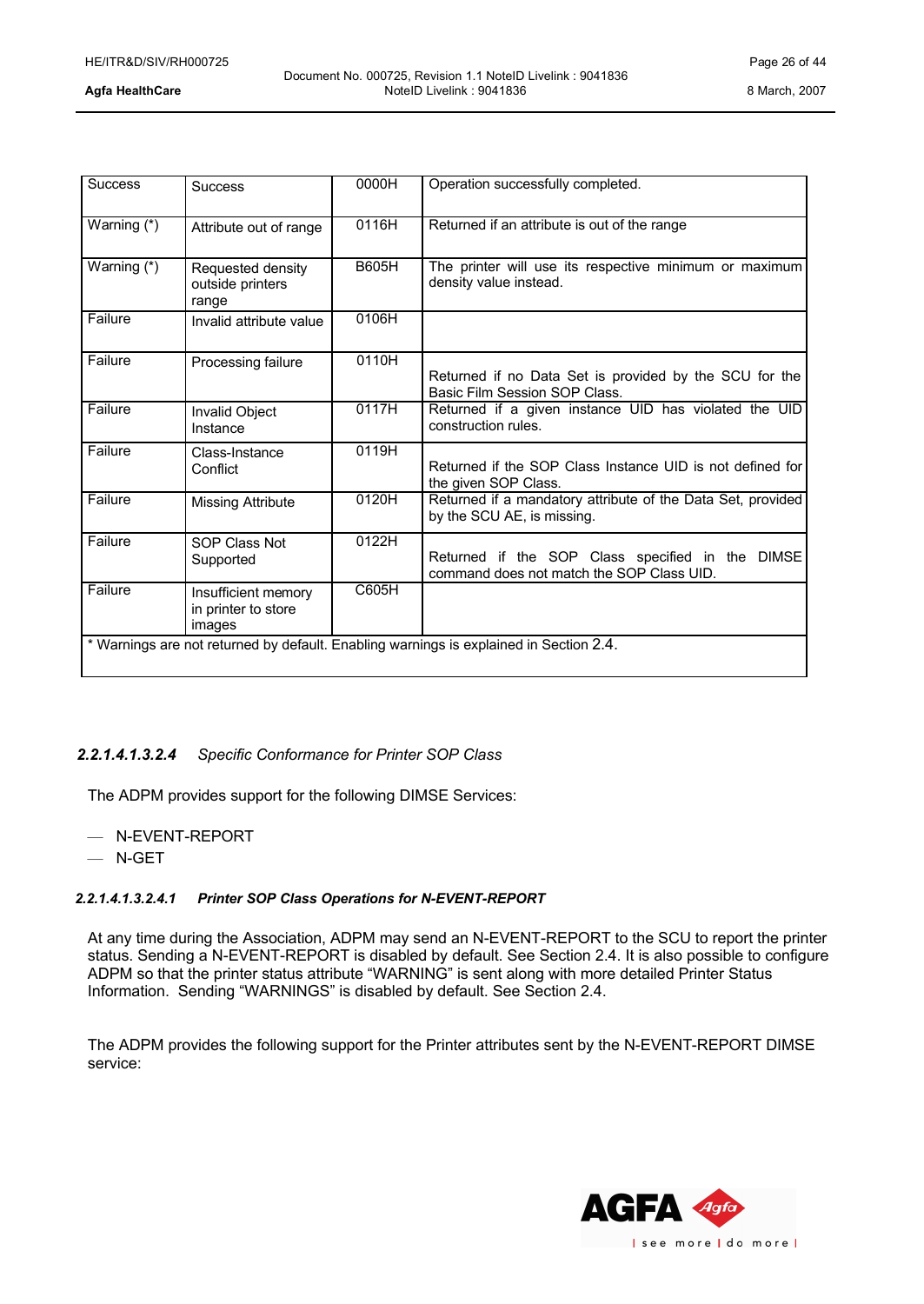| Table 2.2-28:                                              |
|------------------------------------------------------------|
| <b>Printer SOP Class N-EVENT-REPORT Request Attributes</b> |

| <b>Printer Status</b>                                                                  | <b>Printer Status Info</b> | <b>Meaning</b>                            |  |  |
|----------------------------------------------------------------------------------------|----------------------------|-------------------------------------------|--|--|
| (2110,0010)                                                                            | (2110,0020)                |                                           |  |  |
| <b>NORMAL</b>                                                                          | <b>NORMAL</b>              | Normal printer operation.                 |  |  |
| <b>FAILURE</b>                                                                         | unknown                    |                                           |  |  |
| WARNING (*)                                                                            | <b>BAD SUPPLY MGZ</b>      | Film supply tray open                     |  |  |
| WARNING (*)                                                                            | <b>COVER OPEN</b>          | The printer top cover is open.            |  |  |
| WARNING (*)                                                                            | <b>SUPPLY EMPTY</b>        | The printer film tray is empty.           |  |  |
|                                                                                        |                            | Spooling of print jobs is still possible. |  |  |
| WARNING (*)                                                                            | FILM JAM                   | Film jam.                                 |  |  |
| * Warnings are not returned by default. Enabling warnings is explained in Section 2.4. |                            |                                           |  |  |

### *2.2.1.4.1.3.2.4.2 Printer SOP Class Operations for N-GET*

At any time during the Association, ADPM application may receive an N-GET request asking for the printer status. It is also possible to configure ADPM so that the printer status attribute "WARNING" is sent along with more detailed Printer Status Information. The sending of "WARNINGS" is disabled by default. See Section 2.4.

ADPM sends the following attributes in response to an N-GET request:

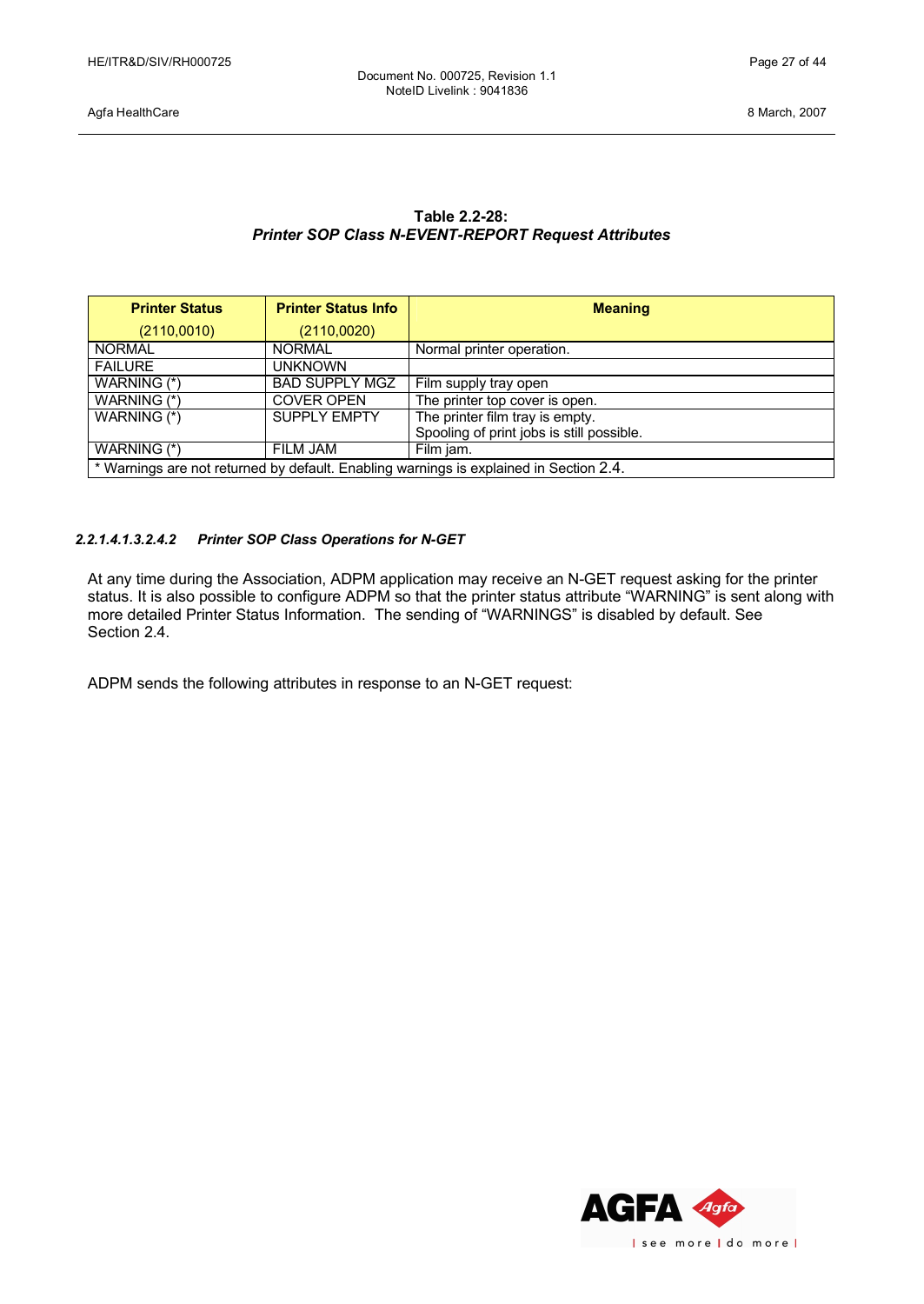| Table 2.2-29:                                     |
|---------------------------------------------------|
| <b>Printer SOP Class N-GET Request Attributes</b> |

| <b>Attribute</b>      | <b>Tag</b>   | <b>Valid Range</b>         |  |
|-----------------------|--------------|----------------------------|--|
| <b>Printer Status</b> | (2110,0010)  | <b>NORMAL</b><br>$\bullet$ |  |
|                       |              | <b>FAILURF</b><br>٠        |  |
|                       |              | WARNING (See 2.4)<br>٠     |  |
| Printer Status Info   | (2110,0020)  | <b>NORMAL</b><br>$\bullet$ |  |
|                       |              | <b>UNKNOWN</b><br>٠        |  |
| <b>Printer Name</b>   | (2110,0030)  | Drystar                    |  |
| Manufacturer          | (0008, 0070) | Agfa-Gevaert N.V.          |  |
| Manufacturer Model    | (0008, 1090) | 5365                       |  |
| Name                  |              |                            |  |
| Device Serial         | (0018, 1000) | Serial number              |  |
| Number                |              |                            |  |
| Software Versions     | (0018, 1020) | Software version           |  |
| Date Last             | (0018, 1200) | Last cal. date             |  |
| Calibration           |              |                            |  |
| Time Last             | (0018, 1201) | Last cal. time             |  |
| Calibration           |              |                            |  |

The following status codes are returned in response to a N-GET:

| <b>Service</b><br><b>Status</b> | <b>Further</b><br><b>Meaning</b> | <b>Error Code</b> | <b>Reason</b>                                                                                 |
|---------------------------------|----------------------------------|-------------------|-----------------------------------------------------------------------------------------------|
| <b>Success</b>                  | <b>Success</b>                   | 0000              | Operation successfully completed.                                                             |
| Failure                         | Processing<br>failure            | 0110H             | Returned if no Data Set is provided by the SCU for the<br>Basic Film Session SOP Class.       |
| Failure                         | Class-Instance<br>Conflict       | 0119H             | Returned if the SOP Class Instance UID is not defined for<br>the given SOP Class.             |
| Failure                         | SOP Class Not<br>Supported       | 0122H             | Returned if the SOP Class specified in the DIMSE<br>command does not match the SOP Class UID. |

### <span id="page-27-0"></span>**2.2.1.4.1.3.3 Specific Conformance to Color Print Management Meta SOP Class**

The ADPM supports the following mandatory SOP classes as defined by the Basic Color Print Management Meta SOP Class: *Table 2.2-31:*

| SOP CLASSES FOR BASIC COLOR PRINT MANAGEMENT META SOP CLASS |                       |            |            |  |
|-------------------------------------------------------------|-----------------------|------------|------------|--|
| <b>SOP Class Name</b>                                       | <b>SOP Class UID</b>  | <b>SCU</b> | <b>SCP</b> |  |
| Basic Film Session                                          | 1.2.840.10008.5.1.1.1 | No         | Yes        |  |
| Basic Film Box                                              | 1.2.840.10008.5.1.1.2 | No         | Yes        |  |

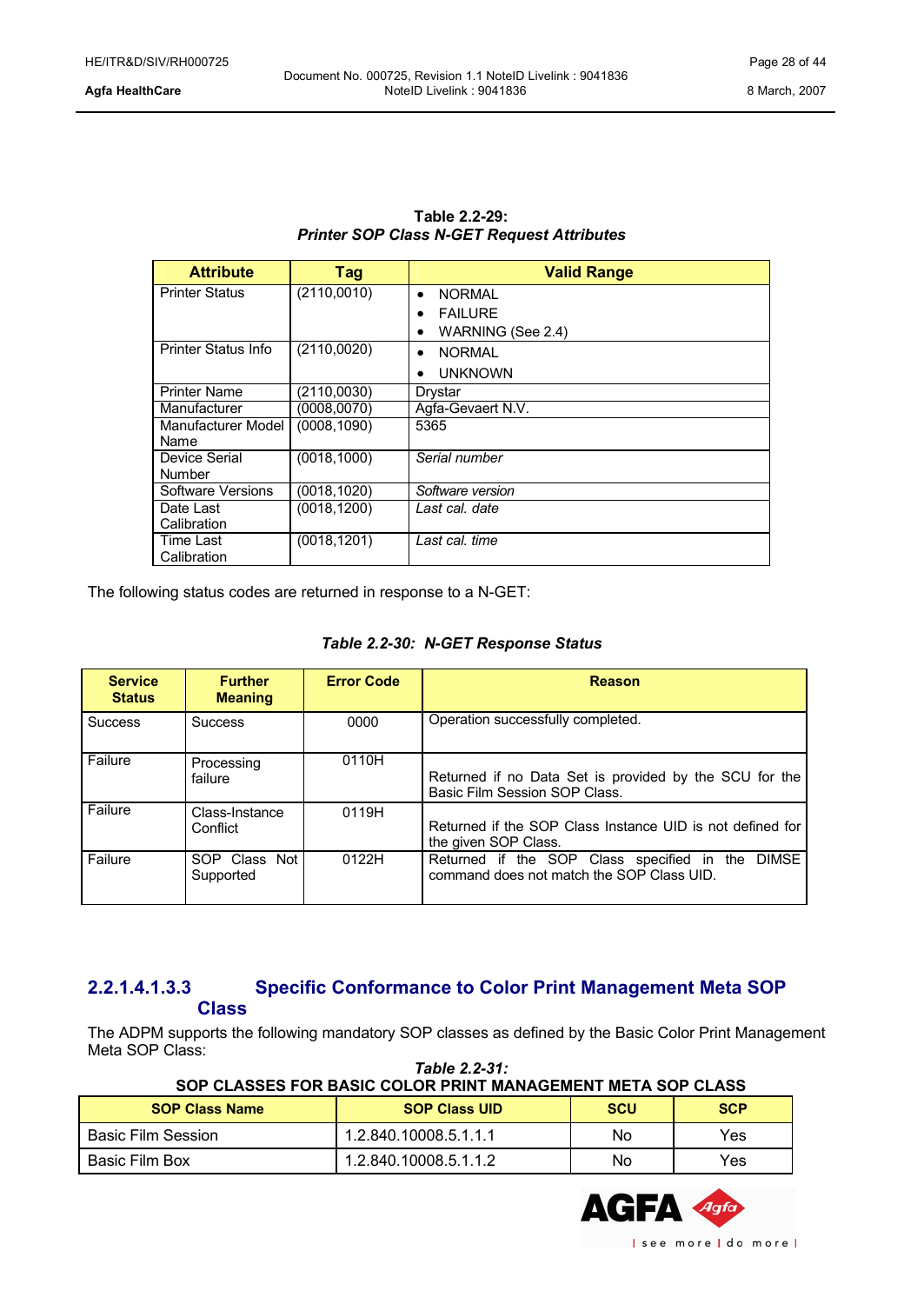Document No. 000725, Revision 1.1 NoteID Livelink : 9041836

| Basic Color Image Box | 1.2.840.10008.5.1.1.   | No | Yes |
|-----------------------|------------------------|----|-----|
| Printer               | 1.2.840.10008.5.1.1.16 | No | Yes |

### *2.2.1.4.1.3.3.1 Specific Conformance for Basic Film Session SOP Class*

Refer to the 'Basic Film Session SOP Class' for 'Basic Grayscale Print Management'.

### *2.2.1.4.1.3.3.2 Specific Conformance for Basic Film Box SOP Class*

Refer to the 'Basic Film Box SOP Class' for 'Basic Grayscale Print Management'.

### *2.2.1.4.1.3.3.3 Specific Conformance for Basic Color Image Box SOP Class*

The ADPM provides support for the following DIMSE Services:

— N-SET

### *2.2.1.4.1.3.3.3.1 Basic Color Image Box SOP Class Operations for N-SET*

The ADPM provides the following support for the Basic Color Image Box attributes sent by the N-SET DIMSE service:

| <b>Attribute</b>                  | <b>Tag</b>   | <b>Valid Range</b>                 |
|-----------------------------------|--------------|------------------------------------|
| <b>Magnification Type</b>         | (2010,0060)  | Refer to Section 2.2.1.4.1.3.2.2.1 |
| Smoothing Type                    | (2010, 0080) | Refer to Section 2.2.1.4.1.3.2.2.1 |
| Minimum Density                   | (2010,0120)  | Refer to Section 2.2.1.4.1.3.2.2.1 |
| Maximum Density                   | (2010.0130)  | Refer to Section 2.2.1.4.1.3.2.2.1 |
| <b>Image Position</b>             | (2020, 0010) | 1 - x (depending layout)           |
| Polarity                          | (2020, 0020) | <b>NORMAL</b><br>$\bullet$         |
|                                   |              | <b>REVERSE</b><br>$\bullet$        |
| Requested Image Size              | (2020, 0030) |                                    |
| <b>Basic Color Image Sequence</b> | (2020, 0111) |                                    |
| >Samples Per Pixel                | (0028, 0002) | 3                                  |
| >Photometric Interpretation       | (0028,0004)  | <b>RGB</b>                         |
| >Planar Configuration             | (0028,0006)  | 0001 (frame interleave)            |
| >Rows                             | (0028, 0010) | > 0                                |
| >Columns                          | (0028,0011)  | > 0                                |
| >Pixel Aspect Ratio               | (0028, 0034) |                                    |
| >Bits Allocated                   | (0028,0100)  | 8                                  |
| >Bits Stored                      | (0028,0101)  | 8                                  |
| >High Bit                         | (0028,0102)  | $\overline{7}$                     |
| >Pixel Representation             | (0028,0103)  | $\mathbf 0$                        |
| >Pixel Data                       | (7FE0,0010)  |                                    |

### **Table 2.2-32:** *Basic Color Image Box SOP Class N-SET Request Attributes*

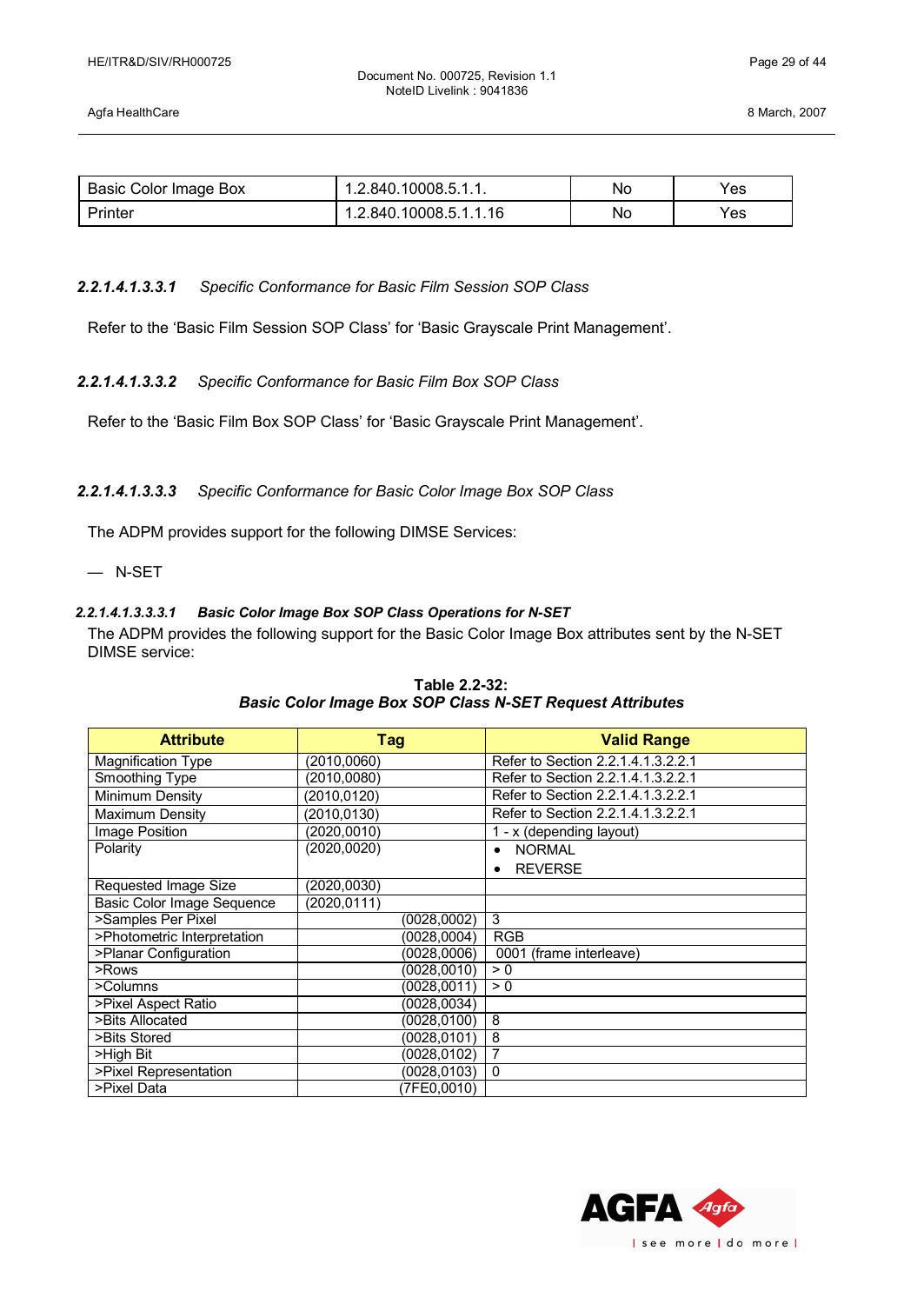The following status codes are returned in response to a N-SET:

|  |  |  | Table 2.2-33: N-SET Response Status |  |
|--|--|--|-------------------------------------|--|
|--|--|--|-------------------------------------|--|

| <b>Service</b><br><b>Status</b>                                                        | <b>Further Meaning</b>                               | <b>Error Code</b> | <b>Reason</b>                                                                                 |
|----------------------------------------------------------------------------------------|------------------------------------------------------|-------------------|-----------------------------------------------------------------------------------------------|
| <b>Success</b>                                                                         | <b>Success</b>                                       | 0000H             | Operation successfully completed.                                                             |
| Warning (*)                                                                            | Attribute out of range                               | 0116H             | Returned if an attribute is out of the range                                                  |
| Warning (*)                                                                            | Requested density<br>outside printers<br>range       | <b>B605H</b>      | The printer will use its respective minimum or maximum<br>density value instead.              |
| Failure                                                                                | Invalid attribute value                              | 0106H             |                                                                                               |
| Failure                                                                                | Processing failure                                   | 0110H             | Returned if no Data Set is provided by the SCU for the<br>Basic Film Session SOP Class.       |
| Failure                                                                                | Invalid Object<br>Instance                           | 0117H             | Returned if a given instance UID has violated the UID<br>construction rules.                  |
| Failure                                                                                | Class-Instance<br>Conflict                           | 0119H             | Returned if the SOP Class Instance UID is not defined for<br>the given SOP Class.             |
| Failure                                                                                | <b>Missing Attribute</b>                             | 0120H             | Returned if a mandatory attribute of the Data Set, provided<br>by the SCU AE, is missing.     |
| Failure                                                                                | <b>SOP Class Not</b><br>Supported                    | 0122H             | Returned if the SOP Class specified in the DIMSE<br>command does not match the SOP Class UID. |
| Failure                                                                                | Insufficient memory<br>in printer to store<br>images | C605H             |                                                                                               |
| * Warnings are not returned by default. Enabling warnings is explained in Section 2.4. |                                                      |                   |                                                                                               |

### *2.2.1.4.1.3.3.4 Specific Conformance for Basic Color Printer SOP Class*

Refer to the 'Printer SOP Class' for 'Basic Grayscale Print Management'.

### <span id="page-29-0"></span>**2.2.1.4.1.3.4 Specific Conformance to Basic Annotation Box SOP Class**

ADPM provides standard conformance to the DICOM Basic Annotation Box SOP Class.

If the DICOM Basic Annotation Box Service Class is supported by the SCU, the annotation data is provided via Basic Annotation Box Instance. This data is ignored if the 'Configuration Information' attribute (2010, 0150) contains annotation data.

The Basic Annotation Box SOP Instance is created by a N-CREATE of the Film Box SOP Class, if the 'Annotation Display Format ID' attribute (2010,0030) has the value "ANNOTATION".

The following DIMSE service is supported:

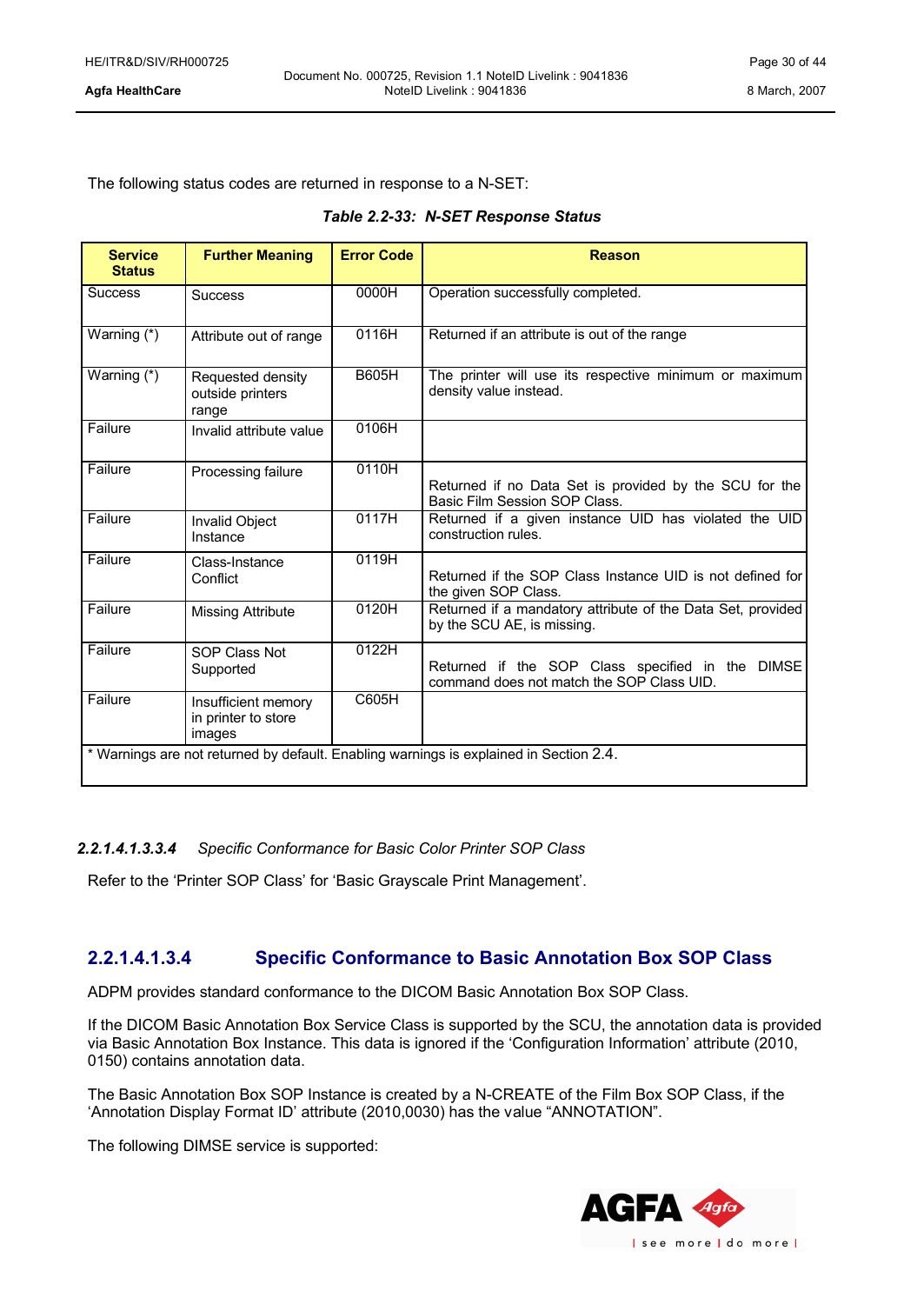Agfa HealthCare 8 March, 2007

### $\triangleright$  N-SET

All other DIMSE services return status code 0211H.

### *2.2.1.4.1.3.4.1 Basic Annotation Box SOP Class Operations for N-SET*

The ADPM provides the following support for the Basic Annotation Box attributes sent by the N-SET DIMSE service:

| Table 2.2-34:                                                  |
|----------------------------------------------------------------|
| <b>Basic Annotation Box SOP Class N-SET Request Attributes</b> |

| <b>Attribute</b>           | Taq          | <b>Valid Range</b>                |
|----------------------------|--------------|-----------------------------------|
| <b>Annotation Position</b> | (2030,0010)  | 1-6 (One for each Annotation Box) |
| Text String                | (2030, 0020) | Refer to explanation below        |

Each Annotation box can contain the following text strings:

### *2.2.1.4.1.3.4.1.1 The contents of a TIFF formatted file:*

This is used to print a logo, symbol or icon in the annotation box. This information cannot be combined with other annotation information and must be in an annotation box by itself. The \*.TIF file must first be installed in the printer.

### Example: **%logo:AGFA.TIF%**

### *2.2.1.4.1.3.4.1.2 Variable demographic data:*

This is used to print one of the attribute values that are provided in the N-CREATE Film Session SOP under "Proposed Study Sequence".

### Example: **%PATIENTNAME%**

The following values are defined:

### *Table 2.2-35: Annotation Field Names.*

| <b>Field Names</b>   | <b>Attribute</b> |
|----------------------|------------------|
| %PATIENTNAME%        | (0010, 0010)     |
| <b>%PATIENTID%</b>   | (0010, 0020)     |
| %PATIENTBIRTHDATE%   | (0010, 0030)     |
| %ACCESSIONNR%        | (0008, 0050)     |
| %PATIENTBIRTHTIME%   | (0010, 0032)     |
| %PATIENTSEX%         | (0010, 0040)     |
| %PATIENTCOMMENTS%    | (0010, 4000)     |
| %STUDYID%            | (0020, 0010)     |
| %STUDYIUID%          | (0020,000D)      |
| %STUDYDATE%          | (0008, 0020)     |
| %STUDYTIME%          | (0008, 0030)     |
| %STUDYDESCRIPTION%   | (0008, 1030)     |
| %READINGPHYSICIAN%   | (0008, 1060)     |
| %REFERRINGPHYSICIAN% | (0008, 0090)     |

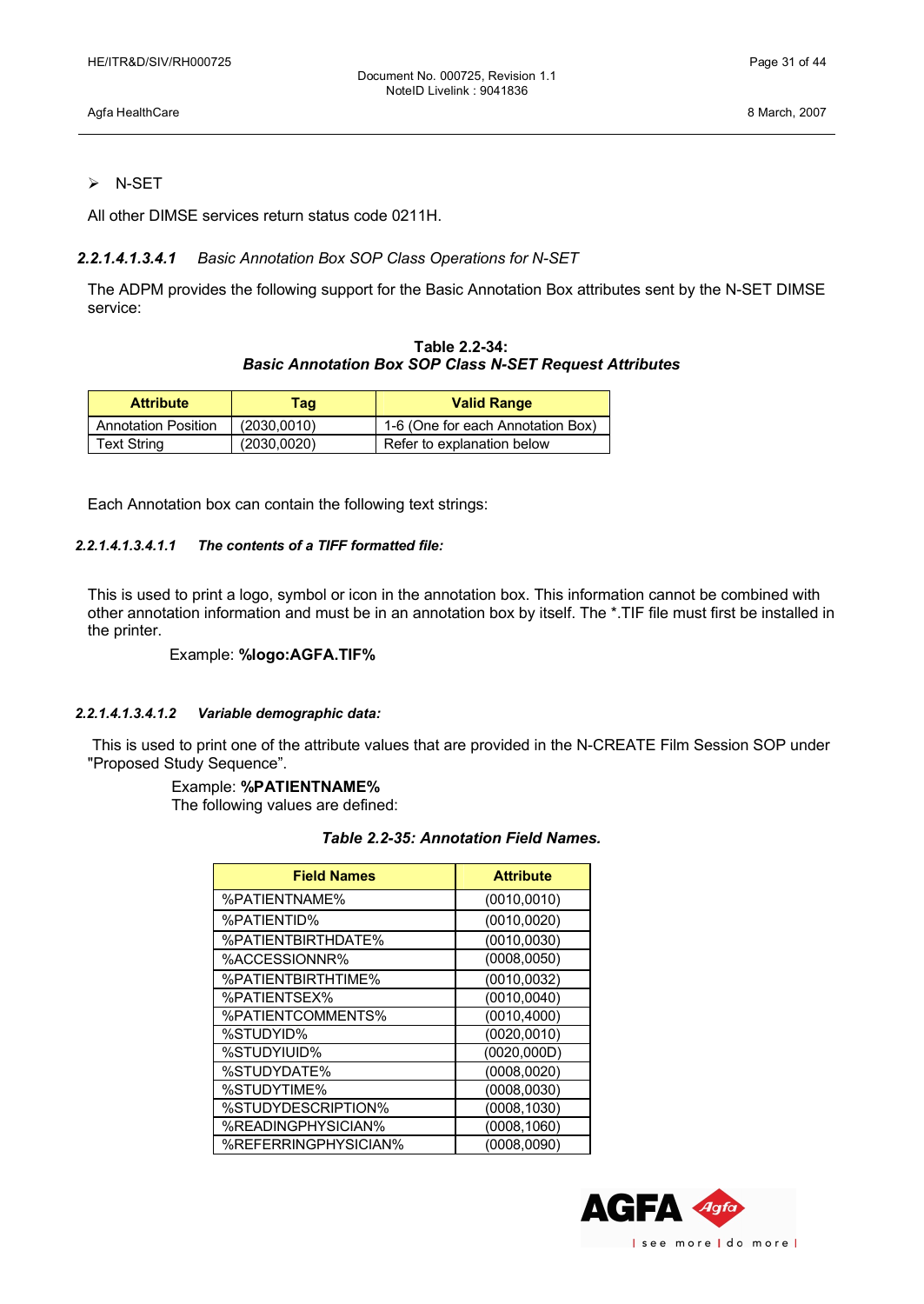### *2.2.1.4.1.3.4.1.3 Fixed text*

Any text that's required to be printed on the film. Example: **Medical Center Radiology Department**

### *2.2.1.4.1.3.4.1.4 System variable attribute*

This is used to print any of the following system variables on the film:

| %date%               | The actual system date and time will be printed.                                   |  |
|----------------------|------------------------------------------------------------------------------------|--|
| %nickname%           | The modality nickname as specified in the system configuration will be<br>printed. |  |
| %modalitypagenumber% | The actual page number within the film session will be printed.                    |  |

Combining the fixed text' with variable demographic data and/or system variables is possible. Example: ANNOTATION3=Patient ID: %patientid% Patient Name: %patientname%

The following status codes are returned in response to a N-SET:

| <b>Service</b><br><b>Status</b> | <b>Further</b><br><b>Meaning</b>                                                       | <b>Error</b><br>Code | <b>Description</b>                                                                      |
|---------------------------------|----------------------------------------------------------------------------------------|----------------------|-----------------------------------------------------------------------------------------|
| <b>Success</b>                  |                                                                                        | 0000H                | Operation successfully completed.                                                       |
| Warning                         | <b>Attribute Value</b>                                                                 | 0116H                |                                                                                         |
| $(*)$                           | Out of Range                                                                           |                      | Returned warning if an attribute value is out of range.<br>The instance UID is created. |
| Failure                         | <b>Processing</b>                                                                      | 0110H                |                                                                                         |
|                                 | failure                                                                                |                      | Returned if no Data Set is provided by the SCU for the Basic Film Box<br>SOP Class.     |
| Failure                         | <b>Class-Instance</b>                                                                  | 0119H                |                                                                                         |
|                                 | <b>Conflict</b>                                                                        |                      | Returned if the SOP Class Instance UID is not defined for the given<br>SOP Class.       |
| Failure                         | <b>Missing</b>                                                                         | 0120H                |                                                                                         |
|                                 | <b>Attribute</b>                                                                       |                      | Returned if a mandatory attribute of the Data Set, provided by the SCU                  |
|                                 |                                                                                        |                      | AE, is missing.                                                                         |
| Failure                         | <b>SOP Class</b>                                                                       | 0122H                |                                                                                         |
|                                 | Not                                                                                    |                      | Returned if the SOP Class specified in the DIMSE command does not                       |
|                                 | <b>Supported</b>                                                                       |                      | match the SOP Class UID.                                                                |
|                                 | * Warnings are not returned by default. Enabling warnings is explained in Section 2.4. |                      |                                                                                         |

### <span id="page-31-0"></span>**2.2.1.4.1.3.5 Specific Conformance to Print Job SOP Class**

ADPM provides standard conformance to the DICOM Print Job Service Class.

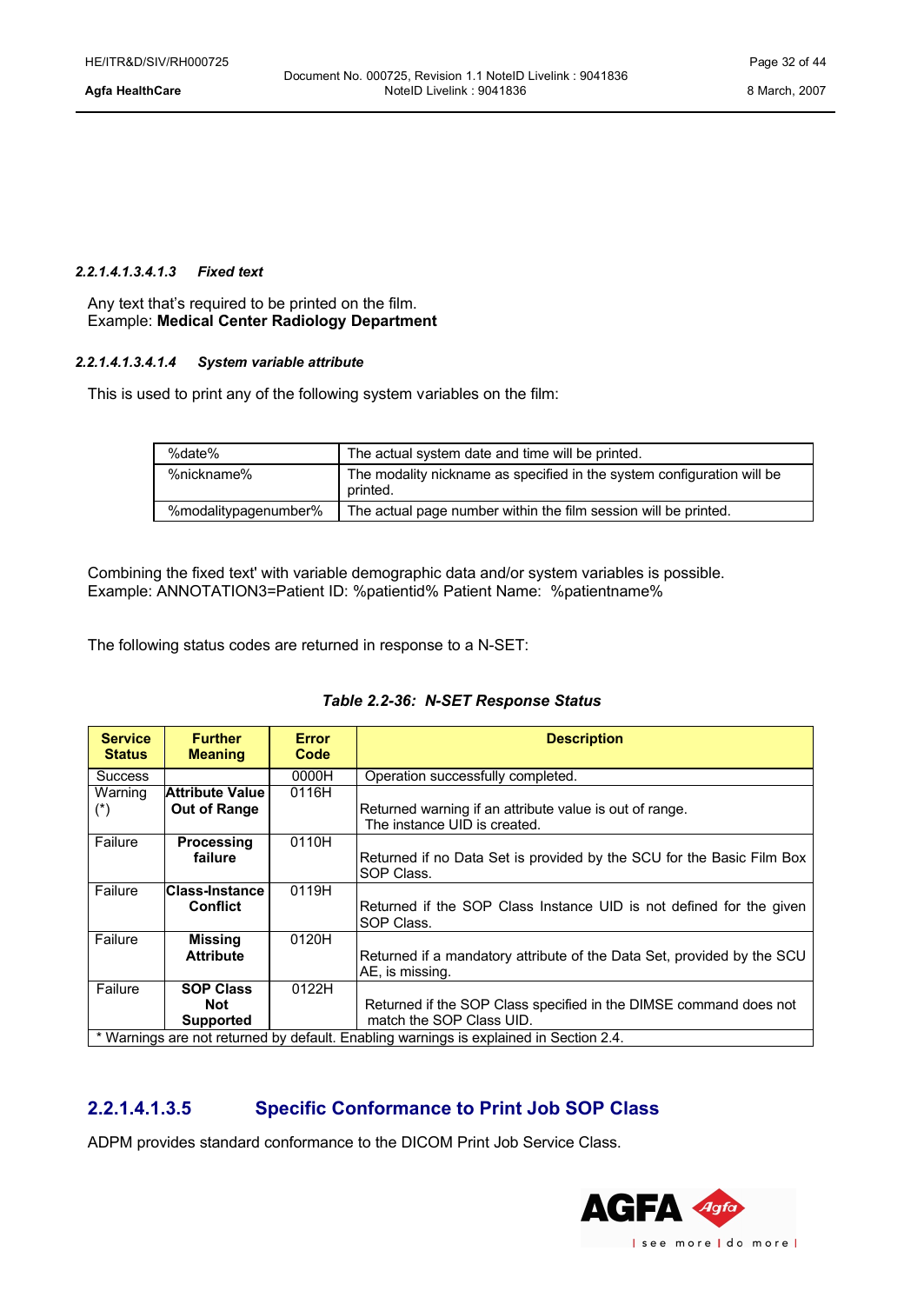The Print Job SOP Instance is created by a N-ACTION of the Film Session SOP Class or the N-ACTION of the Film Box SOP Class. The Print Job instance is deleted after all films are printed or in event of an error.

The SCP returns status code C602H for the N-ACTION command in case the creation of the Print Job failed.

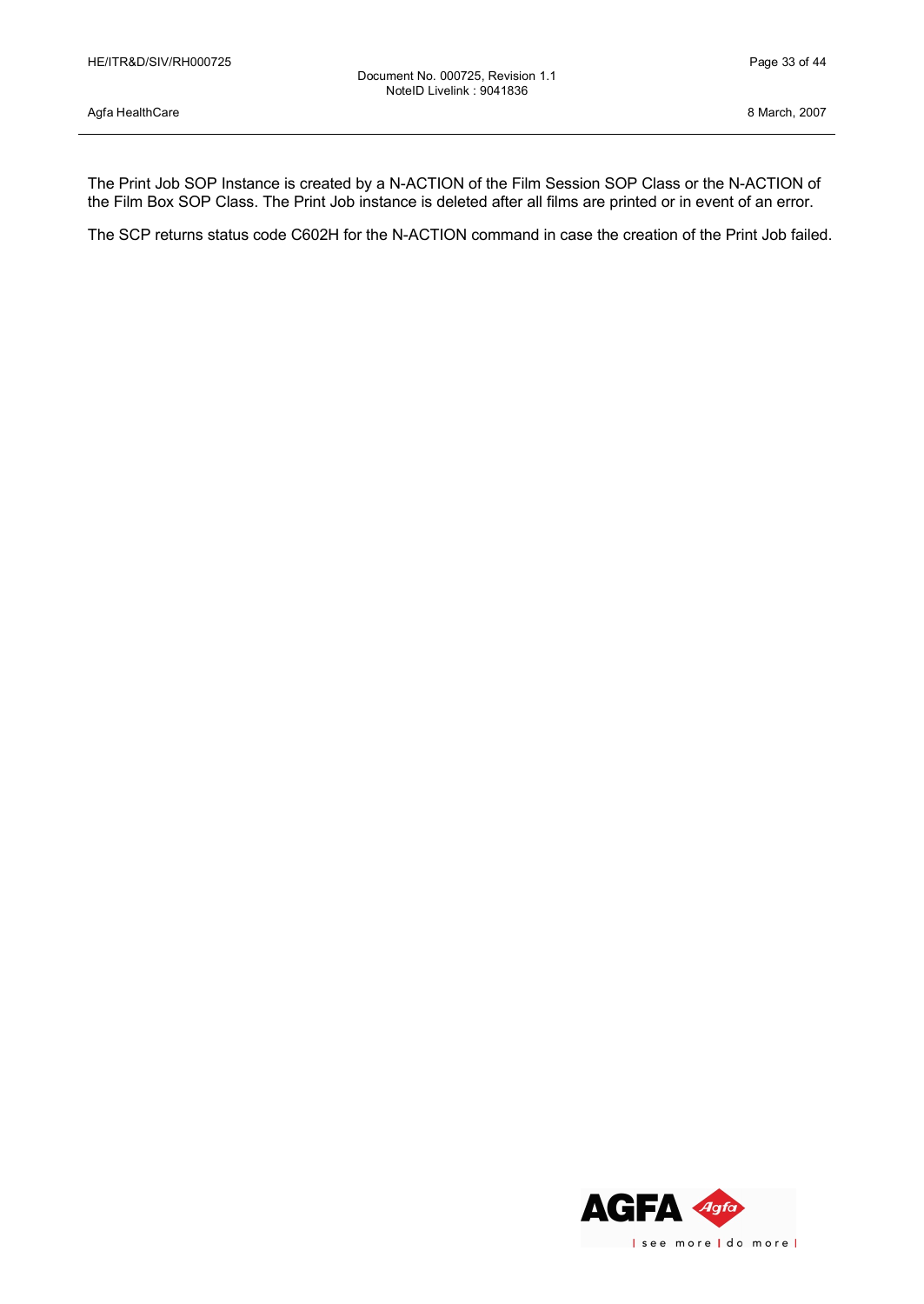The following DIMSE services are supported:

- Ø N-EVENT-REPORT
- $\triangleright$  N-GET

All other DIMSE services return status code 0211H.

### *2.2.1.4.1.3.5.1 N-EVENT-REPORT*

N-EVENT-REPORT is used to report execution status changes to the SCU in an asynchronous way. N-EVENT-REPORT is disabled by default. See section 2.4.

Following Event Types and ID's are supported:

### *Table 2.37: Supported Event Types.*

| <b>Event Type Name</b> | <b>Event Type ID</b> | <b>Description</b>         |
|------------------------|----------------------|----------------------------|
| <b>PENDING</b>         |                      | Print job is pending       |
| <b>PRINTING</b>        |                      | Print job is being printed |
| <b>DONE</b>            |                      | Print job is printed       |
| <b>FAILURE</b>         |                      | Print job failed           |

ADPM sends the following attributes in an N-EVENT-REPORT:

### *Table 2.38: Supported Attributes.*

| <b>Attribute</b>      | Taq          | <b>Valid Range</b>                          |
|-----------------------|--------------|---------------------------------------------|
| Execution Status Info | (2100, 0030) | Refer to Table 2.39: Execution Status Info. |
| Print Job ID          | (2100.0010)  |                                             |
| Film Session Label    | (2000.0050)  |                                             |
| <b>Printer Name</b>   | (2110,0030)  | Drvstar                                     |

The following values are supported for 'Execution Status Info' attribute:

### *Table 2.39: Execution Status Info.*

<span id="page-33-0"></span>

| <b>Execution Status</b> | <b>Execution Status Info</b> | <b>Meaning</b>                                                                                      |
|-------------------------|------------------------------|-----------------------------------------------------------------------------------------------------|
| <b>PRINTING</b>         | "NORMAI"                     |                                                                                                     |
| <b>DONE</b>             | "NORMAI"                     |                                                                                                     |
| <b>FAILURE</b>          | "INVALID PAGE DES"           | The specified page layout cannot be printed or other page<br>description errors have been detected. |
| <b>FAILURE</b>          | "INSUFFIC MEMORY"            | There is not enough memory available to complete this.                                              |

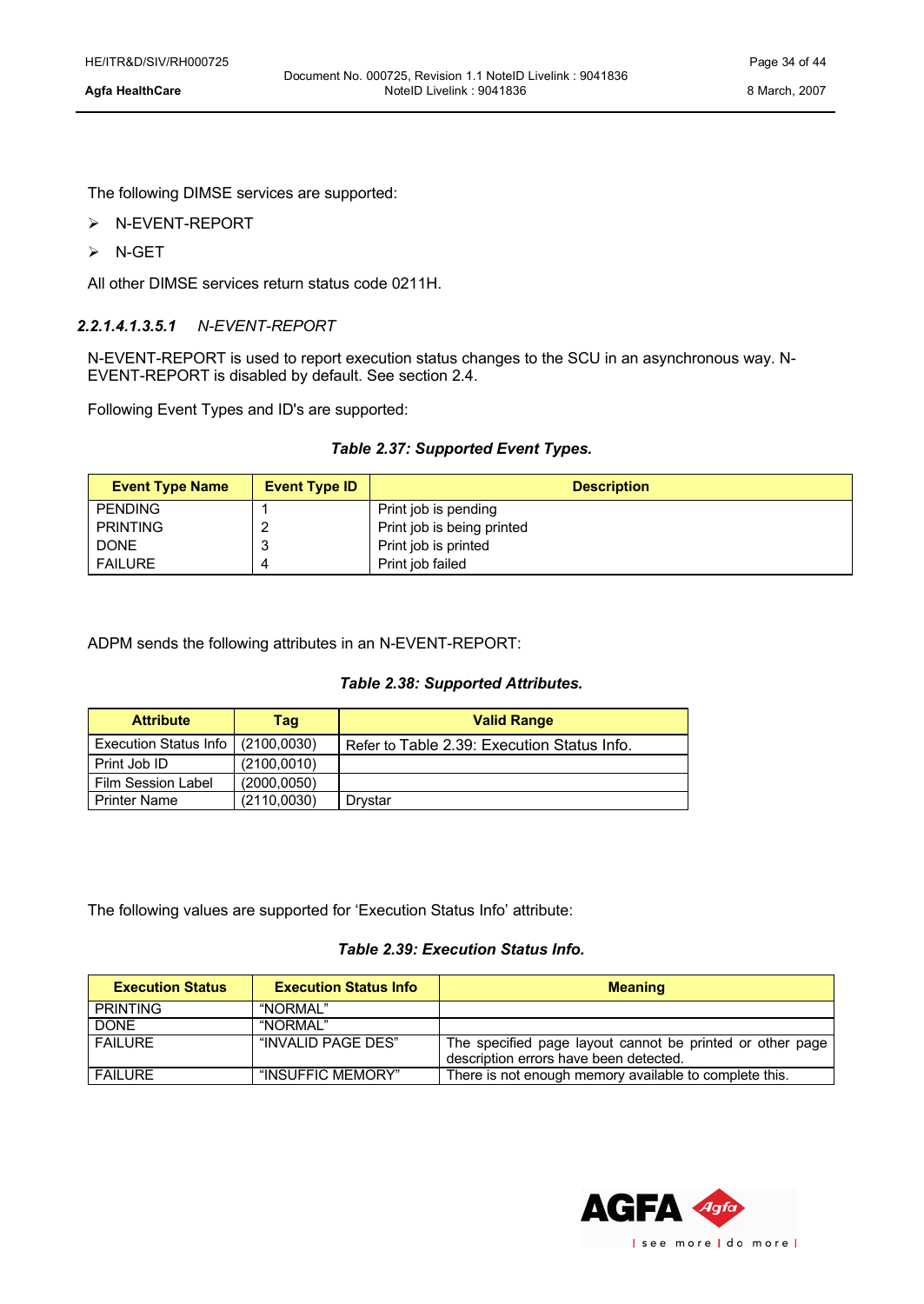### *2.2.1.4.1.3.5.2 N-GET*

N-GET is used to retrieve an instance of the Print Job SOP Class.

### *Table 2.40: Supported Attributes.*

| <b>Attribute</b>             | Tag          | <b>Valid Range</b>                          |
|------------------------------|--------------|---------------------------------------------|
| <b>Execution Status</b>      | (2100,0020)  | <b>PENDING</b><br>$\bullet$                 |
|                              |              | <b>PRINTING</b><br>$\bullet$                |
|                              |              | <b>DONE</b><br>٠                            |
|                              |              | <b>FAILURE</b><br>$\bullet$                 |
| <b>Execution Status Info</b> | (2100,0030)  | Refer to Table 2.39: Execution Status Info. |
| <b>Print Priority</b>        | (2000, 0020) | HIGH<br>$\bullet$                           |
|                              |              | LOW<br>$\bullet$                            |
| <b>Creation Date</b>         | (2100, 0040) | Date of print job creation                  |
| <b>Creation Time</b>         | (2100,0050)  | Time of print job creation                  |
| Originator                   | (2100,0070)  | Calling AE Title                            |
| <b>Printer Name</b>          | (2110,0030)  |                                             |

### <span id="page-34-0"></span>**2.2.1.4.1.3.6 Specific Conformance to Presentation LUT SOP Class**

ADPM provides standard conformance to the DICOM Presentation LUT Service Class.

The following DIMSE services are supported:

- $\triangleright$  N-CREATE
- Ø N-DELETE

### *2.2.1.4.1.3.6.1 N-CREATE*

N-CREATE is used to create a Presentation LUT SOP Instance. The ADPM provides the following support for the Presentation LUT SOP Class attributes sent by the N-CREATE DIMSE service:

### *Table 2.41: Supported Attributes.*

| <b>Attribute</b>              | Tag          | <b>Valid Range</b> |
|-------------------------------|--------------|--------------------|
| Presentation LUT sequence     | (2050,0010)  |                    |
| >LUT Descriptor               | (0028,3002)  |                    |
| >LUT Explanation              | (0028, 3003) |                    |
| >LUT Data                     | (0028, 3006) |                    |
| <b>Presentation LUT Shape</b> | (2050,0020)  | <b>IDENTITY</b>    |
|                               |              | LIN OD             |

If both Presentation LUT Sequence and Presentation LUT Shape are specified, failure 0106H is returned; indicating the creation of the Presentation LUT has failed.

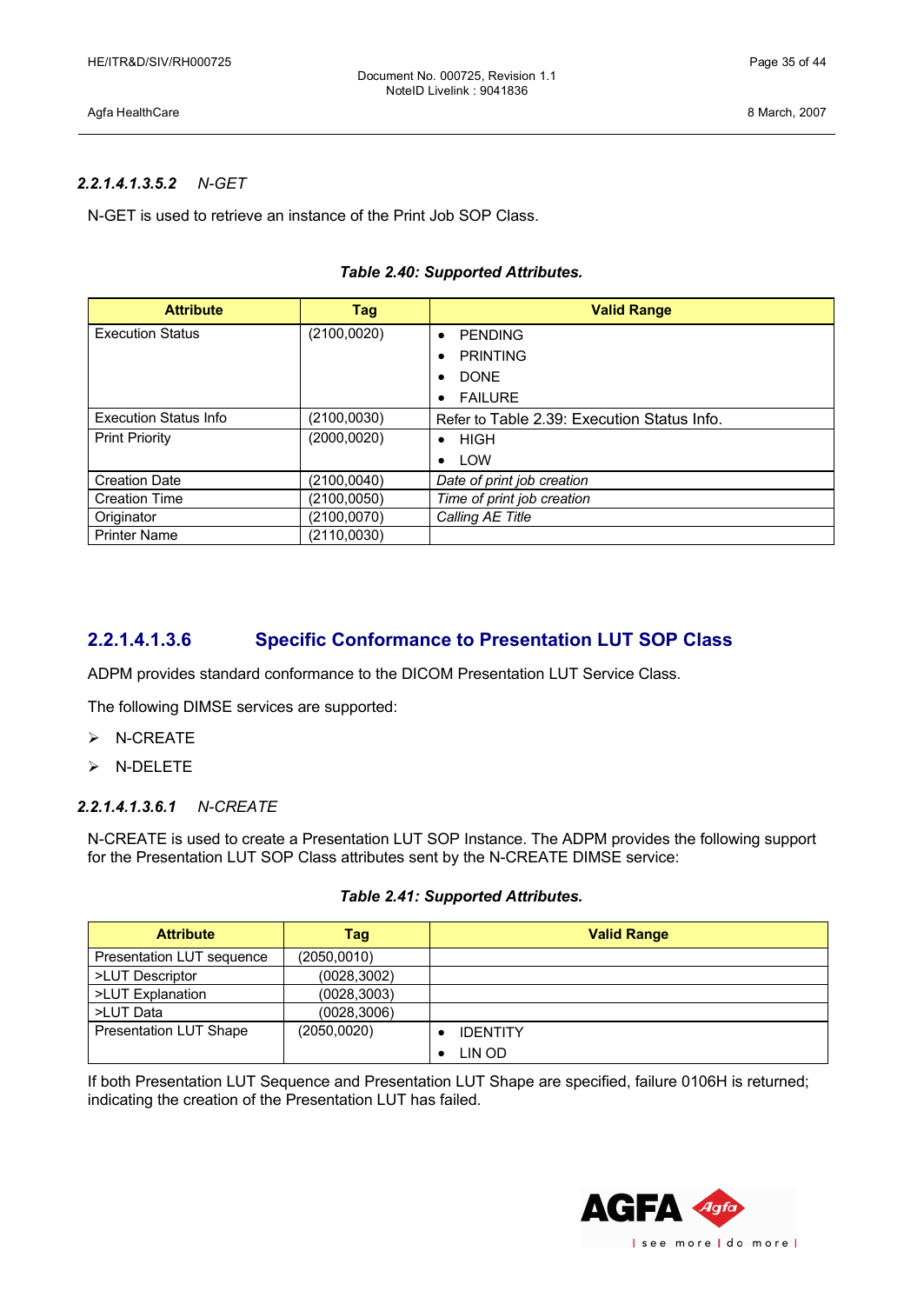The following status codes are returned in response to a N-CREATE:

### *Table 2.2-42: N-CREATE Response Status*

| <b>Service</b><br><b>Status</b> | <b>Further</b><br><b>Meaning</b>         | <b>Error</b><br>Code | <b>Description</b>                                                                        |
|---------------------------------|------------------------------------------|----------------------|-------------------------------------------------------------------------------------------|
| <b>Success</b>                  | <b>Success</b>                           | 0000H                | Operation successfully completed.                                                         |
| Failure                         | <b>Invalid</b><br><b>Attribute Value</b> | 0106H                |                                                                                           |
| Failure                         | <b>Invalid Object</b><br><b>Instance</b> | 0117H                | Returned if a given instance UID has violated the UID construction<br>rules.              |
| Failure                         | <b>Missing</b><br><b>Attribute</b>       | 0120H                | Returned if a mandatory attribute of the Data Set, provided by the SCU<br>AE, is missing. |

### *2.2.1.4.1.3.6.2 N-DELETE*

Used to delete a Presentation LUT SOP Instance.

The following status codes are returned in response to a N-DELETE:

### *Table 2.2-43: N-DELETE Response Status*

| <b>Service</b><br><b>Status</b> | <b>Further</b><br><b>Meaning</b> | <b>Error</b><br>Code | <b>Description</b>                                                 |
|---------------------------------|----------------------------------|----------------------|--------------------------------------------------------------------|
| <b>Success</b>                  | <b>Success</b>                   | 0000H                | Operation successfully completed.                                  |
| Failure                         | Processing                       | 0110H                | Returned if no data is provided by the SCU                         |
|                                 | failure                          |                      |                                                                    |
| Failure                         | <b>Invalid Object</b>            | 0117H                | Returned if a given instance UID has violated the UID construction |
|                                 | <b>Instance</b>                  |                      | rules.                                                             |

### <span id="page-35-0"></span>**2.2.1.4.1.3.7 Specific Conformance to Print Queue Management SOP Class**

ADPM provides standard conformance to the DICOM Queue Management Service Class.

The Printer Queue Management SOP Class is used to monitor and manipulate the print queue of the printer. The Printer Queue Management SOP instance is created by ADPM during the start-up of the device and has a SOP instance UID of: **1.2.840.10008.5.1.1.25**.

The print queue is not restored after power-on.

The following DIMSE services are supported:

- Ø N-EVENT-REPORT
- $\triangleright$  N-GET
- $\triangleright$  N-ACTION

### *2.2.1.4.1.3.7.1 N-EVENT-REPORT*

Used to report execution status changes to the SCU in an asynchronous way. N-EVENT-REPORT is disabled by default.

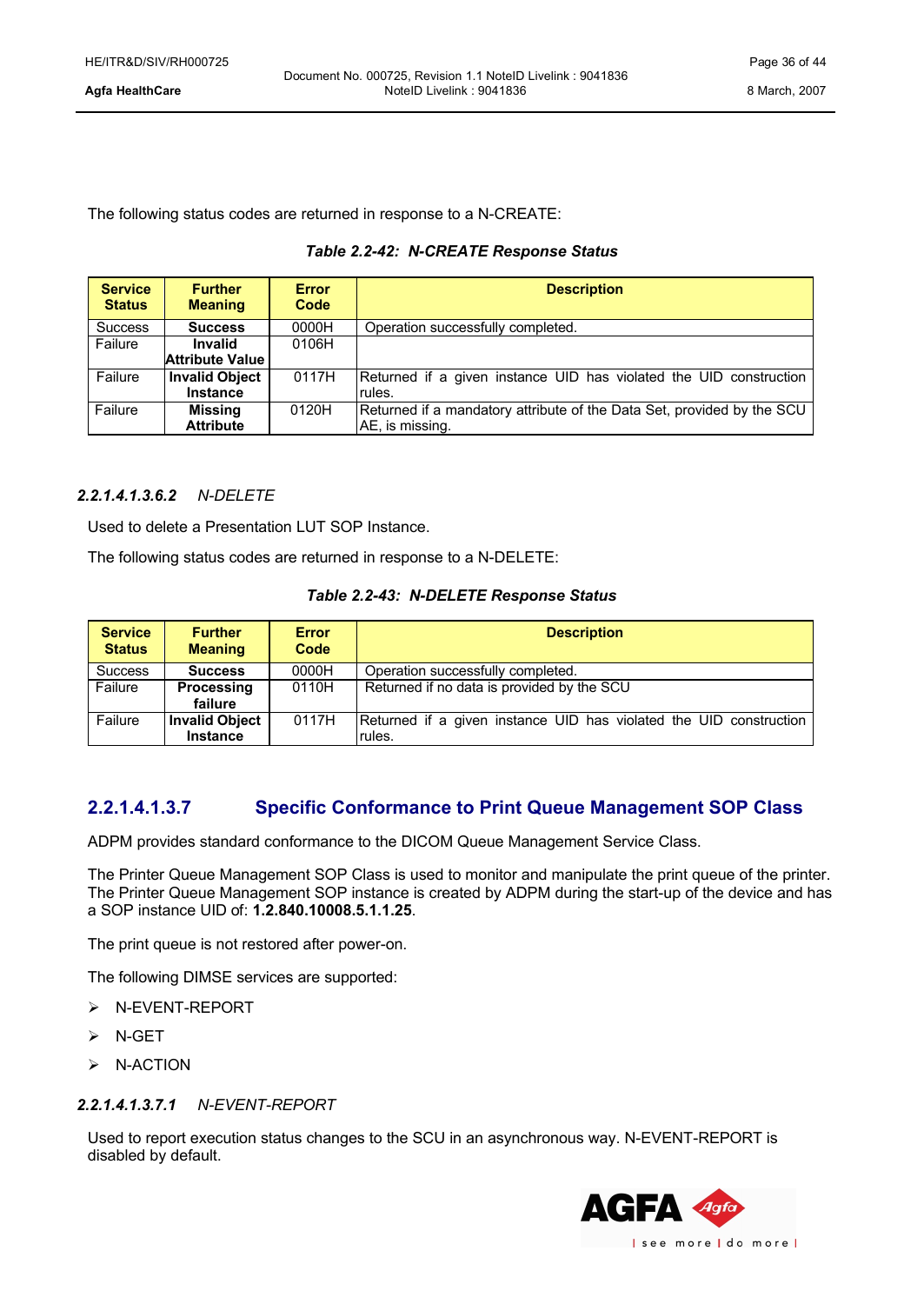The following Event Names and Event Type ID's are supported for N-EVENT-REPORT:

### *Table 2.2-44: Supported Attributes.*

| <b>Event Type Name</b> | <b>Event Type ID</b> | <b>Description</b>        |
|------------------------|----------------------|---------------------------|
| <b>HALTED</b>          |                      | Queue operation is halted |
| <b>FULL</b>            |                      | Queue is full             |
| <b>NORMAL</b>          |                      | Queue is operational      |

### *2.2.1.4.1.3.7.2 N-GET*

N-GET is used by the SCU to retrieve an instance of the Print Queue Management SOP Class from ADPM. The ADPM provides the following support for the Print Queue Management SOP Class attributes sent by the N-GET DIMSE service:

| <b>Attribute</b>               | Tag          | <b>Valid Range</b>                          |  |
|--------------------------------|--------------|---------------------------------------------|--|
| Queue Status                   | 2120,0010)   | <b>FULL</b><br>$\bullet$                    |  |
|                                |              | <b>HALTED</b><br>$\epsilon$                 |  |
|                                |              | <b>NORMAL</b><br>$\bullet$                  |  |
| Print Job Description Sequence | (2120, 0050) |                                             |  |
| >Print Job ID                  | (2100, 0010) |                                             |  |
| >Execution Status              | (2100, 0020) | <b>PENDING</b><br>$\bullet$                 |  |
|                                |              | <b>PRINTING</b><br>$\bullet$                |  |
|                                |              | <b>DONE</b><br>$\bullet$                    |  |
|                                |              | <b>FAILURE</b><br>$\bullet$                 |  |
| >Execution Status Info         | (2100, 0030) | Refer to Table 2.39: Execution Status Info. |  |
| >Creation Date                 | (2100, 0040) | Date of print job creation                  |  |
| >Creation Time                 |              | (2100,0050) Time of print job creation      |  |
| >Print Priority                | (2000, 0020) |                                             |  |
| >Origin AE                     |              | $(2100, 0070)$ Calling AETitle              |  |
| >Destination AE                | (2100, 0140) | <b>Called AETitle</b>                       |  |
| >Printer Name                  | (2110,0030)  |                                             |  |
| >Film Destination              | (2000, 0040) |                                             |  |
| >Film Session Label            | (2000, 0050) |                                             |  |
| >Medium Type                   | (2000, 0030) |                                             |  |
| >Number Of Films               | (2100, 0170) |                                             |  |
| >Referenced Print Job Sequence | (2120,0070)  |                                             |  |
| >>Referenced SOP Class UID     | (0008, 1150) |                                             |  |
| >>Referenced SOP Instance UID  | (0008, 1155) |                                             |  |

The following status codes are returned in response to a N-GET:

| <b>Service</b> | <b>Further</b> | <b>Error</b> | <b>Description</b> |
|----------------|----------------|--------------|--------------------|
| <b>Status</b>  | <b>Meaning</b> | Code         |                    |
|                |                |              |                    |

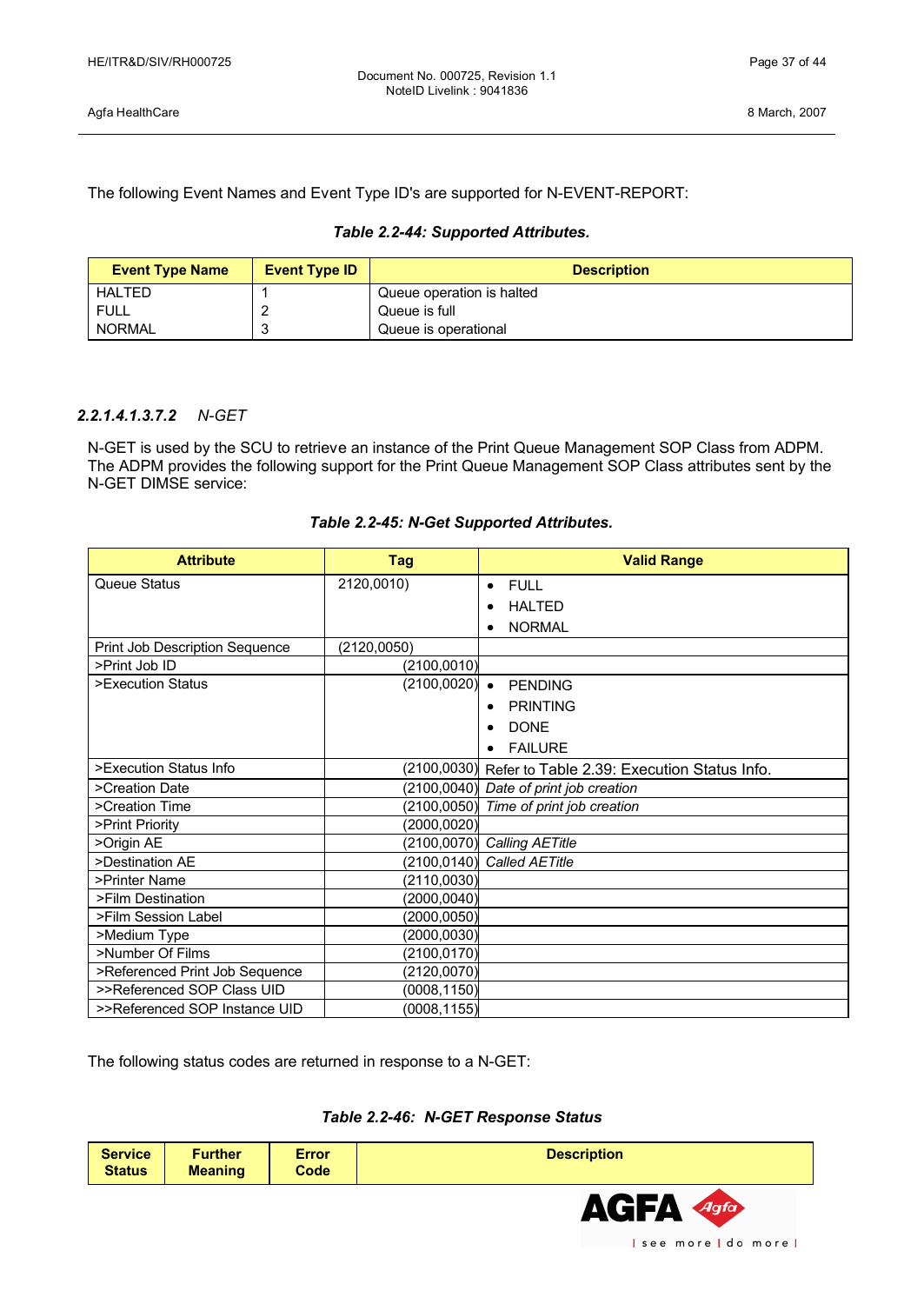| <b>Service</b><br><b>Status</b> | <b>Further</b><br><b>Meaning</b> | <b>Error</b><br>Code | <b>Description</b>                                                |  |
|---------------------------------|----------------------------------|----------------------|-------------------------------------------------------------------|--|
| <b>Success</b>                  |                                  | 0000H                | Operation successfully completed.                                 |  |
| Failure                         | <b>SOP Class</b>                 | 0122H                |                                                                   |  |
|                                 | <b>Not</b>                       |                      | Returned if the SOP Class specified in the DIMSE command does not |  |
|                                 | <b>Supported</b>                 |                      | match the SOP Class UID.                                          |  |

### *2.2.1.4.1.3.7.3 N-ACTION*

N-ACTION is used by the SCU to manipulate the ADPM queue content.

 $\triangleright$  Following 'Event Types' are supported:

### *Table 2.47: Supported 'Event types'*

| <b>Event type Name</b> | Event type <b>ID</b> | <b>Description</b>             |  |
|------------------------|----------------------|--------------------------------|--|
| <b>PRIORITIZE</b>      |                      | Change priority of queue entry |  |
| DELETE                 |                      | Delete queue entry             |  |

The ADPM provides the following support for the Print Queue Management SOP Class attributes sent by the N-ACTION DIMSE service:

### *Table 2.48: Supported Attributes.*

| <b>Attribute</b>      | Tag          | <b>Valid Range</b> |
|-----------------------|--------------|--------------------|
| Print Job ID          | (2100,0010)  |                    |
| <b>Print Priority</b> | (2000, 0020) | <b>HIGH</b>        |
|                       |              | <b>LOW</b>         |
| Owner ID              | (2100, 0160) |                    |

The following status codes are returned in response to a N-ACTION:

### *Table 2.2-49: N-ACTION Response Status*

| <b>Service</b><br><b>Status</b> | <b>Further Meaning</b>    | <b>Error Code</b> | <b>Description</b>                                             |
|---------------------------------|---------------------------|-------------------|----------------------------------------------------------------|
| <b>Success</b>                  |                           | 0000H             | Operation successfully completed.                              |
| Failure                         | <b>Invalid Attribute</b>  | 0106H             |                                                                |
|                                 | Value                     |                   |                                                                |
| Failure                         | <b>Processing failure</b> | 0110H             | Returned if no Data Set is provided by the SCU                 |
| Failure                         | <b>Missing Attribute</b>  | 0120H             | Returned if a mandatory attribute of the Data Set, provided by |
|                                 |                           |                   | the SCU AE, is missing.                                        |
| Failure                         | <b>Print Queue is</b>     | C651H             | New jobs are not accepted.                                     |
|                                 | <b>Halted</b>             |                   |                                                                |
| Failure                         | Mismatch of               | C652H             |                                                                |
|                                 | owner ID's                |                   |                                                                |
| Failure                         | <b>Action failed,</b>     | C653H             |                                                                |
|                                 | Print Job in              |                   |                                                                |
|                                 | process                   |                   |                                                                |

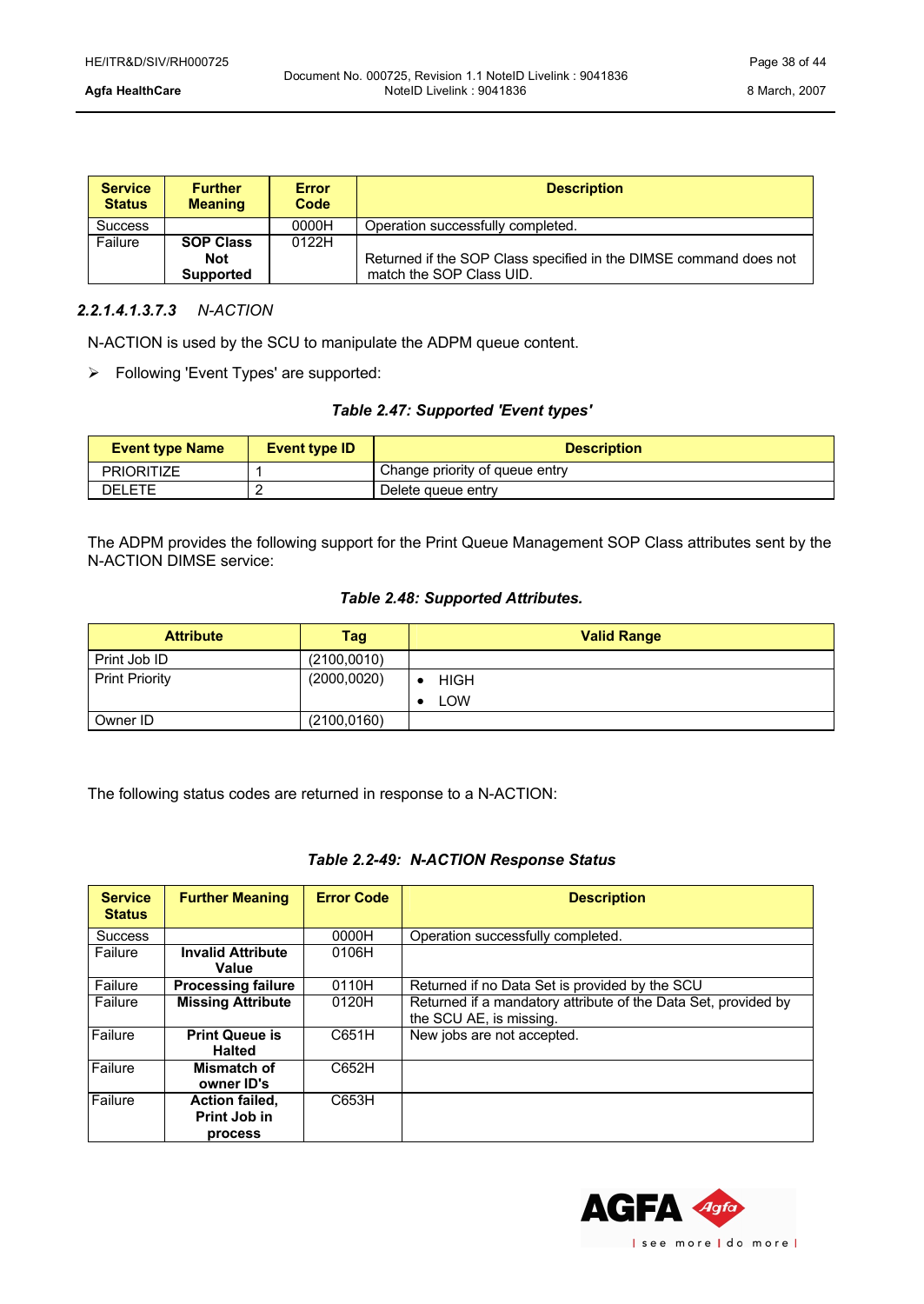### <span id="page-38-6"></span>**2.3 Network Interfaces**

Drystar 5300 provides DICOM V3.0 TCP/IP Network Communication Support as defined in PS 3.8 of the DICOM Standard.

### <span id="page-38-5"></span>**2.3.1 Physical Medium Support**

ADPM supports 10BaseT and 100BaseT. They are automatically configured via a detection mechanism and are galvanic ally isolated for IEC601 compliance.

### <span id="page-38-4"></span>**2.4 Configuration**

### <span id="page-38-3"></span>**2.4.1 AE Title/ Presentation Mapping**

### <span id="page-38-2"></span>**2.4.1.1 Local AE Titles**

The Drystar 5300 printer is capable of having an unlimited number of Called AT Titles. This will allow the user to configure another ADPM using a different set of print parameters or add a separate secure channel (SSL) for printing. Each AE Title requires a different port number assigned. The default port number for the second AE Title is 105 (2762 for SSL). Adding a second ADPM is useful for a PACS system wishing to print images from two different modalities with different print parameters.

### *Table 2.4-1: AE Title Configuration Table*

| <b>Application Entity</b> | <b>Default AE Title</b> | <b>Default TCP/IP Port</b>  |
|---------------------------|-------------------------|-----------------------------|
| ADPM #1                   | (Service configurable)  | 104 (Service configurable)  |
| ADPM #2                   | (Service configurable)  | 105 (Service configurable)  |
| ADPM #3 (SSL)             | (Service configurable)  | 2762 (Service configurable) |

### <span id="page-38-1"></span>**2.4.2 Configuration Parameters**

### <span id="page-38-0"></span>**2.4.2.1 DICOM Host Profiles**

ADPM uses 'Host Profiles' to define the print parameters for a specific SCU (modality). If the SCU does not send print parameters then those parameters configured in the Host Profile will be used. Parameters sent from a SCU may also be overridden by the Host Profile setting if desired.

Host Profile selection is based on the incoming or 'Calling' AE title of the SCU. If no Host Profile is found for a SCU, then the default (site) Host Profile will be used.

Host Profiles are Service configurable via browser interface.

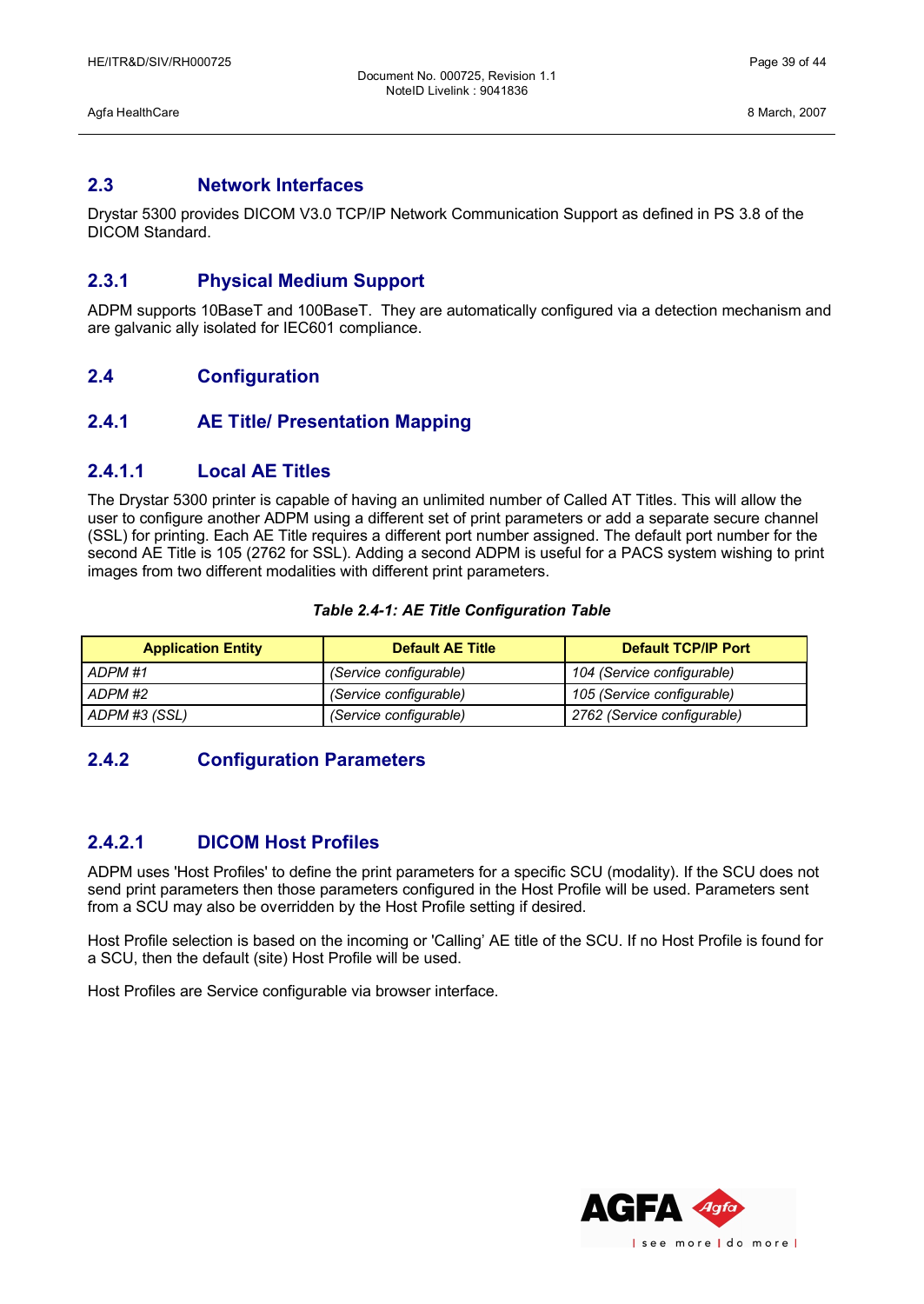### *Table 2.4-2: Host Profile Parameter Table*

| <b>Parameter</b>                                      | <b>Configurable (Yes/No)</b>  | <b>Default Value</b> |  |  |
|-------------------------------------------------------|-------------------------------|----------------------|--|--|
| <b>General Parameters</b>                             |                               |                      |  |  |
| Number of SCP Print Servers (ADPM)                    | Yes                           | 1                    |  |  |
|                                                       |                               |                      |  |  |
|                                                       | <b>AE Specific Parameters</b> |                      |  |  |
| Number of Simultaneous Associations                   | Yes                           | 10                   |  |  |
| <b>Annotation Boxes</b>                               | Yes                           | $\overline{2}$       |  |  |
| Association timeout                                   | Yes                           | 0                    |  |  |
| Image timeout                                         | Yes                           | $\mathbf 0$          |  |  |
| Conformance Level or sending 'Warnings')              | Yes                           | 0(no)                |  |  |
| (See below)                                           |                               |                      |  |  |
| Print even if Film Size/ Medium type not<br>supported | Yes                           | Yes                  |  |  |
| Sending N-EVENT-REPORT (See below)                    | Yes                           | <b>OFF</b>           |  |  |
| Allow Implicit VR Little Endian                       | Yes                           | True                 |  |  |
| Allow Explicit VR Little Endian                       | Yes                           | True                 |  |  |
| Allow Explicit VR Big Endian                          | Yes                           | True                 |  |  |
| Allow Specific SOP Classes                            | Yes                           | All Enabled          |  |  |
| Number of copies                                      | Yes                           | 1                    |  |  |
| <b>Print Priority</b>                                 | Yes                           | Low                  |  |  |
| Medium Type                                           | Yes                           |                      |  |  |
| <b>Film Orientation</b>                               | Yes                           | Portrait             |  |  |
| Trim                                                  | Yes                           | No                   |  |  |
| Film Size                                             | Yes                           |                      |  |  |
| Magnification                                         | Yes                           | Max                  |  |  |
| LUT                                                   | Yes                           | Kanamori             |  |  |
| Illumination                                          | Yes                           | 2000                 |  |  |
| Reflected Ambient light                               | Yes                           | 10                   |  |  |
| Border density                                        | Yes                           | <b>Black</b>         |  |  |
| Empty image density                                   | Yes                           | <b>Black</b>         |  |  |
| Min density                                           | Yes                           |                      |  |  |
| Max density                                           | Yes                           | 300                  |  |  |

### Ø N-EVENT-REPORTS

It is possible to configure ADPM so that ADPM will return N-EVENT-REPORTS. Sending N-EVENT-REPORTS is disabled (Off) by default.

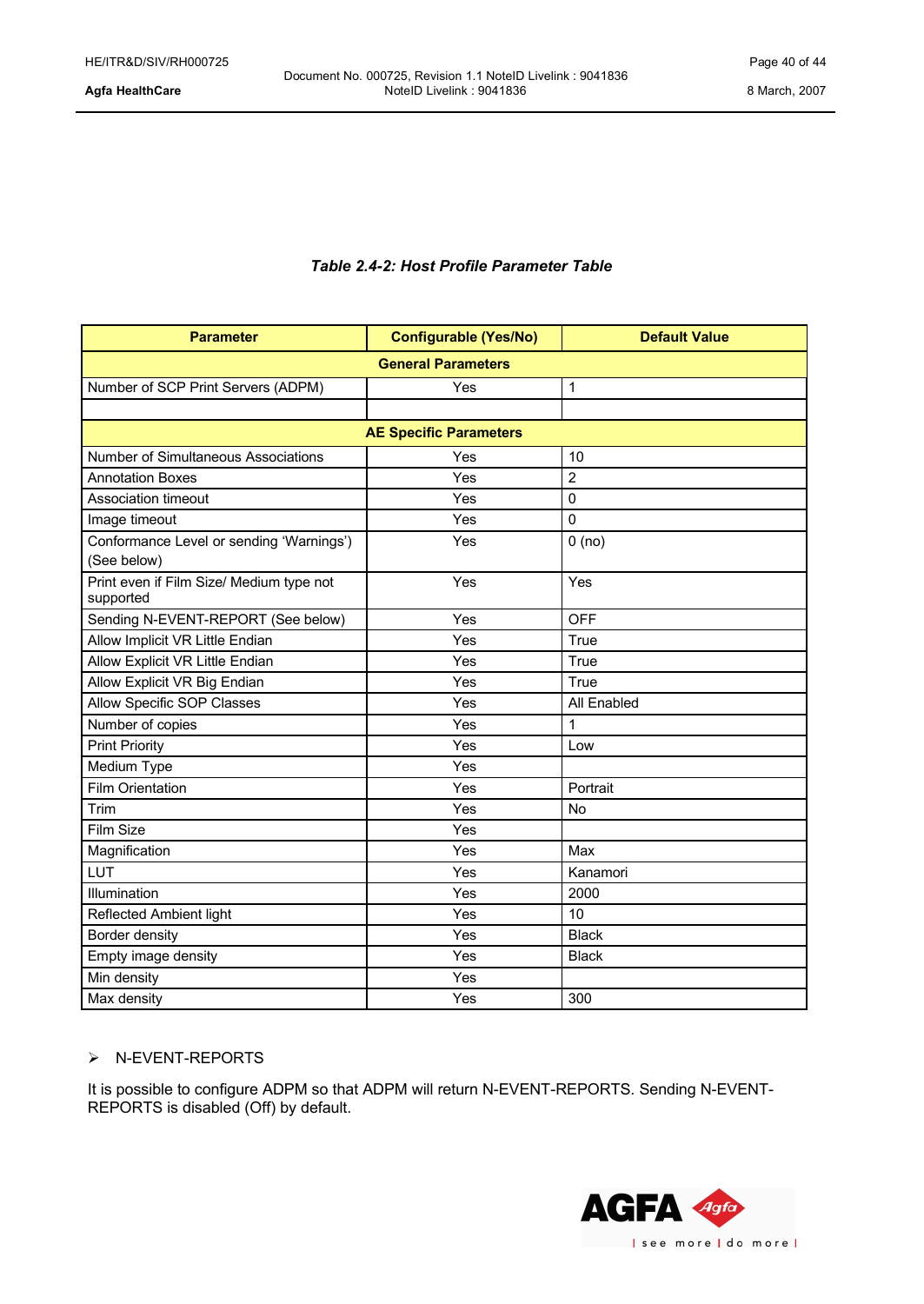### $\triangleright$  Conformance Level

It is possible to configure ADPM so that the 'Printer Status' attribute of "WARNING" and the more detailed 'Printer Status Information' attribute will be sent. Sending of 'WARNINGS' are disabled by default (Conformance Level= 0).

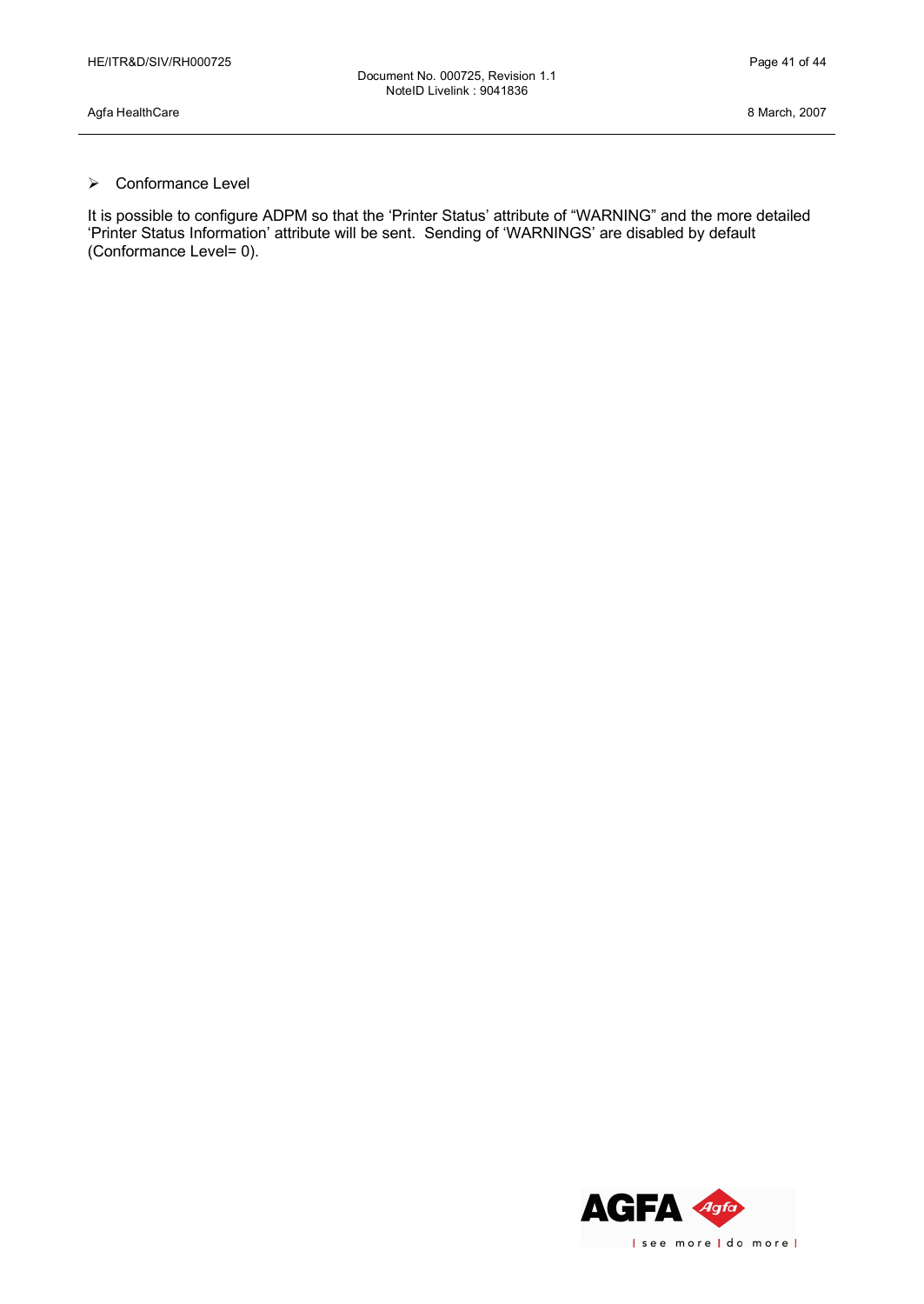# <span id="page-41-0"></span>**3 MEDIA INTERCHANGE**

The ADPM does not support Media Interchange.

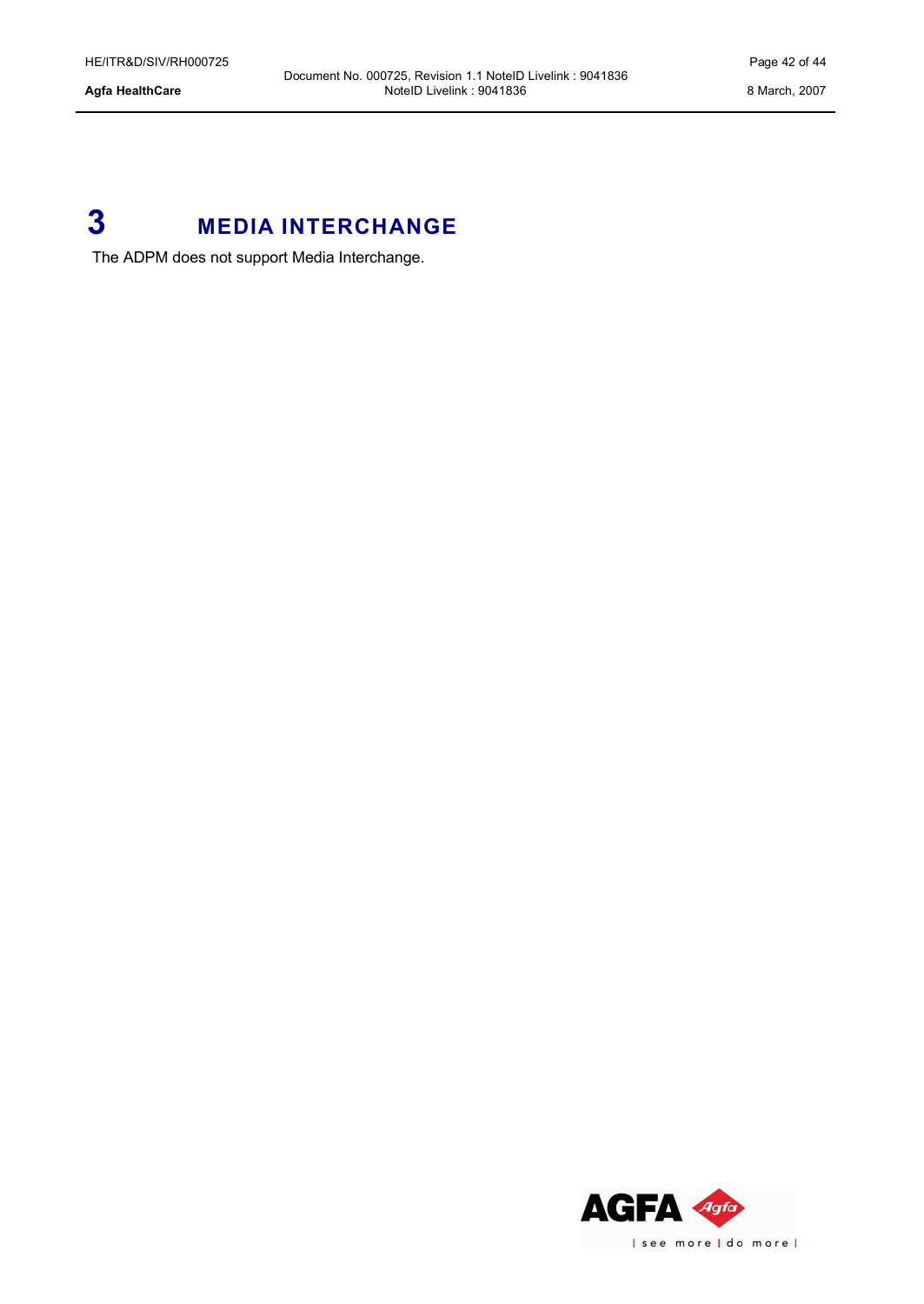# <span id="page-42-0"></span>**4 SUPPORT FOR EXTENDED CHARACTER SETS**

ADPM supports the following character sets:

| $ISO-IR$ 100      | Latin Alphabet No. 1                      |
|-------------------|-------------------------------------------|
| <b>ISO-IR 144</b> | Latin/Cyrillic Alphabet supplementary set |

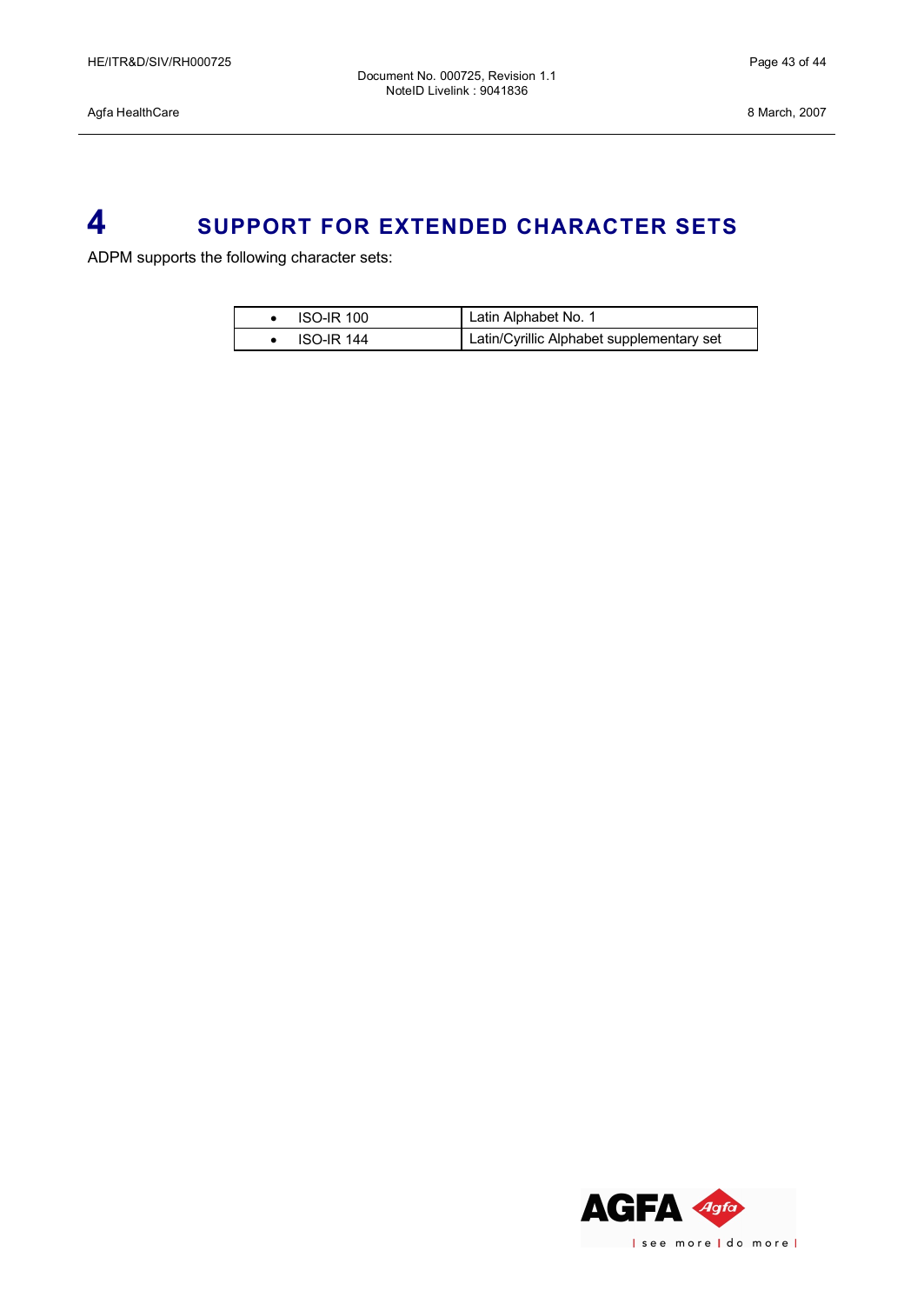# <span id="page-43-4"></span>**5 SECURITY**

### <span id="page-43-3"></span>**5.1 Security Profiles**

The Drystar 5300 printer supports the Authentication, Accountability, and User Authentication security profiles. The Security Administrator sets the configurations for Security Profiles.

### <span id="page-43-2"></span>**5.1.1 Authentication**

The Drystar 5300 printer can be configured to communicate using Transport Layer Security (TLS). The default port for TLS is 2763 (Service configurable).

### <span id="page-43-1"></span>**5.1.2 Accountability**

The Drystar 5300 printer can be configured to send audit records to an Audit Record Repository.

### <span id="page-43-0"></span>**5.1.3 User Authentication**

The Drystar 5300 printer provides users different levels of user interfaces based on their needs.

| Interface Type:               | Passwords Required? | Level      |
|-------------------------------|---------------------|------------|
| <b>Front Panel Display</b>    |                     |            |
| User                          | N <sub>o</sub>      | $1$ (Low)  |
| <b>Network (Browser)</b>      |                     |            |
| Key Operator                  | Yes                 | 2          |
| Service                       | Yes                 | 3          |
| Service Specialist            | Yes                 | 4          |
| <b>Security Administrator</b> | Yes                 | $5$ (High) |

The Security Administrator has the ability to change all passwords